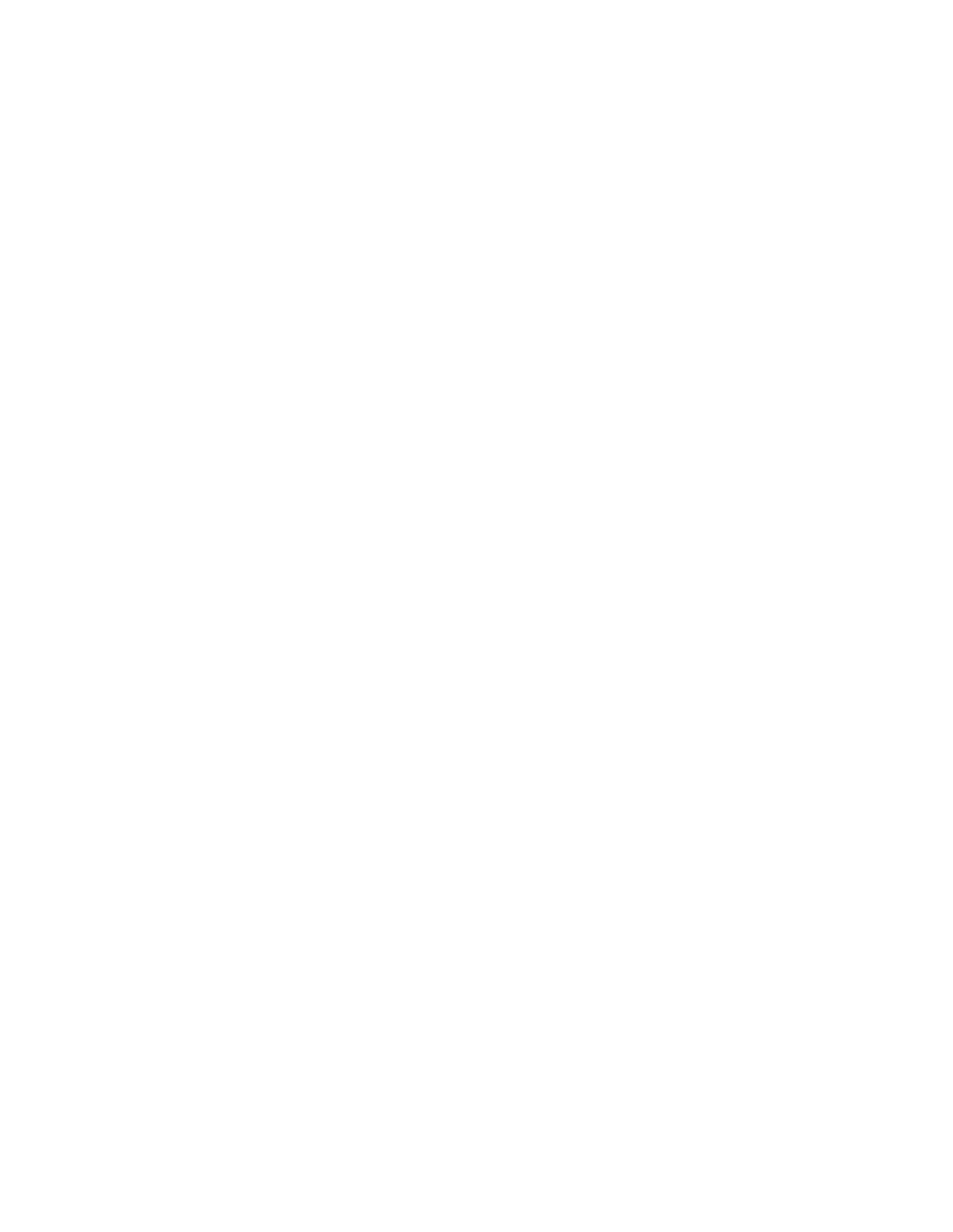# **Statement of Accounts for the year ended 31 March 2017**

| <b>Contents</b><br>page                                            |  |
|--------------------------------------------------------------------|--|
| Auditor's Report to the Chief Constable of Norfolk Constabulary  1 |  |
| Statement of Responsibilities for the Statement of Accounts  4     |  |
|                                                                    |  |
| <b>Financial Statements:</b>                                       |  |
| Comprehensive Income and Expenditure Statement (CIES)  13          |  |
|                                                                    |  |
|                                                                    |  |
|                                                                    |  |
|                                                                    |  |
|                                                                    |  |
|                                                                    |  |
|                                                                    |  |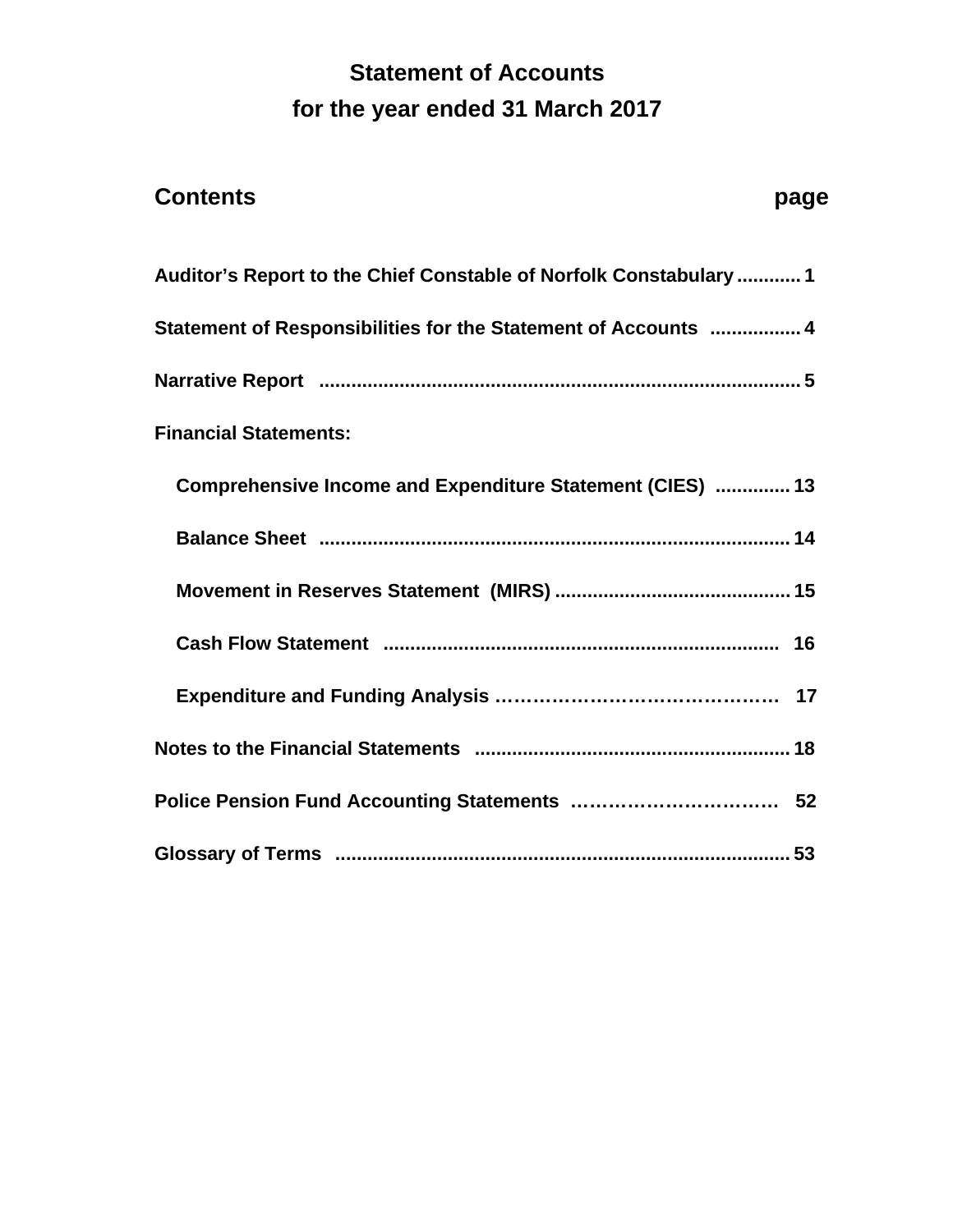#### **Opinion on the Chief Constable of Norfolk Constabulary's financial statements**

We have audited the financial statements of the Chief Constable of Norfolk Constabulary for the year ended 31 March 2017 under the Local Audit and Accountability Act 2014. The financial statements comprise the:

- Chief Constable of Norfolk Constabulary's Movement in Reserves Statement;
- Chief Constable of Norfolk Constabulary's Comprehensive Income and Expenditure Statement;
- Chief Constable of Norfolk Constabulary's Balance Sheet;
- Chief Constable of Norfolk Constabulary's Cash Flow Statement;
- Related notes 1 to 21; and
- Chief Constable of Norfolk Constabulary's Pension Fund Account.

The financial reporting framework that has been applied in their preparation is applicable law and the CIPFA/LASAAC Code of Practice on Local Authority Accounting in the United Kingdom 2016/17.

This report is made solely to the Chief Constable of Norfolk Constabulary in accordance with Part 5 of the Local Audit and Accountability Act 2014 and for no other purpose, as set out in paragraph 43 of the Statement of Responsibilities of Auditors and Audited Bodies published by Public Sector Audit Appointments Limited. To the fullest extent permitted by law, we do not accept or assume responsibility to anyone other than the Chief Constable of Norfolk Constabulary, for our audit work, for this report, or for the opinions we have formed.

#### **Respective responsibilities of the Chief Finance Officer and auditor**

As explained more fully in the Statement of Responsibilities for the Statement of Accounts for the Chief Constable of Norfolk set out on page 4, the Chief Finance Officer is responsible for the preparation of the Statement of Accounts, which includes the financial statements, in accordance with proper practices as set out in the CIPFA/LASAAC Code of Practice on Local Authority Accounting in the United Kingdom 2016/17, and for being satisfied that they give a true and fair view. Our responsibility is to audit and express an opinion on the financial statements in accordance with applicable law and International Standards on Auditing (UK and Ireland). Those standards require us to comply with the Auditing Practices Board's Ethical Standards for Auditors.

#### **Scope of the audit of the financial statements**

An audit involves obtaining evidence about the amounts and disclosures in the financial statements sufficient to give reasonable assurance that the financial statements are free from material misstatement, whether caused by fraud or error. This includes an assessment of: whether the accounting policies are appropriate to the Chief Constable of Norfolk Constabulary's circumstances and have been consistently applied and adequately disclosed; the reasonableness of significant accounting estimates made by the Chief Finance Officer; and the overall presentation of the financial statements. In addition, we read all the financial and non-financial information in the Statement of Accounts 2016/17 to identify material inconsistencies with the audited financial statements and to identify any information that is apparently materially incorrect based on, or materially inconsistent with, the knowledge acquired by us in the course of performing the audit. If we become aware of any apparent material misstatements or inconsistencies we consider the implications for our report.

#### **Opinion on financial statements**

In our opinion the financial statements:

- give a true and fair view of the financial position of the Chief Constable of Norfolk Constabulary as at 31 March 2017 and of its expenditure and income for the year then ended; and
- have been prepared properly in accordance with the CIPFA/LASAAC Code of Practice on Local Authority Accounting in the United Kingdom 2016/17.

#### **Opinion on other matters**

In our opinion, the information given in the Statement of Accounts 2016/17 for the financial year for which the financial statements are prepared is consistent with the financial statements.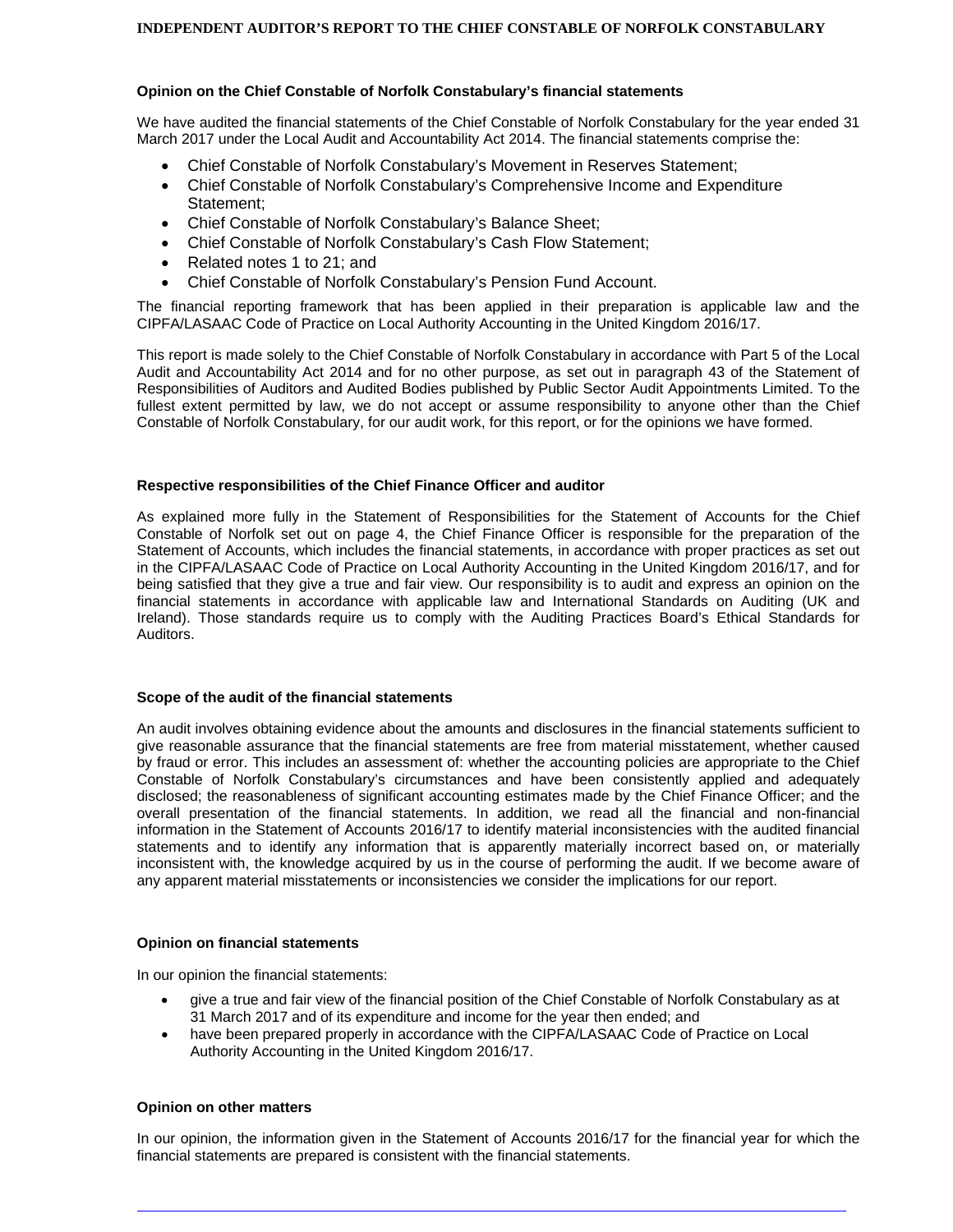#### **Matters on which we report by exception**

We report if:

- in our opinion the annual governance statement is misleading or inconsistent with other information forthcoming from the audit or our knowledge of the entity;
- we issue a report in the public interest under section 24 of the Local Audit and Accountability Act 2014;
- we make written recommendations to the audited body under Section 24 of the Local Audit and Accountability Act 2014;
- we make an application to the court for a declaration that an item of account is contrary to law under Section 28 of the Local Audit and Accountability Act 2014;
- we issue an advisory notice under Section 29 of the Local Audit and Accountability Act 2014; or
- we make an application for judicial review under Section 31 of the Local Audit and Accountability Act 2014.

We have nothing to report in these respects.

#### **Conclusion on the Chief Constable's arrangements for securing economy, efficiency and effectiveness in the use of resources**

#### *Chief Constable's responsibilities*

The Chief Constable is responsible for putting in place proper arrangements to secure economy, efficiency and effectiveness in its use of resources, to ensure proper stewardship and governance, and to review regularly the adequacy and effectiveness of these arrangements.

#### *Auditor's responsibilities*

We are required under Section 20(1) (c) of the Local Audit and Accountability Act 2014 to satisfy ourselves that the Chief Constable of Norfolk Constabulary has made proper arrangements for securing economy, efficiency and effectiveness in its use of resources. The Code of Audit Practice issued by the National Audit Office (NAO) requires us to report to you our conclusion relating to proper arrangements.

We report if significant matters have come to our attention which prevent us from concluding that the Chief Constable has put in place proper arrangements for securing economy, efficiency and effectiveness in its use of resources. We are not required to consider, nor have we considered, whether all aspects of the Chief Constable's arrangements for securing economy, efficiency and effectiveness in its use of resources are operating effectively.

#### *Scope of the review of arrangements for securing economy, efficiency and effectiveness in the use of resources*

We have undertaken our review in accordance with the Code of Audit Practice, having regard to the guidance on the specified criterion issued by the Comptroller and Auditor General (C&AG) in November 2016, as to whether the Chief Constable had proper arrangements to ensure it took properly informed decisions and deployed resources to achieve planned and sustainable outcomes for taxpayers and local people. The Comptroller and Auditor General determined this criterion as that necessary for us to consider under the Code of Audit Practice in satisfying ourselves whether the Chief Constable put in place proper arrangements for securing economy, efficiency and effectiveness in its use of resources for the year ended 31 March 2017.

We planned our work in accordance with the Code of Audit Practice. Based on our risk assessment, we undertook such work as we considered necessary to form a view on whether, in all significant respects, the Chief Constable had put in place proper arrangements to secure economy, efficiency and effectiveness in its use of resources.

#### *Conclusion*

On the basis of our work, having regard to the guidance issued by the C&AG in November 2016, we are satisfied that, in all significant respects, Chief Constable of Norfolk Constabulary put in place proper arrangements to secure economy, efficiency and effectiveness in its use of resources for the year ended 31 March 2017.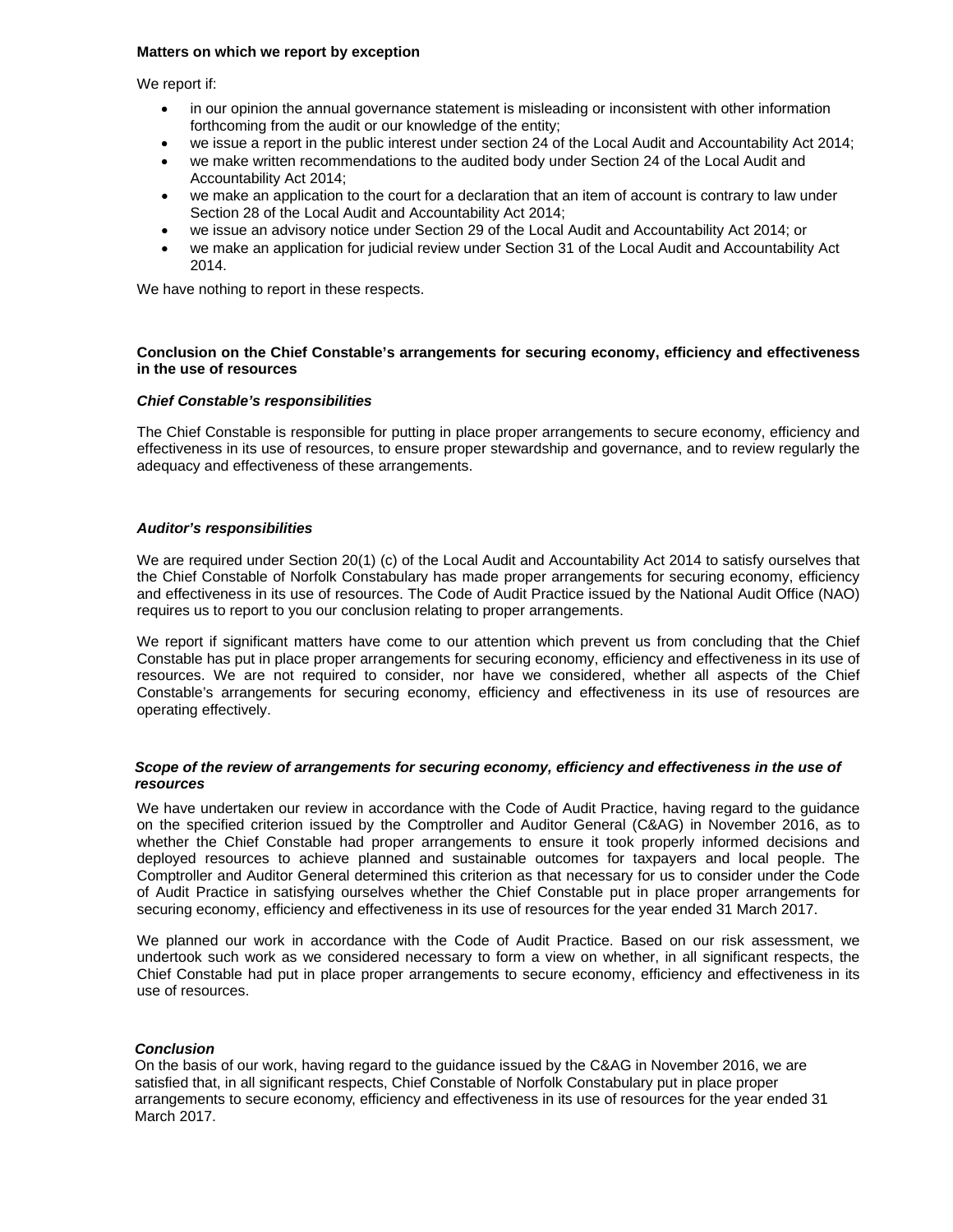#### **Certificate**

We certify that we have completed the audit of the accounts of the Chief Constable of Norfolk Constabulary in accordance with the requirements of the Local Audit and Accountability Act 2014 and the Code of Audit Practice issued by the National Audit Office.

Kevin Suter (senior statutory auditor)

for and on behalf of Ernst & Young LLP, Appointed Auditor

Luton

September 2017

*The maintenance and integrity of the Chief Constable of Norfolk Constabulary's web site is the responsibility of the Chief Constable; the work carried out by the auditors does not involve consideration of these matters and, accordingly, the auditors accept no responsibility for any changes that may have occurred to the financial statements since they were initially presented on the web site.* 

*Legislation in the United Kingdom governing the preparation and dissemination of financial statements may differ from legislation in other jurisdictions.*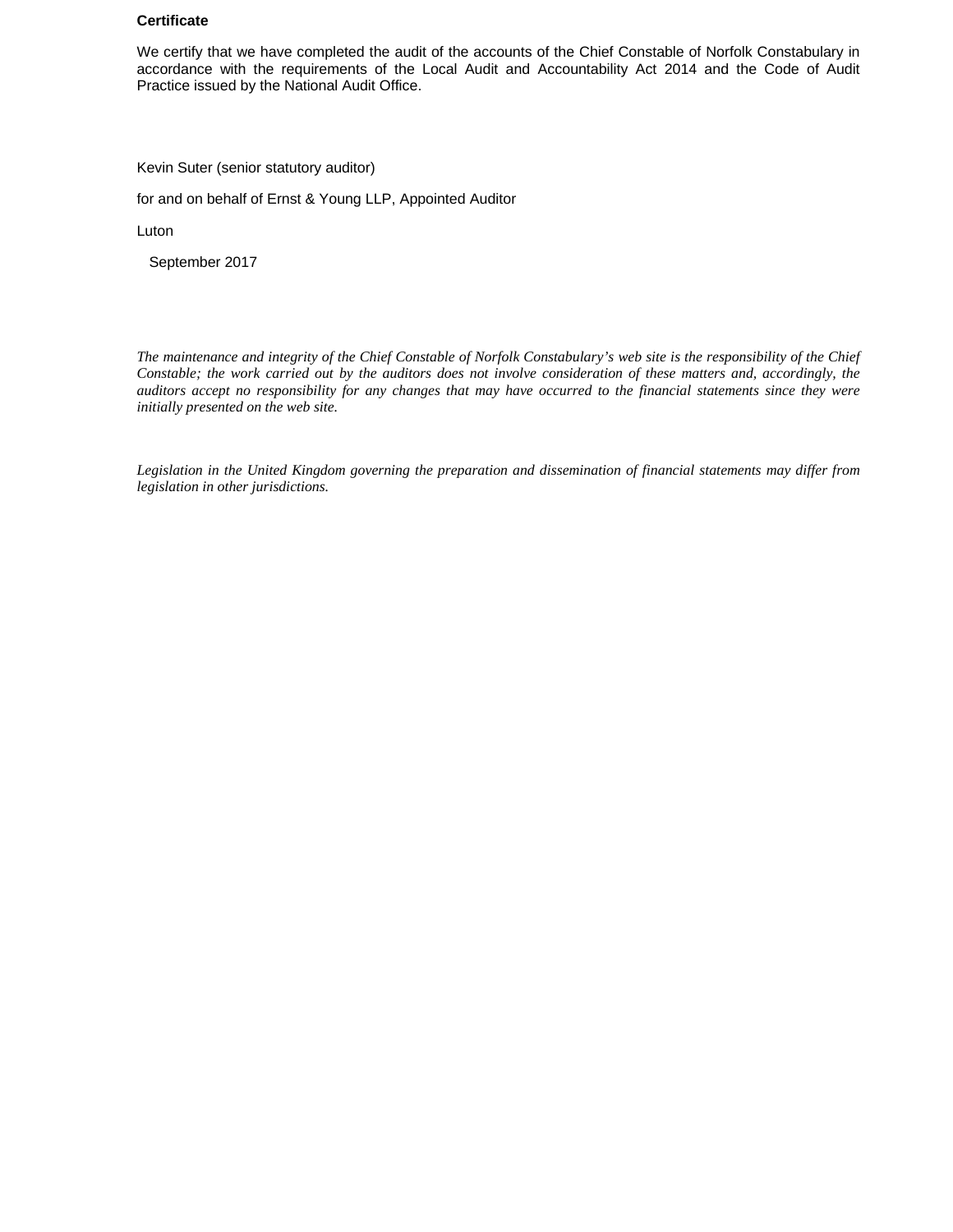### **Statement of Responsibilities for the Statement of Accounts**

### **The Chief Constable of Norfolk Constabulary's Responsibilities**

The Chief Constable must:

- arrange for the proper administration of the Chief Constable's financial affairs and ensure that one of its officers has the responsibility for the administration of those affairs. That officer is the Chief Finance Officer of the Chief Constable.
- manage its affairs to ensure economic, efficient and effective use of resources and safeguard its assets.
- approve the Statement of Accounts.

I approve the following Statement of Accounts:

**Simon Bailey Chief Constable of Norfolk Constabulary 7th September 2017** 

#### **Chief Finance Officer of the Chief Constable Responsibilities**

The CFO Chief Constable is responsible for preparing the Statement of Accounts for the Chief Constable of Norfolk Constabulary in accordance with proper practices as set out in the CIPFA/LASAAC Code of Practice on Local Authority Accounting in the United Kingdom based on International Financial Reporting Standards ("the code").

In preparing this statement of accounts, the CFO Chief Constable has:

- selected suitable accounting policies and then applied them consistently;
- made judgements and estimates that were reasonable and prudent;
- complied with the Code of Practice and its application to local authority accounting.

The CFO Chief Constable has also:

- kept proper accounting records which were up to date;
- taken reasonable steps for the prevention and detection of fraud and other irregularities.

### **Certificate by the Chief Finance Officer of the Chief Constable of Norfolk Constabulary**

I certify that this statement of accounts has been prepared in accordance with proper accounting practice and presents a true and fair view of the financial position of the Authority at 31 March 2017, and its income and expenditure for the year to that date.

**John Hummersone FCPFA** 7<sup>th</sup> September 2017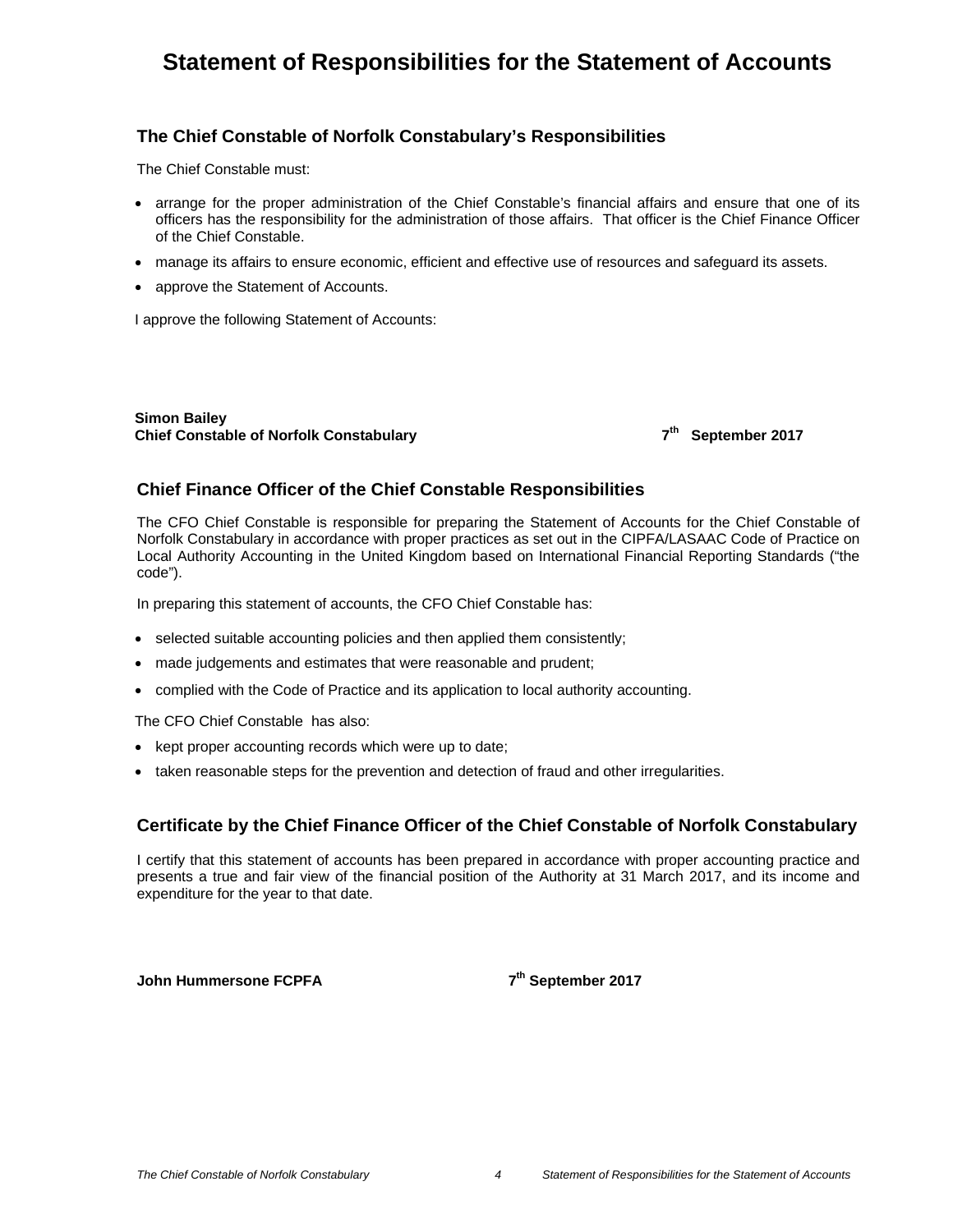## **Narrative Report**

#### **Introduction**

This Narrative Report provides information about Norfolk Constabulary, and the Chief Constable of Norfolk's accounts, including the key issues affecting the Chief Constable accounts. It also provides a summary of the financial position at 31st March 2017, and is structured as below:

- 1. The policing context for Norfolk
- 2. Impact of the governance arrangements on the Financial Statements of the PCC and Chief Constable
- 3. Explanation of the Financial Statements
- 4. The 2016/17 revenue and capital budget process
- 5. Financial performance
- 6. Non-financial performance
- 7. Looking forward

#### **1. The policing context for Norfolk**

#### **Information about the role of the Chief Constable of Norfolk**

Under the Police Reform and Social Responsibility Act 2011 (the Act) the Police and Crime Commissioner for Norfolk (PCC) and the Chief Constable for Norfolk Constabulary were established as separate legal entities. Corporate governance arrangements for the PCC and Chief Constable have been reviewed and a commentary on their effectiveness is set out in the joint Annual Governance Statement for the PCC and Chief Constable which is published alongside these Statements of Accounts.

The responsibilities of the Chief Constable, determined by the Act include:

- supporting the PCC in the delivery of the strategy and objectives set out in the Police and Crime Plan;
- assisting the PCC in planning the force's budget;
- having regard to the Strategic Policing Requirement when exercising and planning their policing functions in respect of their force's national and international policing responsibilities
- being the operational voice of policing in the force area and regularly explaining to the public the operational actions of officers and staff under their command;
- entering into collaboration agreements with other Chief Constables, other policing bodies and partners that improve the efficiency or effectiveness of policing, and with the agreement of their respective PCC;
- remaining politically independent of their PCC;
- exercising the power of direction and control in such a way as is reasonable to enable their PCC to have access to all necessary information and staff within the force;
- having day to day responsibility for financial management of the force within the framework of the agreed budget allocation and levels of authorisation issued by the PCC.

For accounting purposes, the PCC for Norfolk is the parent entity of the Chief Constable of Norfolk and together they form the PCC for Norfolk Group.

#### **The County of Norfolk**

 $\overline{a}$ 

Norfolk is the fifth largest county in England with a land area of 2,077 square miles with approximately 100 miles of coastline. Norfolk's population is estimated at 884,978, an increase of 7,268 on the previous year. Although a predominantly rural area, around 40% of Norfolk's population live in the four main urban areas of Norwich, Great Yarmouth, King's Lynn and Thetford.

Norfolk has a much older age profile than England as a whole, with 23.0% of Norfolk's population aged 65 and older compared with 17.3% in England<sup>1</sup>. Over the next ten years there is a projected growth of 60,600 people in Norfolk with those aged 75-84 projected to increase by a third and those aged 85 and over projected to increase by almost  $40\%^2$ .

<sup>&</sup>lt;sup>1</sup> Older People's Health and Wellbeing, Public Health England: https://fingertips.phe.org.uk/profile/older-peoplehealth/data#page/4/gid/1938133101/pat/6/par/E12000004/ati/102/are/E06000015 [Last accessed 20/04/2017]

<sup>2</sup> Norfolk Police and Crime Commisioner Statement of Accounts 2015-16: http://www.norfolk-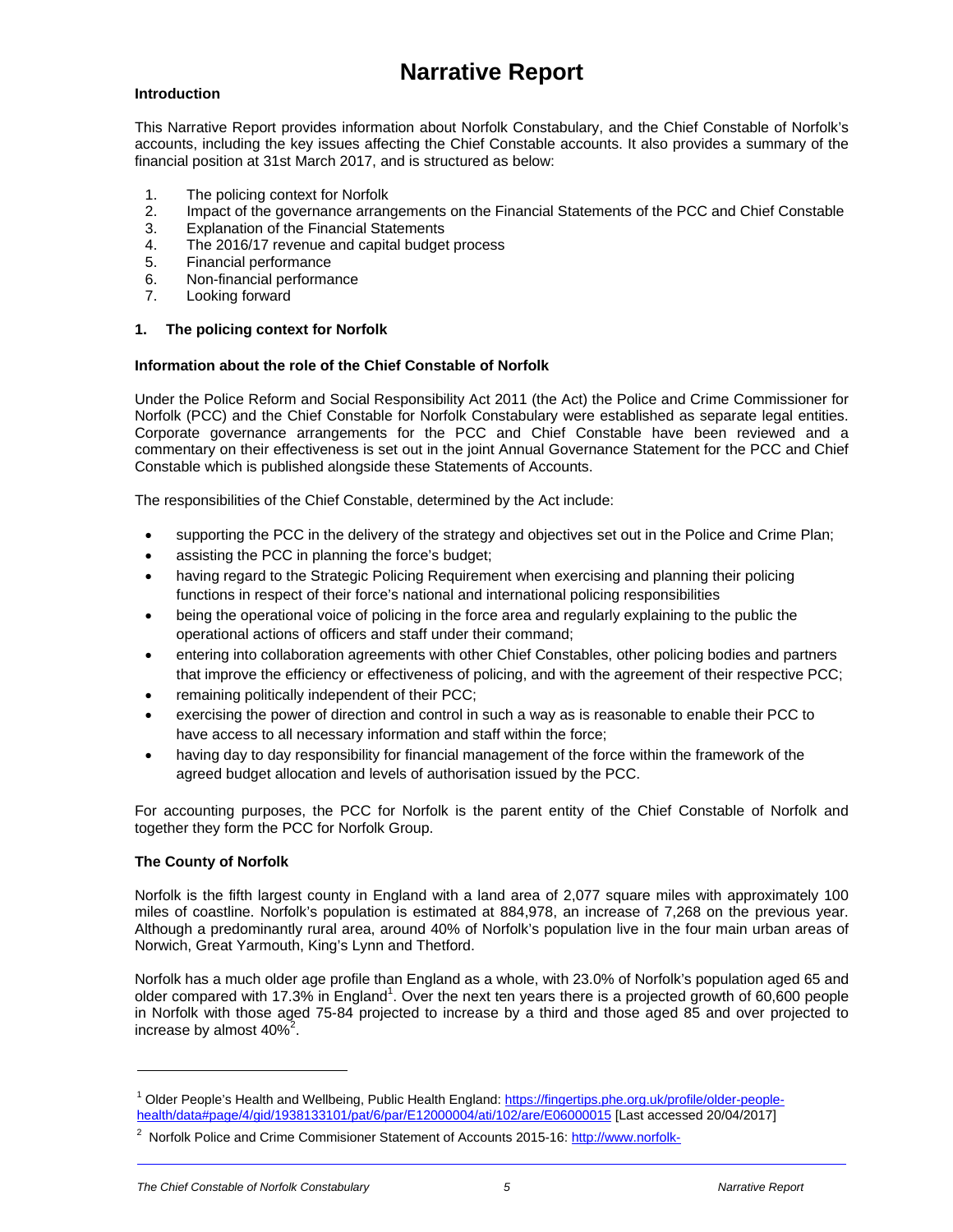As a popular tourist destination, Norfolk receives more than three million overnight visitors per year and 39,665,000 day trips are made<sup>3</sup>. Around 60,000 jobs are directly supported by tourism<sup>4</sup>. The transient populations associated with tourism impact on the policing of Norfolk to varying extents at different times of the year. Other significant employers in the Norfolk economy include the public sector, agriculture, retail and engineering. Tackling crime within rural communities has been highlighted as one of the priorities in the new Police and Crime Plan recently issued by the Police and Crime Commissioner. Norfolk Constabulary support hundreds of events throughout the year including, Norwich City football matches, Norwich Pride, the Sundown music festival, and numerous other local carnivals and occasions. Norfolk Constabulary also police the Royal Estate at Sandringham.

There are areas with high flood risk within Norfolk, namely Great Yarmouth, the Norfolk Broads, the outskirts of Norwich (River Yare) and the coastal areas of North Norfolk and King's Lynn. A large area of West Norfolk is at medium to low risk of flooding. The road networks in Norfolk comprise of A and B roads with no motorways. Both pose challenges again impacting on the policing of the county. Road safety is another focus of the current Norfolk Police and Crime Plan.

#### **Changing demand**

Demand for policing in Norfolk has changed over the past five years. This is coupled with a rise in the cost of dealing with crime due to the increased complexity.

There has been a shift from traditional crime like burglary, vehicle offences and criminal damage, towards less visible but significantly more harmful criminal activity. Domestic violence, serious sexual offences, exploitation of vulnerable children and adults, and online crime are all increasing. With this comes an increase in the cost of dealing with complex criminal investigations and providing support to the victims, for whom the effect of these crimes can be life-changing.

In addition, the Constabulary is increasingly being called upon to deal with a range of social issues that do not reflect the core policing role. A primary example of this is mental health, which is linked to around 20% of the calls for service received.

Dealing with this change in demand presents a significant challenge for the Constabulary, as the organisation strives to maintain the highest level of service to the communities of Norfolk, with a reduced workforce and the financial legacy of successive budget cuts.

To respond to this the Constabulary is looking to shape its future through a change programme, Norfolk 2020. Norfolk 2020 is an in-depth review of frontline policing and the changes required to deliver services effectively in the future, against the backdrop of reduced funding and changing demand.

The review was commissioned by the Chief Constable in September 2015, with the aim of developing a longterm vision for policing in the county. It is the most comprehensive assessment of frontline services undertaken by the force in recent years.

The review covers every aspect of policing within these areas, to identify the most effective ways to deliver services in the future and protect individuals and communities from harm. This is supported by an extensive programme of internal and external consultation, to gather the views of officers, staff, partners and the public.

Norfolk 2020 is about making sure we can maintain the Constabulary's high standard of service in the future, by building on what we do well and making improvements and investments where they need to be made.

More information on other aspects of the approach to change are in the Looking Forward section of this Narrative Report.

#### **Collaboration and partnership working**

-

The Police Reform and Social Responsibility Act 2011 places duties on chief officers and policing bodies to

pcc.gov.uk/documents/finance/annual-accounts/statement-accounts/201516/NorfolkPCCStatementofAccounts2015- 16.pdf [last accessed 21/04/2017]

<sup>3</sup> The Economic Impact of Tourism, World Travel & Tourism Council, 2014: https://mediafiles.thedms.co.uk/Publication/eenor/cms/pdf/Economic%20Impact%20of%20Tourism%20-%20Norfolk%202014.pdf [last accessed 20/04/2017]

<sup>4</sup> Visit Norfolk, 2015: http://www.visitnorfolk.co.uk/Tourism-info-and-stats.aspx [last accessed 20/04/2017]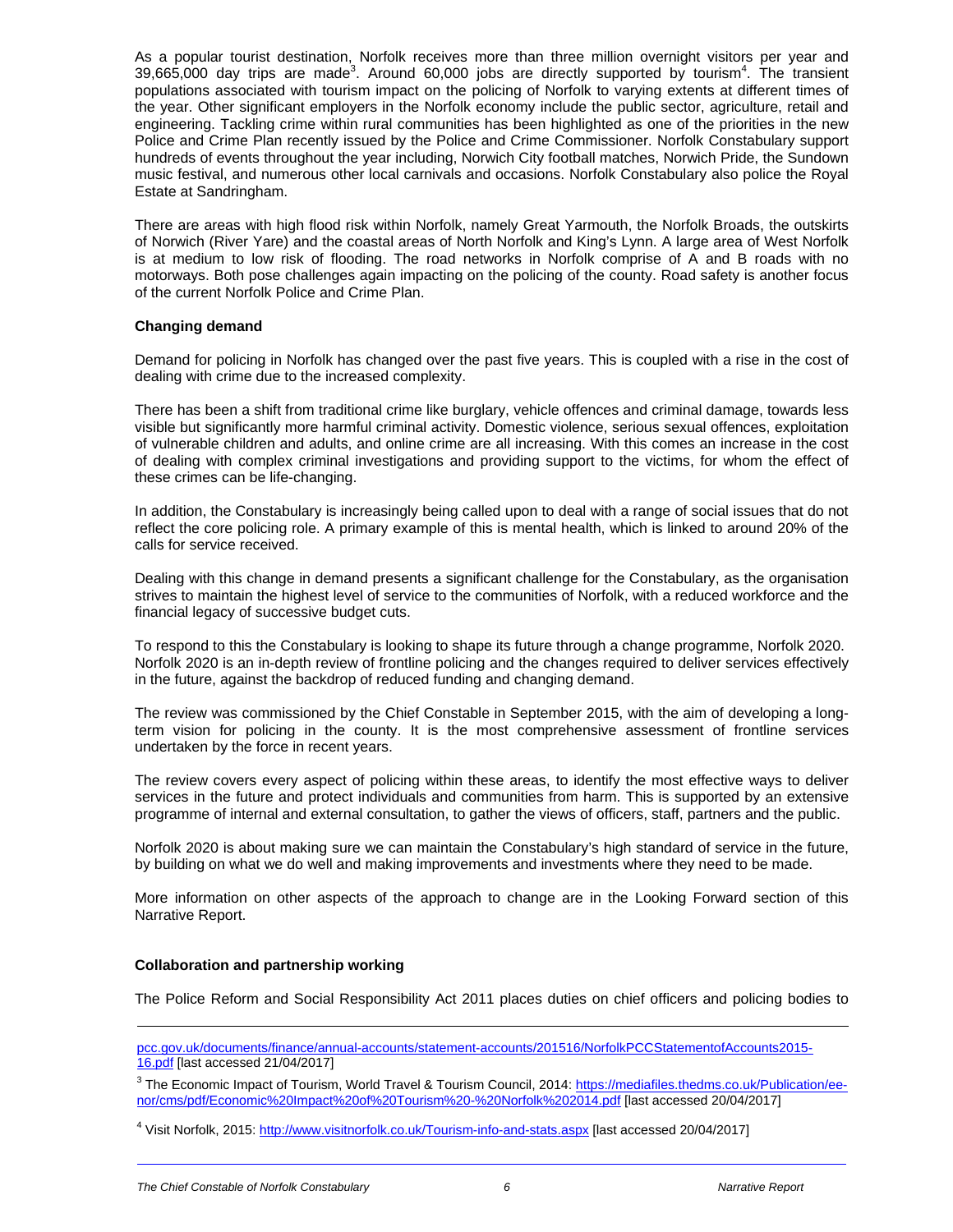keep collaboration activities under review and to collaborate where it is in the interests of the efficiency and effectiveness of their own and other police force areas.

Norfolk Constabulary's preferred partner for collaboration is Suffolk Constabulary. A joint strategy exists which outlines the collaborative vision for Norfolk and Suffolk, and provides a strategic framework within which collaborative opportunities are progressed.

The two police forces have been collaborating for seven years, with the programme of collaborative work delivering a number of joint units and departments in areas such as major investigation, protective services, custody, and back office support functions. The partnership has also yielded significant savings for both forces and received praise from Her Majesty's Inspectorate of Constabulary (HMIC).

Areas of collaboration outside of Norfolk/Suffolk include Eastern Region Special Operations Unit (ERSOU), a specialist unit with a remit for tackling serious and organised crime in the Eastern Region. ERSOU comprises resources from the following police forces: Norfolk, Suffolk, Essex, Cambridgeshire, Bedfordshire and Hertfordshire. There is also a 7 Forces Strategic Collaboration Programme currently scoping other areas for collaboration and savings.

The Policing and Crime Act 2017 received Royal Assent on 31<sup>st</sup> January 2017. The Act includes a duty, in England, for emergency services to collaborate. It also gives the opportunity for PCCs in England to take over the governance of their local fire and rescue services should a business case demonstrate this is in the interests of the local communities.

The proposed new duty is aimed at spreading existing best practice across all areas of the emergency services, making collaboration common practice. The Home Secretary says it would ensure that all opportunities to improve efficiency and effectiveness between the emergency services are fully explored whilst allowing decisions to be taken at a local level.

Within this context, Norfolk Constabulary and Norfolk Fire and Rescue Service have further strengthened their working relationship. During 2016, the Norfolk Fire and Rescue Services Senior Management Team moved into Norfolk Constabulary's headquarters in Wymondham, meaning the highest ranking officers of both services are working closer together. This move aims to establish a more joined up approach between the two services and deliver an improved service to Norfolk's communities while also providing savings to taxpayers.

Norfolk Constabulary is committed to working in partnership with public, private and third sector agencies to tackle issues of crime and disorder. This is demonstrated through roles in critical partnership initiatives such as the Community Safety Partnership, the Family Focus Project, Norfolk 180 and the local Safer Neighbourhood Action Panels. Norfolk Constabulary is committed to finding long term sustainable solutions to problems of crime and disorder, working together with partners and the communities in an evidence-based problem solving way and supporting innovation at a local level.

#### **2. Impact of the Governance Arrangements on the Financial Statements of the PCC and Chief Constable**

The International Accounting Standards Board framework states that assets, liabilities and reserves should be recognised when it is probable that any 'future' economic benefits associated with the item(s) will flow to, or from, the entity. At the outset the PCC took responsibility for the finances of the whole Group and controls the assets, liabilities and reserves, which were transferred from the previous Police Authority. With the exception of the liabilities for employment and post-employment benefits, referred to later, this position has not changed and would suggest that these balances should be shown on the PCC's Balance Sheet.

The Scheme of Governance and Consent sets out the roles and responsibilities of the Police and Crime Commissioner and the Chief Constable, and also includes the Financial Regulations and Contract Standing Orders. As per these governance documents, all contracts and bank accounts are in the name of the PCC. No consent has been granted to the Chief Constable to open bank accounts or hold cash or associated working capital assets or liabilities. This means that all cash, assets and liabilities in relation to working capital are the responsibility of the PCC, with all the control and risk also residing with the PCC. To this end, all working capital is shown in the accounts of the PCC and the Group.

The PCC receives all income and makes all payments from the Police Fund for the Group and has responsibility for entering into contracts and establishing the contractual framework under which the Chief Constable's staff operates. The PCC has not set up a separate bank account for the Chief Constable, which reflects the fact that all income is paid to the PCC. The PCC has not made arrangements for the carry forward of balances or for the Chief Constable to hold cash backed reserves.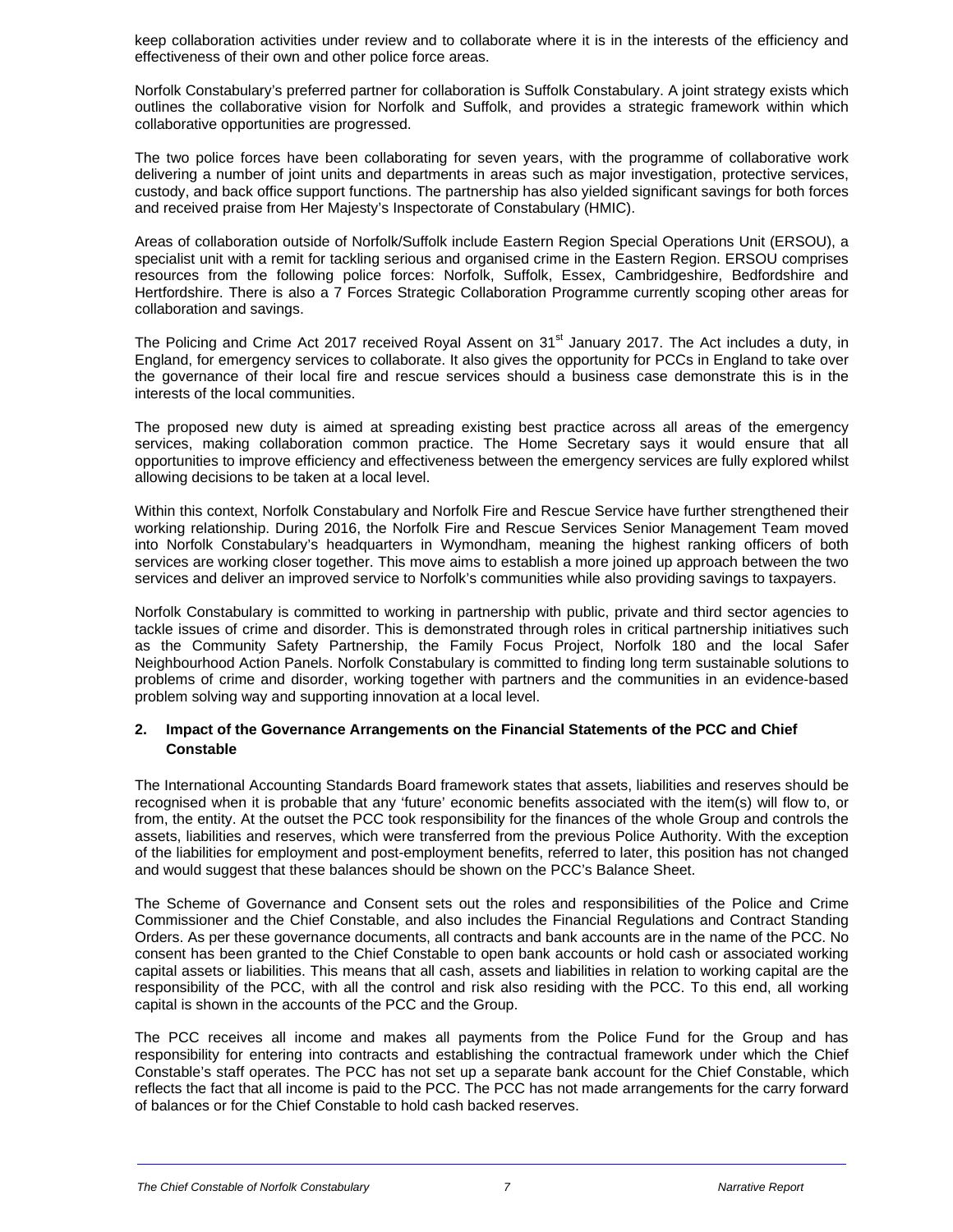Therefore, the Chief Constable fulfils his statutory responsibilities for delivering an efficient and effective police force within an annual budget, which is set by the PCC. The Chief Constable ultimately has a statutory responsibility for maintaining the Queen's peace and to do this has direction and control over the force's police officers and employs police community support officers (PCSOs) and police staff. It is recognised that in exercising day-to-day direction and control the Chief Constable will undertake activities, incur expenditure and generate income to allow the police force to operate effectively. It is appropriate that a distinction is made between the financial impact of this day-today direction and control of the force and the overarching strategic control exercised by the PCC.

Therefore the expenditure and income associated with day-to-day direction and control and the PCC's funding to support the Chief Constable is shown in the Chief Constable's Accounts, with the main sources of funding (i.e. central government grants and Council Tax) and the vast majority of balances being shown in the PCC's Accounts.

In particular, it should be noted that it has been decided to recognise transactions in the Chief Constable's Comprehensive Income and Expenditure Statement (CIES) in respect of operational policing, police officer and staff costs, and associated operational income, and transfer liabilities to the Chief Constable's Balance Sheet for employment and post-employment benefits in accordance with International Accounting Standard 19 (IAS19).

The rationale behind transferring the liability for employment benefits is that IAS19 states that the employment liabilities should follow employment costs. Because employment costs are shown in the Chief Constable's CIES, on the grounds that the Chief Constable is exercising day-to-day direction and control over police officers and employs police staff, it follows that the employment liabilities are therefore shown in the Chief Constable's Balance Sheet.

#### **3. Explanation of financial statements**

The 2016/17 statement of accounts for the Chief Constable of Norfolk are set out on the following pages. The purpose of individual primary statements is explained below:

- **The Comprehensive Income and Expenditure Statement (CIES)** shows the accounting cost in the year of providing services in accordance with generally accepted accounting practices, rather than the amount to be funded from taxation. Adjustments made between the accounting and funding bases are shown in the Movement in Reserves Statement.
- **The Balance Sheet** shows the value as at the Balance Sheet date of the assets and liabilities recognised by the Chief Constable. The net assets of the Chief Constable (assets less liabilities) are matched by the reserves held by the Chief Constable.
- **The Movement in Reserves Statement (MIRS)** shows the movement in the year on the different reserves held by the Chief Constable. The Surplus or (Deficit) on the Provision of Services line shows the true economic cost of providing the Chief Constable's services, more details of which are shown in the Comprehensive Income and Expenditure Statement. These differ from the statutory amounts required to be charged to the General Fund Balance for council tax setting purposes.
- **The Cash Flow Statement** This shows the changes in cash and cash equivalents during the reporting period. The statement shows how the Chief Constable generates and uses cash and cash equivalents by classifying cash flows as operating, investing and financing activities. However, during 2016/17 all cash is held by the PCC for Norfolk so the cash flow statement for the Chief Constable shows the net deficit on the provision of services as non-cash movements.

Please note that occasionally minor differences occur between the primary statements and the notes to the accounts, this is due to unavoidable rounding discrepancies.

#### **Prior period adjustments**

There have been significant changes in the CIPFA Code of Practice for 2016/17 that materially affect the disclosures in the Statements of Accounts, and require Prior Period Adjustments.

As a result of the "Telling the Story" review of the presentation of local authority financial statements, significant changes have been made to the format of primary statements. This includes an abbreviated Movement in Reserves Statement (MIRS), a change in the objective basis for the Comprehensive Income and Expenditure Statement (CIES) and the introduction of a new statement, the Expenditure and Funding Analysis (EFA).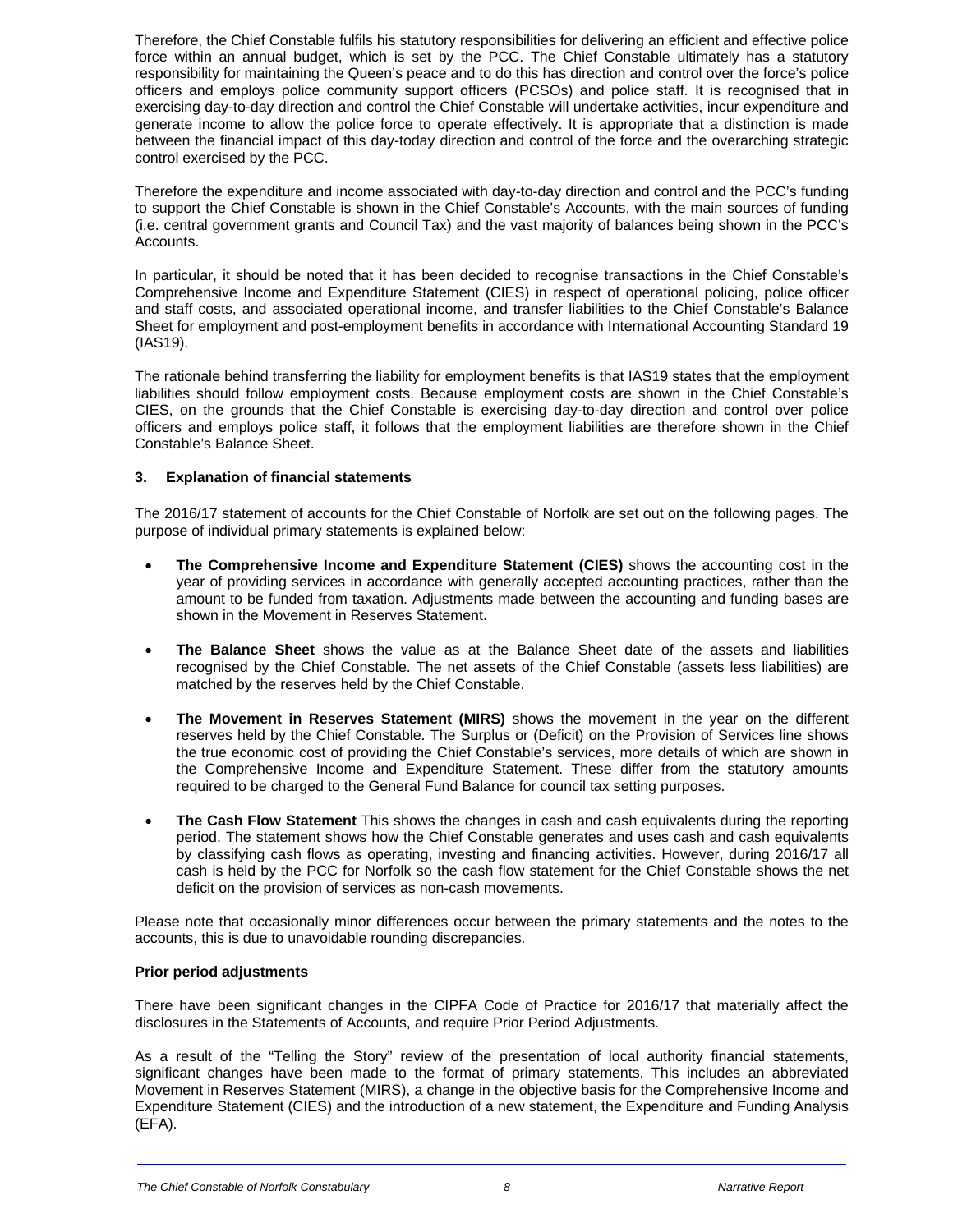Within the (CIES), the objective basis for presentation has changed from SeRCoP (Service Reporting Code of Practice) to that used for segmental reporting. Reportable segments are those used for internal management reporting.

The EFA is a new disclosure requirement and demonstrates to council tax payers how the funding available to the PCC for the year has been used in providing resources in comparison with those resources consumed or earned by the PCC in accordance with generally accepted accounting practices. The EFA and the associated notes reconcile the movements between the CIES and the statutory funding basis. The EFA is disclosed on a segmental basis.

#### **4. The 2016/17 Revenue and Capital Budget Process**

A joint financial planning process took place between September 2015 and January 2016 in accordance with a timetable previously agreed by the Norfolk and Suffolk Chief Constables.

An enhanced "scrutiny" process was developed to facilitate the development of the 2016/17 budget and spending plans over the medium-term. This process involved Senior Managers attending Chief Officer Challenge Panels to review strategic issues, savings proposals, growth pressures and capital spend requirements. The process concluded with Norfolk and Suffolk Chief Constables reviewing the outcomes from the panel reviews, and agreeing joint budgets, costs and savings arising from the process to be included in spending plans.

In accordance with the requirements of Section 96 (1) (b) of the Police Act 1996, as amended by section 14 of the Police Reform and Social Responsibility Act 2011, the PCC has an obligation to consult with business rate payers and there is also a general responsibility to consult with the public. Two open public consultation meetings were held in Norwich and King's Lynn by the former PCC on 13th and 18th January 2016 respectively.

The Office of the Police and Crime Commissioner also ran an online poll seeking residents' views on the levels of council tax for 2016/17.

The PCC considered views from the community, key stakeholders and public sector bodies, as a result the PCC proposed a council tax freeze. However, this was vetoed by the Police and Crime Panel who met again on the 16<sup>th</sup> February 2016 and agreed a revised proposal of an increase of just under 2%.

These spending plans were then incorporated into the Medium-Term Financial Plan of the former PCC, Stephen Bett, that covered the period 2016/17 to 2020/21 and was signed off in February 2016.

The Medium-Term Financial Plans for the PCC are available on www.norfolk-pcc.gov.uk

#### **5. Financial Performance**

The Chief Constable has run a well-established and effective change programme over recent years. The programme was initially developed to address the savings requirements arising from the spending reviews of 2010 and 2013 that covered the period up to 2015/16, and is still required to deal with the spending challenges from inflation, increasing demand, the changing nature of crime and ongoing investment in modernising the Constabulary through improved digital infrastructure and technology.

Savings plans of £5.143m were identified for 2016/17, and these savings were achieved. The impact of the Home Office Grant Settlement for 2017/18 is a 1.4% cash reduction and there is a savings requirement of £3.795m. The PCC and Chief Constable are jointly committed to providing the best possible policing service across Norfolk whilst at the same time increasing efficiency and reducing costs.

There is more information about the impact of the Home Office settlement for 2017/18 and what this means for the Constabulary over the medium-term in the Looking Forward section below.

#### **Long Term Liabilities**

#### Pension Liabilities

There are three separate pension schemes for police officers and one scheme for police staff. Although benefits from these schemes will not be payable until an officer or staff member retires, the Chief Constable has a future commitment to make these payments and under International Accounting Standard 19 (IAS19),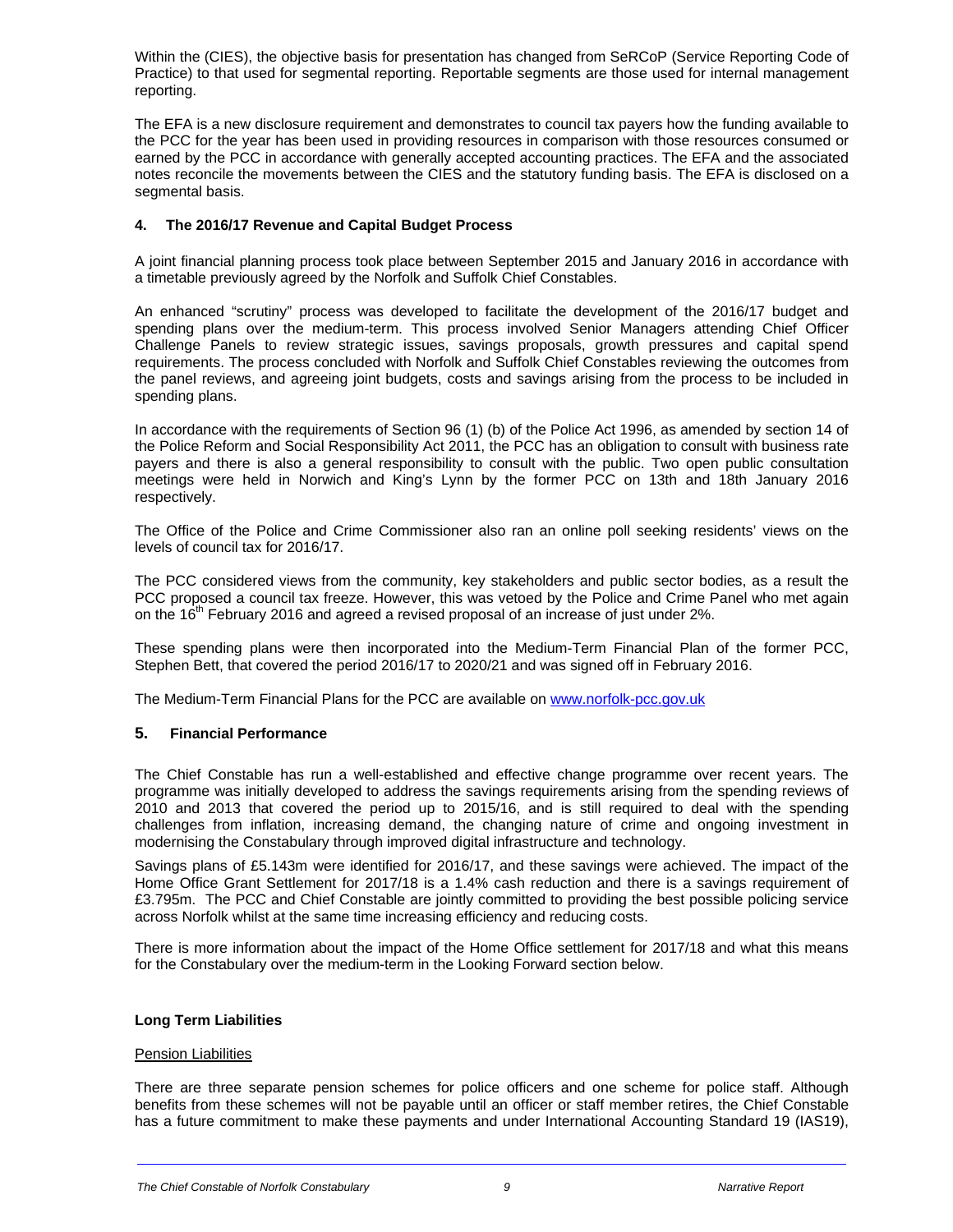he is required to account for this future commitment based on the full cost at the time of retirement. The future net pension liabilities of the Chief Constable as calculated by an independent actuary are set out in the following table:

| Year-end      | Total   | <b>Officers</b> | Staff |
|---------------|---------|-----------------|-------|
| 31 March 2017 | £1.720m | £1.632m         | £88m  |
| 31 March 2016 | £1.371m | £1.325m         | £46m  |

These liabilities result in the Balance Sheet showing net overall liabilities of £1,721m at 31 March 2017, however, the financial position of the Chief Constable remains sound as these liabilities will be spread over many years.

#### Reserves

The Chief Constable does not hold any usable reserves.

#### **Annual Governance Statement**

The Accounts and Audit Regulations 2015 require the Annual Governance Statement (AGS) to accompany the Statements of Accounts. The AGS can be found on the PCC's website at www.norfolk-pcc.gov.uk.

#### **6. Non-financial performance**

The year to the end of March 2017, the first year in office for the current PCC, saw a continuing decline in certain crime types and offending within the county. The Force's Performance Framework which reports the rolling 12 month average compared to the previous three year rolling average, reported Anti-Social Behaviour had fallen by 6% and Burglary Dwelling and Burglary Non-Dwelling had fallen by 1% and 3% respectively. Areas of increase included Serious Sexual Offences which had increased by 14% but the encouragement of victims to report crimes and subsequent support through trial to prosecution is likely to have had a bearing on this.

Other areas of increased criminality such as Robbery, up 113% and Serious Violence up by 28%, (increases that have been highlighted nationally) has been impacted upon by positive action around Op Gravity – the disruption of drug trafficking and supply from out of county criminal organisations. While these organisations work to import this commodity and protect their business interests through the use of violence and intimidation, a level of hidden harm has been identified beyond the purchasers and involving the young traffickers and distributors used as well as those called upon to house them while they establish their market.

The method of how Norfolk Constabulary has analysed and targeted county lines is being used by other forces in the region, and there has been a lot of co-operation between Norfolk, the Metropolitan Police and regional partners to successfully disrupt the activity, provide positive outcomes through custodial sentences and starting the process of dismantling the organised crime groups.

Norfolk's response to the criminal targeting of vulnerable individuals has led to the force being marked as 'good' for Safeguarding and forms the backbone of the Force's Strategic Assessment. Produced in October 2016, it uses the MoRiLE (Management of Risk in Law Enforcement) process to score Threat, Risk and Harm areas as a basis for the Joint Control Strategy and prioritisation of strategic profiles. One of the core priorities set by the present PCC was to 'Support victims and reduce vulnerability' so the first tranche of profiles looks to address many such areas of vulnerability:

- Child Sexual Abuse
- Serious Sexual Offences
- Modern Day Slavery
- Sickness and Absence Management
- Victims' Code
- Stalking and Harassment

Joint Control Strategy performance is being reported on as part of the new Police and Crime Plan 'report cards' within the Norfolk and Suffolk Performance Frameworks. These cards will flag any exceptions that occur when comparing recent rolling averages to longer term ones, such as those mentioned above. Now that Norfolk and Suffolk have both been using the current crime and intelligence system (Athena) for over 18 months, the extensive work carried out on data quality issues should have resulted in more accurate performance reporting. The Performance Framework itself will be moving to a new platform and interface in the next year or so which should also make reporting and delivery of reports an altogether better experience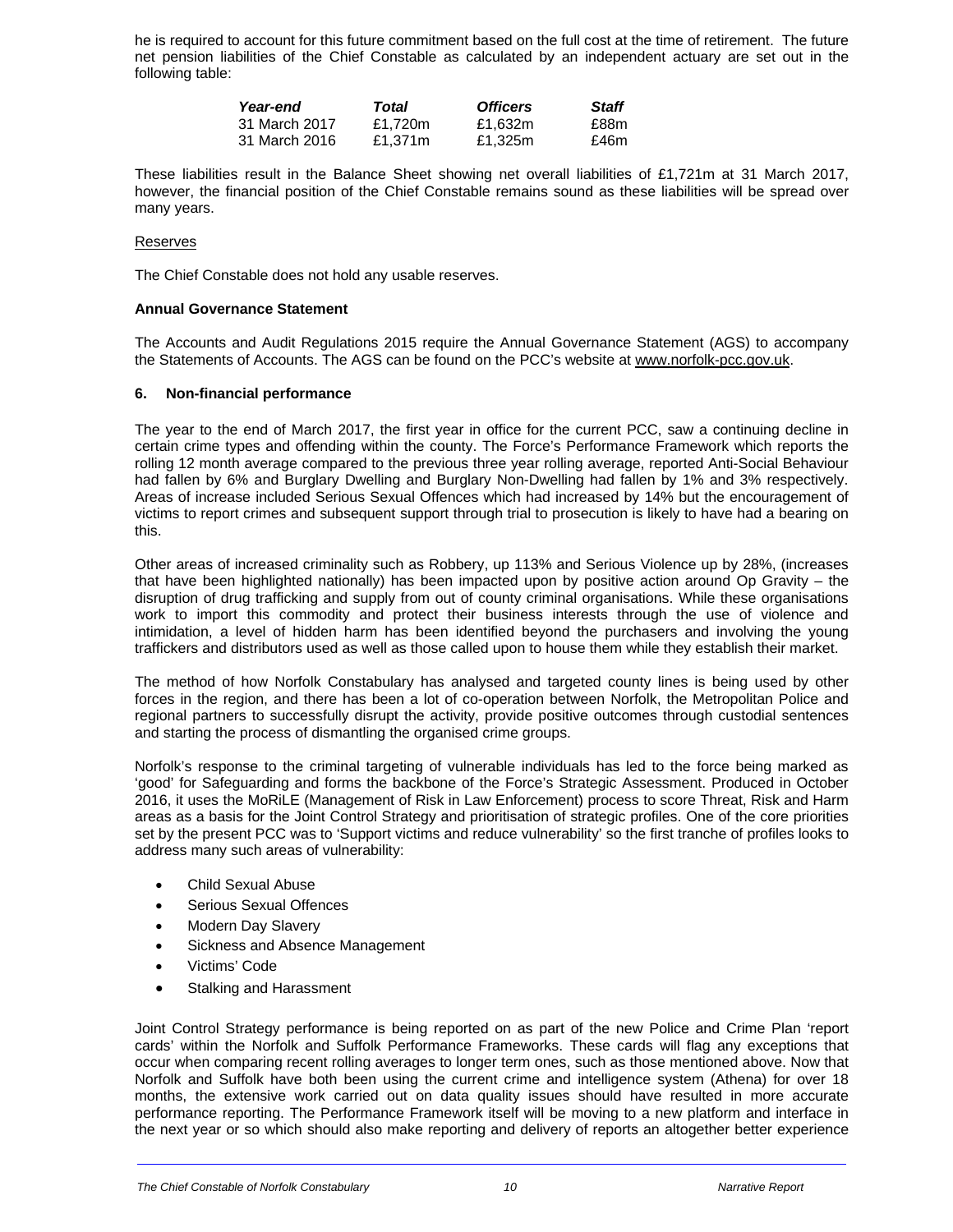for the end user.

The Police and Crime Plan 2016-2020 was recently released by Lorne Green, the Police and Crime Commissioner. In the plan it lists the priorities for tackling crime in Norfolk $5$ :

- Increase visible policing
- Support rural communities
- Improve road safety
- Prevent offending
- Support victims and reduce vulnerability
- Deliver a modern and innovative service
- Good stewardship of taxpayers' money

Within these priorities are new performance indicators (such as; the number of first-time entrants into the criminal justice system, the number of hours worked by the Special Constabulary in rural areas and crime survey and satisfaction data) which will be used to measure how well Norfolk Constabulary is meeting the objectives within the plan.

Information regarding the Constabulary's performance can be found within the PCCs Annual Report for 2016/17. This will be published in October and be available on the PCC's website: http://www.norfolkpcc.gov.uk.

#### **7. Looking Forward**

The financial context for police forces remains very challenging. Since 2007/08 government funding to Norfolk Constabulary has reduced by £12m, and when taking inflation into account this is £32m in real terms.

In the provisional Police Grant Report, the Minister of State for Policing and the Fire Service stated "direct resource [revenue] funding for each PCC, including precept, will be protected at flat cash levels compared to 2015/16, assuming that precept income is increased to the maximum amount available in both 2016/17 and 2017/18."

In reality this means that a number of growth pressures must be absorbed, e.g. 1% cost of living increases, inflation, increases in demand from the changing nature of crime (e.g. in crimes against vulnerable people, and cybercrime); statutory changes such as the apprenticeship levy, pension increases and auto-enrolment into pension schemes. These demands add approximately £6m worth of budgetary pressure a year.

For 2017/18 the Constabulary has identified £3.8m of savings to balance the budget and over the life of the Medium Term Financial Plan (MTFP) this figure rises to £6.6m by 2020/21. Even with this level of identified savings, this leaves an additional savings requirement of £3m to be identified by 2020/21. In order to achieve this level of savings and ensure the policing model is as efficient as possible the Constabulary has developed a new change programme. This has focussed on three strands: the Service and Financial Planning process underpinned by Outcome Based Budgeting (OBB) principles; continuing the development of the Norfolk Local Policing (2020) Review; and Regional Collaboration.

All of these proactive elements, that use demand, performance and priority data will shape the new change programme and be captured in future MTFPs to support the continued transformation and modernisation of policing. It is clear that the change programme will need to remain a continuous process, ensuring that savings can be driven out in a timely fashion to ensure budgets can be balanced over the medium-term and beyond.

Due to the continuing pace of modernisation, and ensuring that the Force is fit-for-purpose, appropriately equipped and has an appropriate estate footprint, there is an increased requirement for capital spending over the medium-term. This includes significant investment in refreshing the growing ICT / digital estate; increasing investment in infrastructure e.g. in networks and servers to deal with the growth in requirements for investigating and storing digital data; new enabling programmes such as Body Worn Video, mobile working and the Emergency Services Network.

 $\overline{a}$ 

 $<sup>5</sup>$  Police & Crime Plan 2016 – 2020, Office of the Police & Crime Commissioner for Norfolk, 2016: http://www.norfolk-</sup> pcc.gov.uk/documents/key-documents/police-and-crime-plan/PoliceAndCrimePlan.pdf [last accessed 20/04/2017]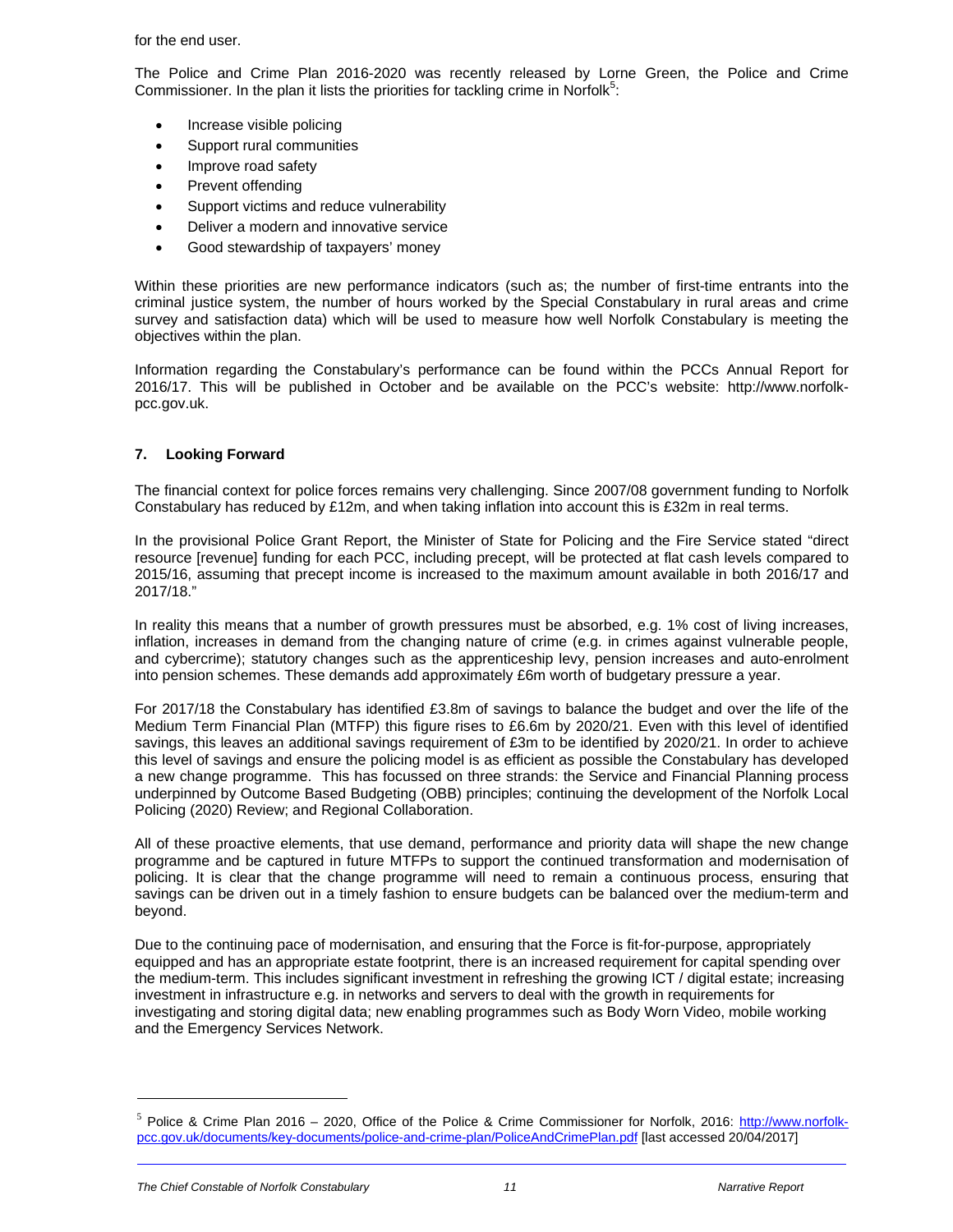The growth of the investment in these "short life" capital assets will need to deliver efficiencies in staffing to avoid putting undue pressure on revenue reserves over the medium-term. Over the last few years, reserves have been used appropriately to fund the capital programme in respect of short life assets, the cost of change (e.g. redundancies arising from implementing the significant change programme), and planned temporary staffing costs to respond to service pressures, and transition programmes. Careful consideration has been given to reserve levels over the medium-term, and beyond particularly by modelling capital financing over the next 20 years.

The MTFP therefore includes planned contributions to reserves in 2019/20 and 2020/21 in order to ensure that sufficient reserves are available for the medium and longer-term. This will require additional savings to be found, and is a significant driver for further development of the change programme over the coming months and years.

The police service faces further challenges in the future, including the ongoing review of the police funding model by central government, and the funding arrangements, for example, for the Emergency Services Network that will see a national joined up blue light communications system, as well as continuing investment in modernising the service through digital technology such as mobile working and Body Worn Video.

These uncertainties and challenges will require the PCC and Constabulary to keep financial planning assumptions under constant review, to ensure that the financial position remains stable into the long-term.

**John Hummersone FCPFA** 

**Chief Finance Officer**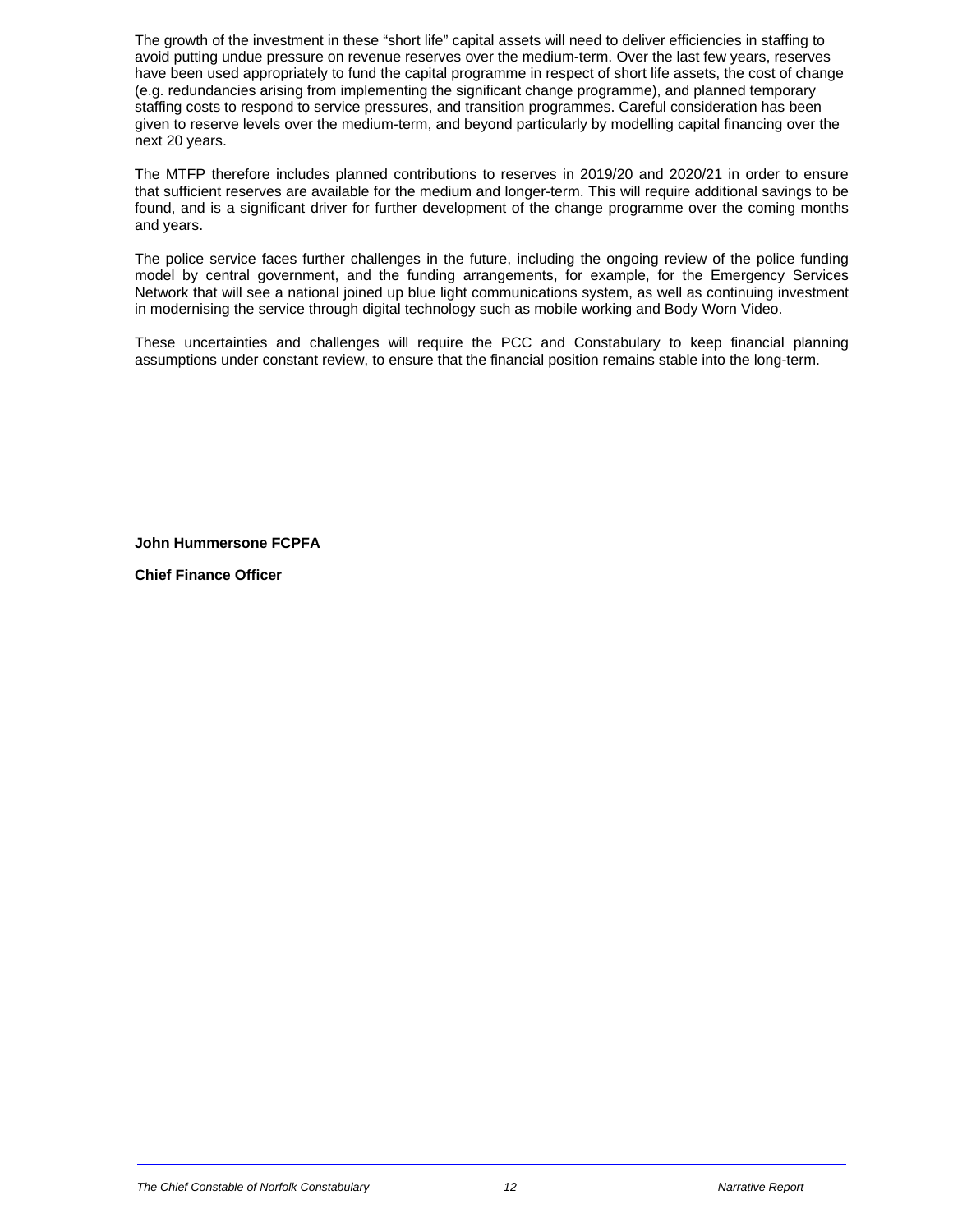# **Comprehensive Income and Expenditure Statement for the Chief Constable of Norfolk Constabulary for the year ended 31 March 2017**

| Gross<br><b>Expenditure Income</b><br>2015/16<br><b>Restated</b> | 2015/16<br><b>Restated</b> | <b>Net</b><br><b>Expenditure</b><br>2015/16<br><b>Restated</b> |                                                                         |         | Gross<br><b>Expenditure Income</b><br>2016/17 | 2016/17                | <b>Net</b><br><b>Expenditure</b><br>2016/17 |
|------------------------------------------------------------------|----------------------------|----------------------------------------------------------------|-------------------------------------------------------------------------|---------|-----------------------------------------------|------------------------|---------------------------------------------|
| £000                                                             | £000                       | £000                                                           | <b>Division of Service:</b>                                             |         | Note £000                                     | £000                   | £000                                        |
| 171,296                                                          | (13,586)                   | 157,710                                                        | Chief Constable                                                         |         | 166,764                                       | (15,160)               | 151,603                                     |
| 171,296                                                          | (13,586)<br>(164, 454)     | 157,710<br>(164, 454)                                          | Net Cost of Police Services before group funding<br>Intra-group funding | 4       | 166,764                                       | (15,160)<br>(167, 658) | 151,603<br>(167, 658)                       |
| 171,296                                                          | (178, 040)                 | (6,744)                                                        | <b>Net Cost of Policing Services</b>                                    | Page 17 | 166,764                                       | (182, 819)             | (16, 055)                                   |
|                                                                  |                            |                                                                | <b>Other Operating Expenditure:</b>                                     |         |                                               |                        |                                             |
|                                                                  |                            |                                                                | Loss/(profit) on disposal of fixed assets                               |         |                                               |                        |                                             |
|                                                                  |                            |                                                                |                                                                         |         |                                               |                        |                                             |
|                                                                  |                            |                                                                | Financing and Investment Income and Expenditure:                        |         |                                               |                        |                                             |
|                                                                  |                            | $\overline{a}$                                                 | Interest payable and similar charges                                    |         |                                               |                        |                                             |
| 50,088                                                           |                            | 50,088                                                         | Pensions interest cost                                                  | 17      | 48,391                                        |                        | 48,391                                      |
|                                                                  |                            | $\overline{\phantom{a}}$                                       | Interest and investment income                                          |         |                                               |                        |                                             |
| 50,088                                                           |                            | 50,088                                                         |                                                                         |         | 48,391                                        |                        | 48,391                                      |
|                                                                  |                            |                                                                | <b>Taxation and Non-specific Grant Income:</b>                          | 14      |                                               |                        |                                             |
|                                                                  |                            |                                                                | General grants                                                          |         |                                               |                        |                                             |
|                                                                  |                            |                                                                | Capital grants and contributions                                        |         |                                               |                        |                                             |
|                                                                  |                            |                                                                | Non-domestic rate redistribution                                        |         |                                               |                        |                                             |
|                                                                  |                            | $\overline{a}$                                                 | Precepts                                                                |         |                                               |                        |                                             |
|                                                                  |                            |                                                                |                                                                         |         |                                               |                        |                                             |
|                                                                  |                            | 43,344                                                         | Deficit/(Surplus) on the Provision of Services                          |         |                                               |                        | 32,336                                      |
|                                                                  |                            |                                                                | Other Comprehensive Income and Expenditure:                             |         |                                               |                        |                                             |
|                                                                  |                            |                                                                | (Surplus) / deficit on the revaluation of assets                        |         |                                               |                        |                                             |
|                                                                  |                            | (193, 342)                                                     | Remeasurements of the net defined benefit liability (asset)             | 17      |                                               |                        | 316,392                                     |
|                                                                  |                            | (193, 342)                                                     |                                                                         |         |                                               |                        | 316,392                                     |
|                                                                  |                            | (149,998)                                                      | <b>Total Comprehensive Income and Expenditure</b>                       |         |                                               |                        | 348,728                                     |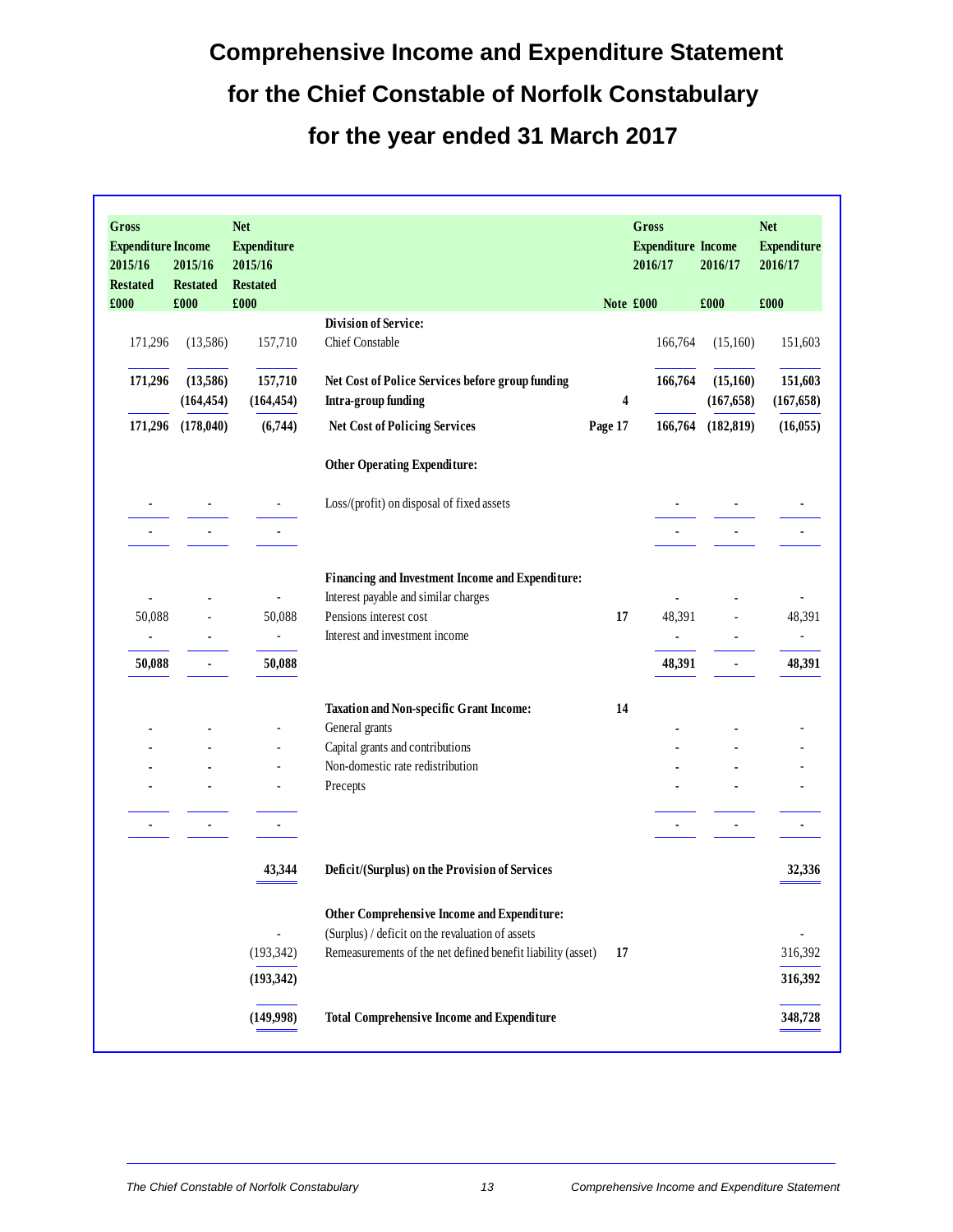# **Balance Sheet for the Chief Constable of Norfolk Constabulary as at 31 March 2017**

| 31 March<br>2016<br>£000 |                                       | <b>Notes</b> | 31 March<br>2017<br>£000 |
|--------------------------|---------------------------------------|--------------|--------------------------|
|                          | <b>Non-Current Assets</b>             |              |                          |
|                          | <b>Long Term Debtors</b>              |              |                          |
|                          | <b>Total Long term Assets</b>         |              |                          |
| $\overline{a}$           | <b>Current Assets</b>                 |              |                          |
|                          | <b>TOTAL ASSETS</b>                   |              |                          |
| 691                      | Short-term creditors and accruals     | 18           | 774                      |
| 691                      | <b>Current Liabilities</b>            |              | 774                      |
| 1,371,314                | Liability related to defined benefits | 17           | 1,719,958                |
| 1,371,314                | <b>Long Term Liabilities</b>          |              | 1,719,958                |
| 1,372,005                | <b>TOTAL LIABILITIES</b>              |              | 1,720,732                |
| (1,372,005)              | <b>NET ASSETS / (LIABILITIES)</b>     |              | (1,720,732)              |
|                          | Usable reserves                       | 8            |                          |
| (1,372,005)              | Unusable reserves                     | 9            | (1,720,732)              |
| (1,372,005)              | <b>TOTAL RESERVES</b>                 |              | (1,720,732)              |

**The financial statements replace the unaudited financial statements certified by John Hummersone on 30th June 2017** 

**John Hummersone FCPFA** 7<sup>th</sup> September 2017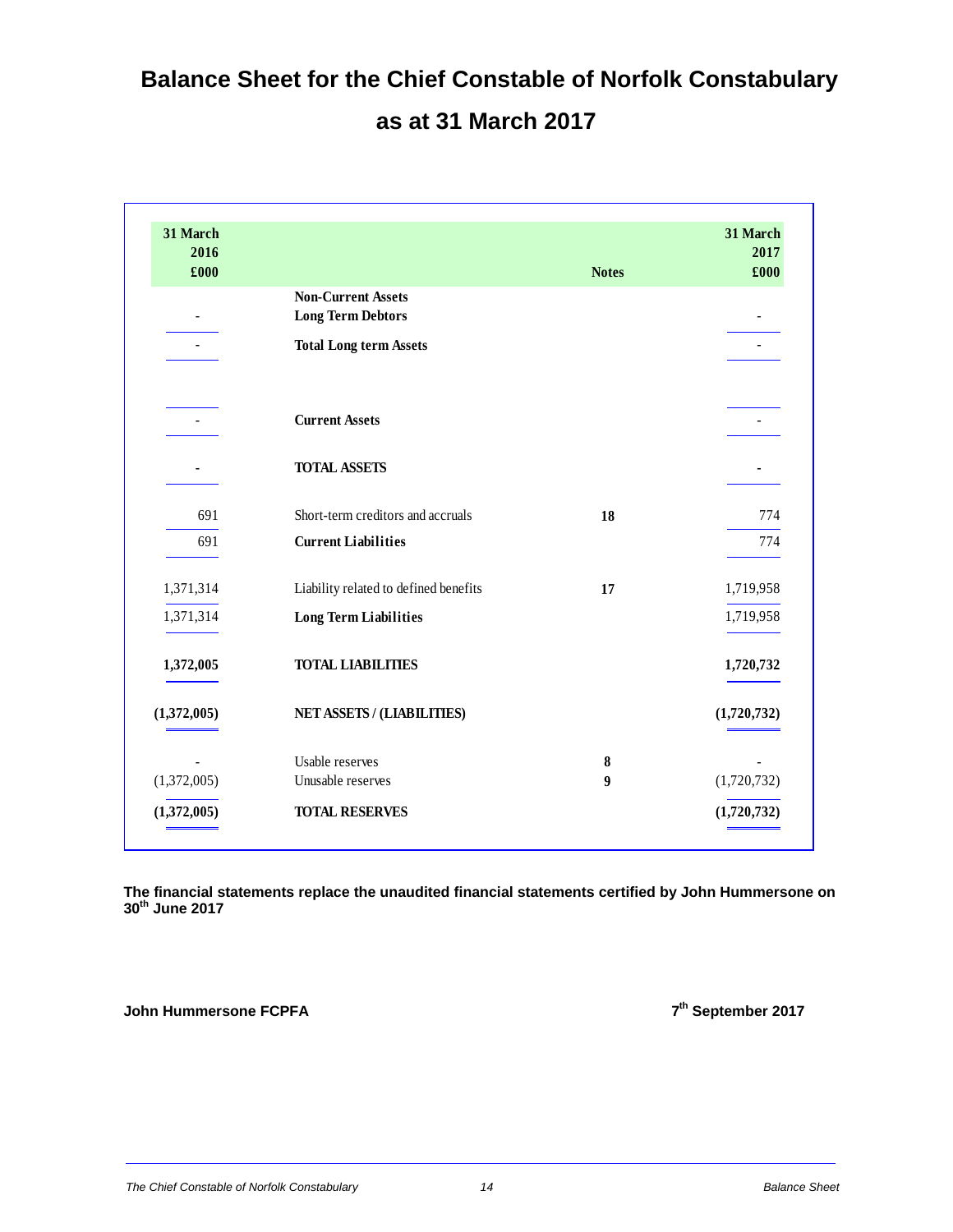### **Movement in Reserves Statement for the**

# **Chief Constable of Norfolk Constabulary**

|                                            | General        | Capital        | Capital        | Total          | <b>Total</b>    |                 |
|--------------------------------------------|----------------|----------------|----------------|----------------|-----------------|-----------------|
|                                            | Fund           | Receipts       | Grants         | Usable         | <b>Unusable</b> | <b>Total</b>    |
|                                            | Balance        | Reserve        | Unapplied      | Reserves       | <b>Reserves</b> | <b>Reserves</b> |
| <b>Year Ended 31 March 2017</b>            | £000           | £000           | £000           | £000           | £000            | £000            |
| <b>Balance at 1 April 2016</b>             | $\blacksquare$ | $\blacksquare$ |                | $\blacksquare$ | (1,372,005)     | (1,372,005)     |
| Movement in Reserves during 2016/17        |                |                |                |                |                 |                 |
| Total comprehensive income and expenditure | (32,336)       | $\blacksquare$ | $\blacksquare$ | (32, 336)      | (316,392)       | (348, 728)      |
| Adjustments between accounting basis and   |                |                |                |                |                 |                 |
| funding basis under regulations            | 32,336         | $\blacksquare$ | $\blacksquare$ | 32,336         | (32, 336)       | $\blacksquare$  |
| Increase / decrease in year                | $\blacksquare$ |                |                | $\sim$         | (348,728)       | (348, 728)      |
| <b>Balance at 31 March 2017</b>            |                | $\blacksquare$ |                | $\blacksquare$ | (1,720,732)     | (1,720,732)     |

|                                            | General                  | Capital        | Capital        | Total          | <b>Total</b>                |                 |
|--------------------------------------------|--------------------------|----------------|----------------|----------------|-----------------------------|-----------------|
|                                            | Fund                     | Receipts       | Grants         | Usable         | <b>Unusable</b>             | <b>Total</b>    |
|                                            | Balance                  | Reserve        | Unapplied      | Reserves       | <b>Reserves</b>             | <b>Reserves</b> |
| Year Ended 31 March 2016                   | £000                     | £000           | £000           | £000           | £000                        | £000            |
| <b>Balance at 1 April 2015</b>             | $\blacksquare$           |                |                | $\blacksquare$ | $(1,522,003)$ $(1,522,003)$ |                 |
| Movement in Reserves during 2015/16        |                          |                |                |                |                             |                 |
| Total comprehensive income and expenditure | (43,344)                 |                | $\blacksquare$ | (43,344)       | 193,342                     | 149,998         |
| Adjustments between accounting basis and   |                          |                |                |                |                             |                 |
| funding basis under regulations            | 43,344                   | $\blacksquare$ | $\blacksquare$ | 43,344         | (43, 344)                   | $\blacksquare$  |
| Increase / decrease in year                | $\blacksquare$           |                |                |                | 149,998                     | 149,998         |
| <b>Balance at 31 March 2016</b>            | $\overline{\phantom{0}}$ |                |                | $\blacksquare$ | (1,372,005)                 | (1,372,005)     |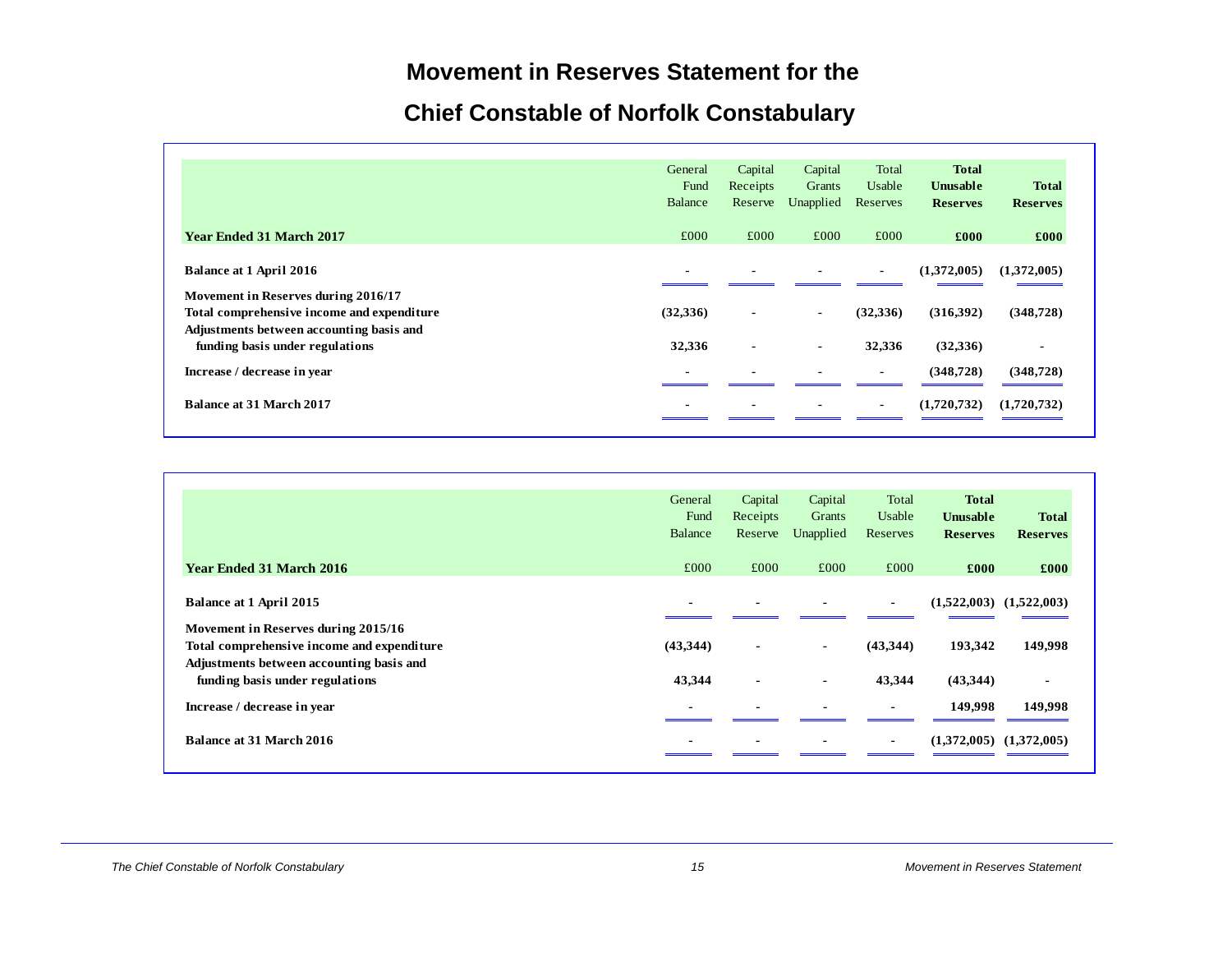# **Cash-flow Statement for the Chief Constable of Norfolk Constabulary for the year ended 31 March 2016**

| 2015/16<br>£000 |                                                                    | <b>Note</b> | 2016/17<br>£000 |
|-----------------|--------------------------------------------------------------------|-------------|-----------------|
| (43, 344)       | Net Surplus/(deficit) on the provision of services                 | Page 13     | (32, 336)       |
| 43,344          | Adjustment for non cash or cash equivalent movements               | 10          | 32,336          |
|                 | Adjustment for items included in net deficit on the provision      |             |                 |
|                 | of services that are investing or financing activities:            |             |                 |
|                 | Capital grants and contributions                                   |             |                 |
|                 | Net cash flows from operating activities                           |             |                 |
|                 | Investing activities                                               |             |                 |
|                 | Financing activities                                               |             |                 |
|                 | Net increase or (decrease) in cash and cash equivalents            |             |                 |
|                 | Cash and cash equivalents at the beginning of the reporting period |             |                 |
|                 | Cash and cash equivalents at the end of the reporting period       |             |                 |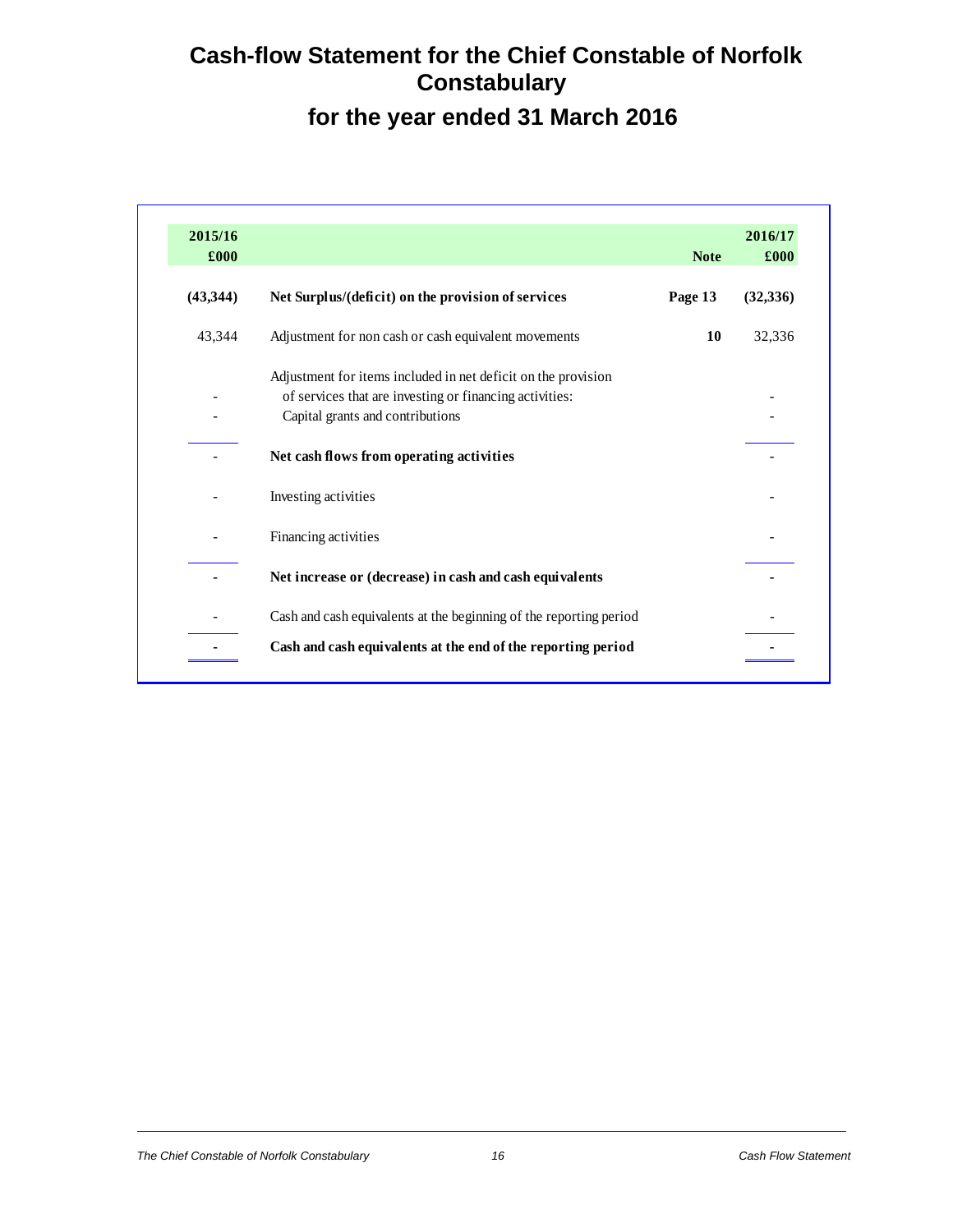## **Expenditure & Funding Analysis for the**

# **Chief Constable of Norfolk Constabulary**

The Expenditure and Funding Analysis is a note to the Financial Statements, however, it is positioned here as it provides a link from the figures reported in the Strategic Report to the CIES.

|                                                      | Chargeable to the<br><b>General Fund Balances</b> | Net Expenditure Adjustments between Net Expenditure<br><b>Funding and</b><br><b>Accounting Basis</b> | in the<br><b>CIES</b> |
|------------------------------------------------------|---------------------------------------------------|------------------------------------------------------------------------------------------------------|-----------------------|
| <b>Chief Constable</b><br>Year Ended 31 March 2017   | £000                                              | £000                                                                                                 | £000                  |
|                                                      |                                                   |                                                                                                      |                       |
| <b>Chief Constable</b>                               | 145,568                                           | 6,035                                                                                                | 151,603               |
| Intra-group funding                                  | (167, 658)                                        | $\overline{\phantom{a}}$                                                                             | (167, 658)            |
| <b>Net Cost of Police Services</b>                   | (22,090)                                          | 6,035                                                                                                | (16, 055)             |
| Other income and expenditure                         | 22,090                                            | 26,301                                                                                               | 48,391                |
| Deficit/(Surplus) on the Provision of Services       |                                                   | 32,336                                                                                               | 32,336                |
| Opening general fund balance at 31 March 2016        |                                                   |                                                                                                      |                       |
| Less deficit on general fund in year                 |                                                   |                                                                                                      |                       |
| <b>Closing General Fund Balance at 31 March 2017</b> |                                                   |                                                                                                      |                       |
| Year Ended 31 March 2016                             |                                                   |                                                                                                      |                       |
| <b>Chief Constable</b>                               | 142,610                                           | 15,100                                                                                               | 157,710               |
| Intra-group funding                                  | (164, 454)                                        | $\overline{\phantom{0}}$                                                                             | (164, 454)            |
| <b>Net Cost of Police Services</b>                   | (21, 844)                                         | 15,100                                                                                               | (6,744)               |
| Other income and expenditure                         | 21,844                                            | 28,244                                                                                               | 50,088                |
| Deficit/(Surplus) on the Provision of Services       |                                                   | 43,344                                                                                               | 43,344                |
| Opening general fund balance at 31 March 2015        |                                                   |                                                                                                      |                       |
| Less deficit on general fund in year                 |                                                   |                                                                                                      |                       |
| <b>Closing General Fund Balance at 31 March 2016</b> |                                                   |                                                                                                      |                       |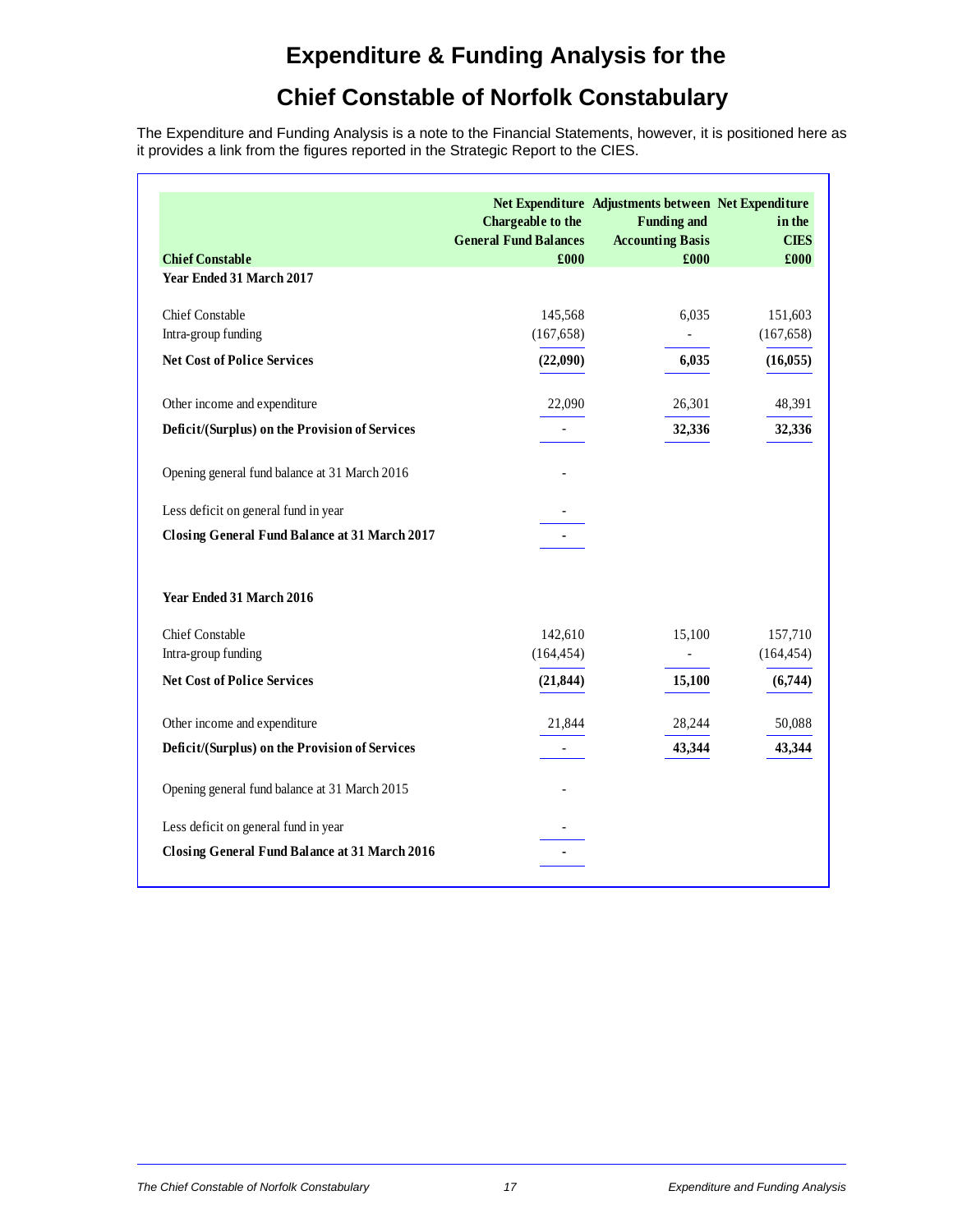## **Notes to the Financial Statements**

### **for the Chief Constable of Norfolk Constabulary**

#### **1. Accounting Policies**

#### **General principles**

The Statement of Accounts summarises the Group's transactions for the 2016/17 financial year and its position at the year-end of 31 March 2017. The Group is required to prepare an annual Statement of Accounts by the Accounts and Audit Regulations 2015, which those Regulations require to be prepared in accordance with proper accounting practices. These practices primarily comprise the Code of Practice on Local Authority Accounting in the United Kingdom 2016/17 (COP), supported by International Financial Reporting Standards (IFRS).

The accounting convention adopted in the Statement of Accounts is principally historical cost, modified by the revaluation of certain categories of non-current assets and financial instruments.

#### **Cost recognition and Intra-Group adjustment**

Refer to Note 4 for further details.

#### **Recognition of working capital**

The Scheme of Governance and Consent sets out the roles and responsibilities of the Police and Crime Commissioner and the Chief Constable, and also includes the Financial Regulations and Contract Standing Orders. As per these governance documents all contracts and bank accounts are in the name of the PCC. No consent has been granted to the Chief Constable to open bank accounts or hold cash or associated working capital assets or liabilities. This means that all cash, assets and liabilities in relation to working capital are the responsibility of the PCC, with all the control and risk also residing with the PCC. To this end, all working capital is shown in the accounts of the PCC and the Group.

#### **Accruals of income and expenditure**

Activity is accounted for in the year that it takes place, not in the financial period in which cash payments are paid or received.

#### **Cash and cash equivalents**

Cash is cash in hand and deposits with any financial institution repayable without penalty on notice of not more than 24 hours. Cash equivalents are investments that mature in 3 months or less from the date of acquisition and that are readily convertible to known amounts of cash with insignificant risk of change in value.

#### **Debtors and creditors**

Revenue and capital transactions are included in the accounts on an accruals basis. Where goods and services are ordered and delivered by the year-end, the actual or estimated value of the order is accrued. With the exception of purchasing system generated accruals a de-minimis level of £1,000 is set for year-end accruals of purchase invoices. Other classes of accrual are reviewed to identify their magnitude. Where the inclusion or omission of an accrual would not have a material impact on the Statement of Accounts, either individually or cumulatively, it is omitted.

#### **Charges to the CIES (Comprehensive Income and Expenditure Statement) for Non-Current Assets**

Net cost of policing of the PCC is debited with the following amounts to record the cost of holding non-current assets during the year:

- Depreciation attributable to the assets.
- Revaluation and impairment losses on assets where there are no accumulated gains in the Revaluation Reserve against which they can be written off.
- Amortisation of intangible assets.

The PCC is not required to raise council tax to fund depreciation, revaluation, impairment losses or amortisation.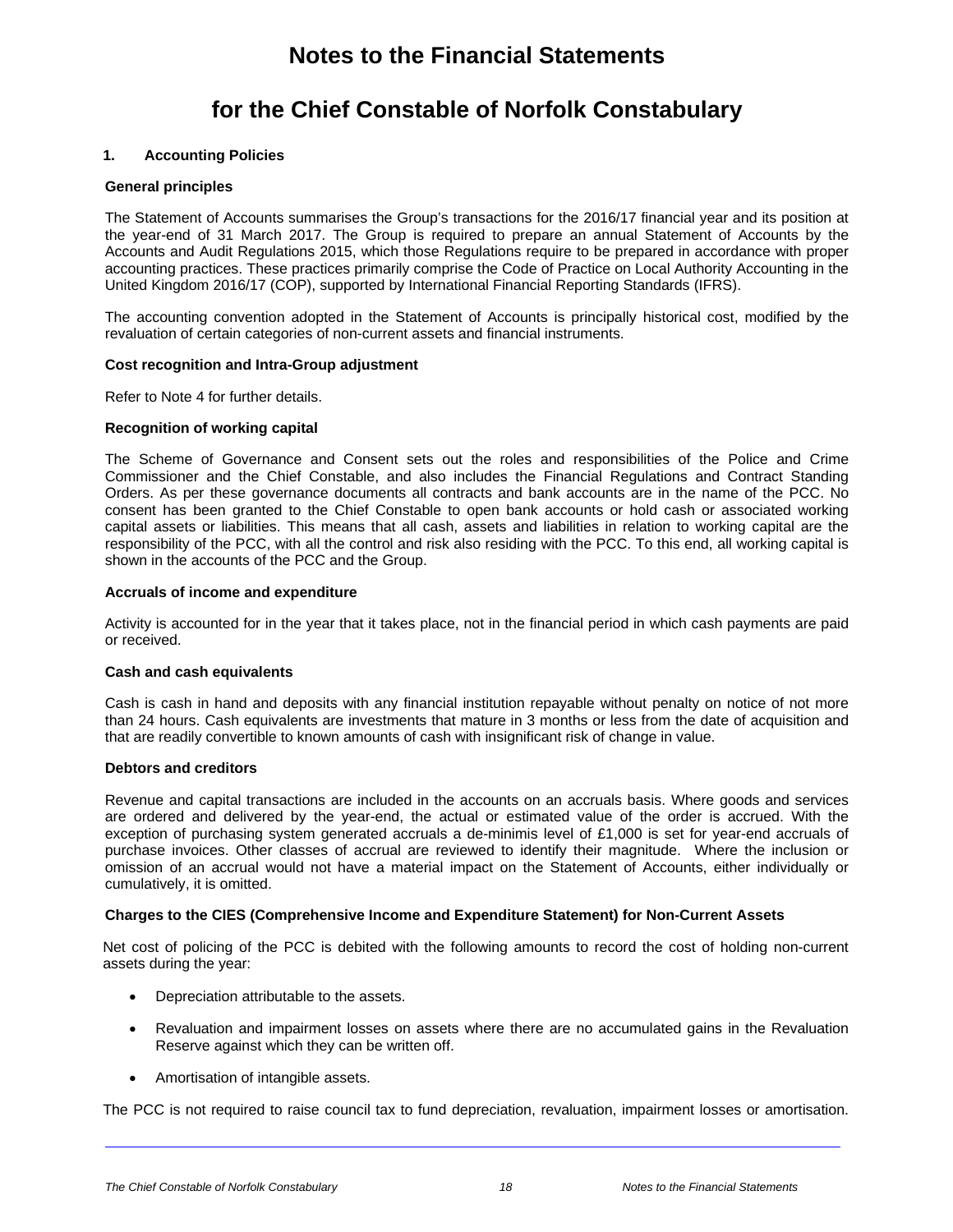However, it is required to make an annual contribution from revenue, the Minimum Revenue Provision (MRP), towards the reduction in the overall borrowing requirement (represented by the Capital Financing Requirement) equal to an amount calculated on a prudent basis determined by the PCC in accordance with statutory guidance.

Depreciation, amortisation, and revaluation and impairment losses are reversed from the General Fund and charged to the Capital Adjustment Account via the MIRS (Movement in Reserves Statement). MRP is charged to the General Fund along with any Revenue Funding of Capital and credited to the Capital Adjustment Account via the MIRS.

Guidance issued under the Local Authorities (Capital Finance and Accounting) (England) (Amendment) Regulations 2009, enables authorities to calculate an amount of MRP, which they consider to be prudent. For capital expenditure incurred from 2008/09, the PCC has approved calculating the MRP using the Option 3 method, which results in equal instalments of MRP being charged over the related assets' useful life.

#### **Property, plant and equipment**

Assets that have physical substance and are held for use in the production or supply of goods or services, for rental to others, or for administrative purposes and that are expected to be used during more than one financial year are classified as Property, Plant and Equipment.

#### Recognition

Expenditure on the acquisition, creation or enhancement of Property, Plant and Equipment is capitalised on an accruals basis, provided that it is probable that the future economic benefits or service potential associated with the item will flow to the Group and the cost of the item can be measured reliably. Expenditure that maintains but does not add to an asset's potential to deliver future economic benefits or service potential (i.e. repairs and maintenance) is charged as an expense when it is incurred.

All expenditure on the acquisition, creation or enhancement and disposal of non-current assets is capitalised subject to a de-minimis threshold of £10,000. Expenditure below this amount on an individual asset is treated as revenue, with the following exceptions:

- Desktop and laptop computers and tablets
- **Monitors**
- Multi-functional devices
- Communication devices including radios
- Servers
- Software licences
- Firearms including TASERs
- Vehicles with a life exceeding 12 months
- Annual Assets (projects incurring expenditure throughout the year which are not classified as assets under construction)
- Where government grant funding has been sought and received for specific expenditure on the assumption that both the grant and expenditure are treated as capital

#### Measurement

l,

Assets are initially measured at cost, comprising:

- the purchase price
- any costs attributable to bringing the asset to the location and condition necessary for it to be capable of operating in the manner intended by management
- the initial estimate of the costs of dismantling and removing the item and restoring the site on which it is located

The Group does not capitalise borrowing costs incurred on the acquisition or construction of fixed assets.

The cost of assets acquired other than by purchase is deemed to be fair value, unless the acquisition does not have commercial substance (i.e. it will not lead to a variation in the cash flows of the Group). In the latter case, where an asset is acquired via an exchange, the cost of the acquisition is the carrying amount of the asset given up by the Group.

Donated assets are measured initially at fair value. The difference between fair value and any consideration paid is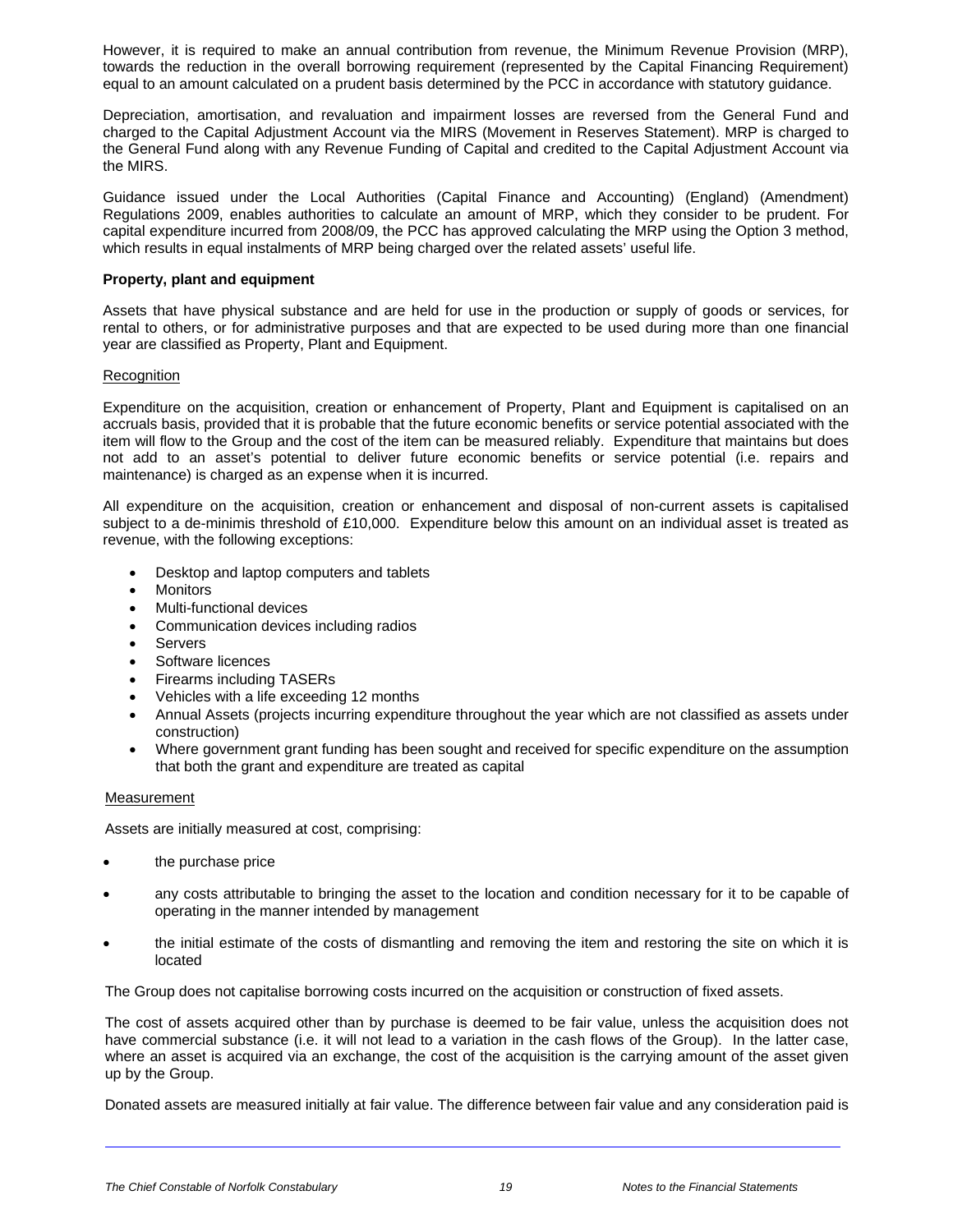credited to the Taxation and Non-Specific Grant Income line of the CIES, unless the donation has been made conditionally. Until conditions are satisfied, the gain is held in the Donated Assets Account. Where gains are credited to the Comprehensive Income and Expenditure Statement, they are reversed out of the General Fund Balance to the Capital Adjustment Account in the Movement in Reserves Statement.

Assets are then carried in the Balance Sheet using the following measurement bases:

- assets under construction historic cost until the asset is live (assets under construction are not depreciated)
- all other assets fair value, determined as the amount that would be paid for the asset in its existing use (existing use value – EUV)
- where there is no market-based evidence of fair value because of the specialist nature of an asset, depreciated replacement cost (DRC) is used as an estimate of fair value.
- where non-property assets have short useful lives or low values (or both), depreciated historical cost basis is used as a proxy for fair value.

Assets included in the Balance Sheet at fair value are revalued sufficiently regularly to ensure that their carrying amount is not materially different from their fair value at the year-end, but as a minimum every five years. Increases in valuations are matched by credits to the Revaluation Reserve to recognise unrealised gains. Exceptionally, gains might be credited to the CIES where they arise from the reversal of a loss previously charged to a service.

Where decreases in value are identified, they are accounted for in the following way:

- where there is a balance of revaluation gains for the asset in the Revaluation Reserve, the carrying amount of the asset is written down against that balance (up to the amount of the accumulated gains)
- where there is no balance in the Revaluation Reserve or an insufficient balance, the carrying amount of the asset is written down against the net cost of policing of the PCC in the CIES.

The Revaluation Reserve contains revaluation gains recognised since 1 April 2007 only, the date of its formal implementation. Gains arising before that date have been consolidated into the Capital Adjustment Account.

#### Impairment

Assets are assessed at each year-end as to whether there is any indication that an asset may be impaired. Where indications exist and any possible differences are estimated to be material, the recoverable amount of the asset is estimated and, where this is less than the carrying amount of the asset, an impairment loss is recognised for the shortfall.

Where impairment losses are identified, they are accounted for in the following way:

- where there is a balance of revaluation gains for the asset in the Revaluation Reserve, the carrying amount of the asset is written down against that balance (up to the amount of the accumulated gains)
- where there is no balance in the Revaluation Reserve or an insufficient balance, the carrying amount of the asset is written down against the relevant service line(s) in the CIES.

Where an impairment loss is reversed subsequently, the reversal is credited to the relevant service lines in the CIES, up to the amount of the original loss, adjusted for depreciation that would have been charged if the loss had not been recognised.

#### **Depreciation**

l,

Depreciation is provided for on all Property, Plant and Equipment assets by the systematic allocation of their depreciable amounts over their useful lives. An exception is made for assets without a determinable finite useful life (i.e., freehold land) and assets that are not yet available for use (i.e., assets under construction).

Depreciation is calculated on the following bases:

- Buildings straight-line allocation over the useful life of the property as estimated by the valuer
- Vehicles, plant and equipment straight-line allocation over the useful life of the asset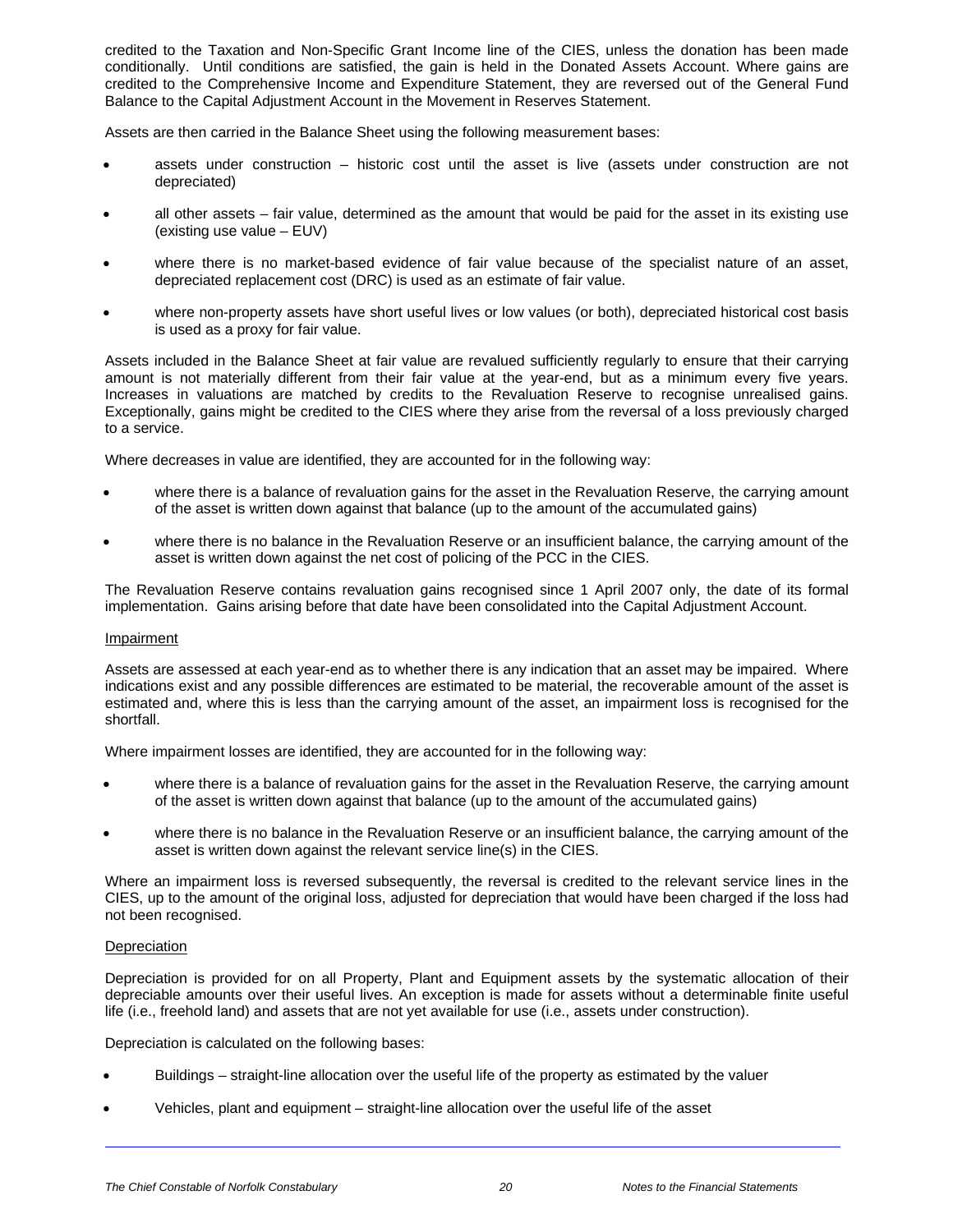The Code of Practice requires that where a Property, Plant and Equipment asset has major components whose cost is significant in relation to the total cost of the item, the components are depreciated separately, where the remaining asset life is significantly different for identifiable components, unless it can be proved that the impact on the Group's Statement of Accounts is not material. The Group has assessed the cumulative impact of component accounting. As a result the Group applies component accounting prospectively to assets that have a valuation in excess of £2m unless there is clear evidence that this would lead to a material misstatement in the Group's Financial Statements.

Revaluation gains are also depreciated, with an amount equal to the difference between current value depreciation charged on assets and the depreciation that would have been chargeable based on their historical cost being transferred each year from the Revaluation Reserve to the Capital Adjustment Account.

Depreciation or amortisation is charged in both the year of acquisition and disposal of an asset on a pro rata basis. Depreciation or amortisation is charged once an asset is in service and consuming economic benefit.

#### Disposals and Non-Current Assets Held for Sale

When it becomes probable that the carrying amount of an asset will be recovered principally through a sale transaction rather than through its continuing use, it is reclassified as an Asset Held for Sale. The asset is revalued immediately before reclassification, on the basis relevant to the asset class prior to reclassification, and then carried at the lower of this amount and fair value less costs to sell. Where there is a subsequent decrease to fair value less costs to sell, the loss is posted to the Other Operating Expenditure line in the CIES. Gains in fair value are recognised only up to the amount of any previous losses recognised in the Surplus or Deficit on Provision of Services. Depreciation is not charged on Assets Held for Sale.

If assets no longer meet the criteria to be classified as Assets Held for Sale, they are reclassified back to noncurrent assets and valued at the lower of their carrying amount before they were classified as held for sale; adjusted for depreciation, amortisation or revaluations that would have been recognised had they not been classified as Held for Sale, and their recoverable amount at the date of the decision not to sell.

Assets that are to be abandoned or scrapped are not reclassified as Assets Held for Sale.

When an asset is disposed of or decommissioned, the carrying amount of the asset in the Balance Sheet (whether Property, Plant and Equipment or Assets Held for Sale) is written off to the Other Operating Expenditure line in the CIES as part of the gain or loss on disposal. Receipts from disposals (if any) are credited to the same line in the CIES also as part of the gain or loss on disposal (i.e. netted off against the carrying value of the asset at the time of disposal). Any revaluation gains accumulated for the asset in the Revaluation Reserve are transferred to the Capital Adjustment Account.

Amounts received for a disposal are categorised as capital receipts and are to be credited to the Capital Receipts Reserve, and can then only be used for new capital investment, or set aside to reduce the PCC's underlying need to borrow (the capital financing requirement). Receipts are appropriated to the Reserve from the General Fund Balance in the MIRS.

The written-off value of disposals is not a charge against council tax, as the cost of fixed assets is fully provided for under separate arrangements for capital financing. Amounts are appropriated to the Capital Adjustment Account from the General Fund Balance in the MIRS.

#### **Intangible assets**

l,

Expenditure on non-monetary assets that do not have physical substance but are controlled by the PCC as a result of past events (e.g. software licences) is capitalised when it is expected that future economic benefits or service potential will flow from the intangible asset to the PCC.

Internally generated assets are capitalised where it is demonstrable that the project is technically feasible and is intended to be completed (with adequate resources being available) and the PCC will be able to generate future economic benefits or deliver service potential by being able to sell or use the asset. Expenditure is capitalised where it can be measured reliably as attributable to the asset and restricted to that incurred during the development phase. Research expenditure is not capitalised.

Expenditure on the development of websites is not capitalised if the website is solely or primarily intended to promote or advertise the PCC's services.

Intangible assets are measured initially at cost. Amounts are only revalued where the fair value of the assets held by the PCC can be determined by reference to an active market. In practice, no intangible asset held by the PCC meets this criterion, and they are therefore carried at amortised cost.

*The Chief Constable of Norfolk Constabulary 21 Notes to the Financial Statements*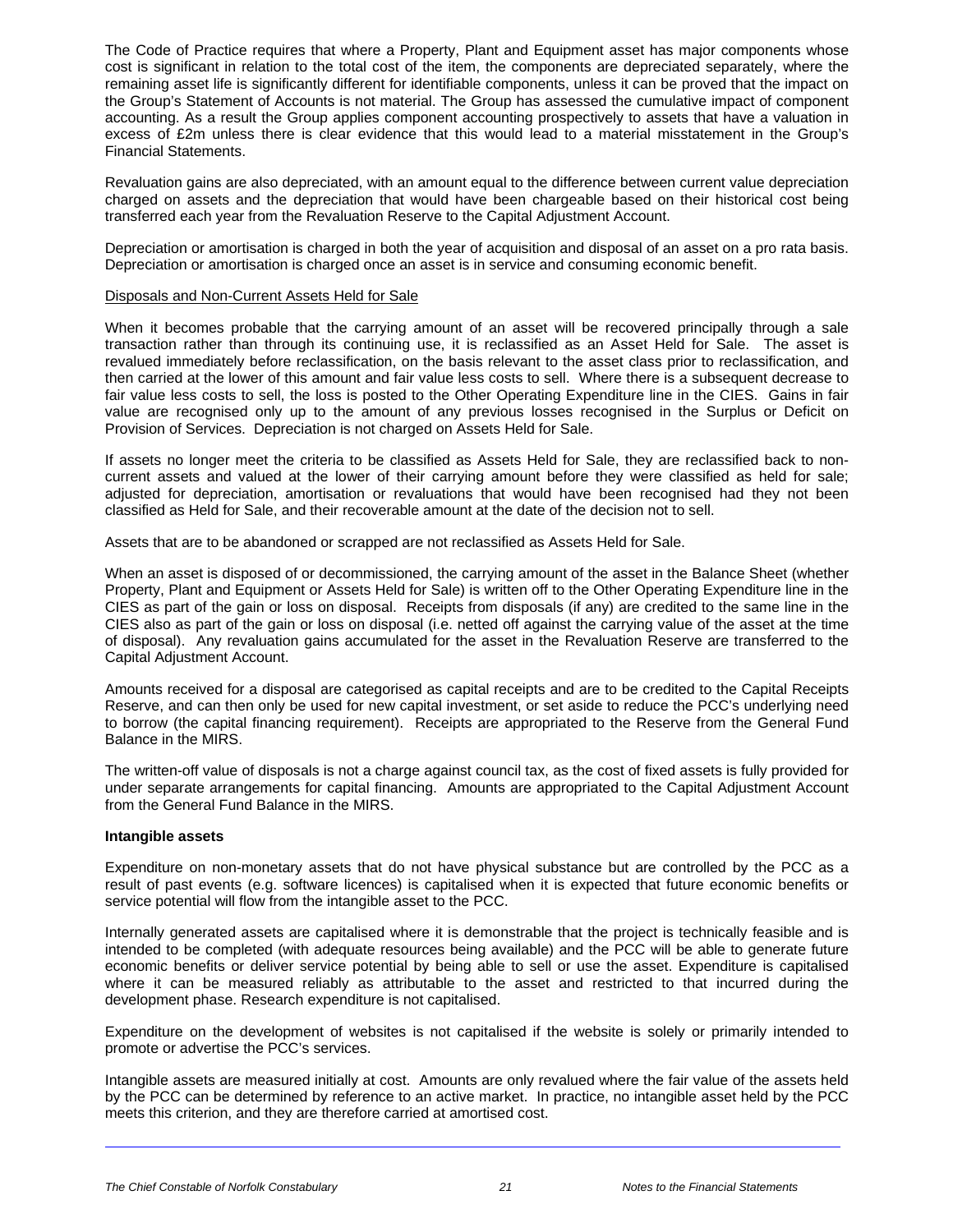The depreciable amount of a finite intangible asset is amortised over its useful life and charged to the net cost of policing of the PCC's Office in the CIES. An asset is tested for impairment whenever there is an indication that the asset might be impaired – any losses recognised are posted to the net cost of policing of the PCC's Office in the CIES. Any gain or loss arising on the disposal or abandonment of an intangible asset is posted to the Other Operating Expenditure line in the CIES.

Where expenditure on intangible assets qualifies as capital expenditure for statutory purposes, amortisation, impairment losses and disposal gains and losses are not permitted to have an impact on the General Fund Balance. The gains and losses are therefore reversed out of the General Fund Balance in the MIRS and posted to the Capital Adjustment Account and the Capital Receipts Reserve.

#### **Council Tax**

Billing authorities act as agents, collecting council tax on behalf of the major preceptors, which includes the PCC. Billing authorities are required by statute to maintain a separate fund (i.e. the Collection Fund) for the collection and distribution of amounts due in respect of council tax. Under the legislative framework for the Collection Fund, billing authorities and major preceptors share proportionately the risks and rewards that the amount of council tax collected could be less or more than predicted.

The council tax income included in the Comprehensive Income and Expenditure Statement is the PCC's share of accrued income for the year. However, regulations determine the amount of council tax that must be included in the PCC's General Fund. Therefore, the difference between the income included in the Comprehensive Income and Expenditure Statement and the amount required by regulation to be credited to the General Fund is taken to the Collection Fund Adjustment Account and included as a reconciling item in the Movement in Reserves Statement. The Balance Sheet includes the authority's share of the end of year balances in respect of council tax relating to arrears, impairment allowances for doubtful debts, overpayments and prepayments and appeals.

#### **Employee benefits**

#### Benefits payable during employment

Salaries, wages and employment-related payments are recognised in the period in which the service is received from employees. An accrual is made for the cost of annual leave entitlements earned by employees but not taken before the year end. The accrual is made at the most recent wage and salary rates applicable.

#### Post-employment benefits

Officers have the option of joining the Police Pension Scheme 2015. Civilian employees have the option of joining the Local Government Pension Scheme (LGPS), administered by Norfolk County Council. Some officers are still members of the Police Pension Scheme 1987 and the New Police Pension Scheme 2006, where transitional protection applies. All of the schemes provide defined benefits to members (retirement lump sums and pensions), earned as employees worked for the Constabulary, and all of the schemes are accounted for as defined benefit schemes.

The liabilities attributable to the Group of all four schemes are included in the Balance Sheet on an actuarial basis using the projected unit credit method, i.e. an assessment of the future payments that will be made in relation to retirement benefits (including injury benefits on the Police Schemes) earned to date by officers and employees, based on assumptions about mortality rates, employee turnover rates etc., and projections of earnings for current officers and employees.

Liabilities in the LGPS are discounted to their value at current prices, using a discount rate specified each year by the actuary; this is based on the return on UK Government bonds (gilts) plus a prudent asset return assumption, which makes an allowance for an anticipated out-performance of Fund returns relative to long term yields on gilts.

Liabilities in the Police Pension Scheme are discounted to their value at current prices, using a discount rate specified each year by the actuary; this is set with reference to the current rate of return on high quality corporate bonds, plus an additional amount.

The assets of the LGPS attributable to the Group are included in the balance sheet at their fair value as follows:

- Quoted securities current bid price.
- Unquoted securities professional estimate.
- Unitised securities current bid price.
- Property market value.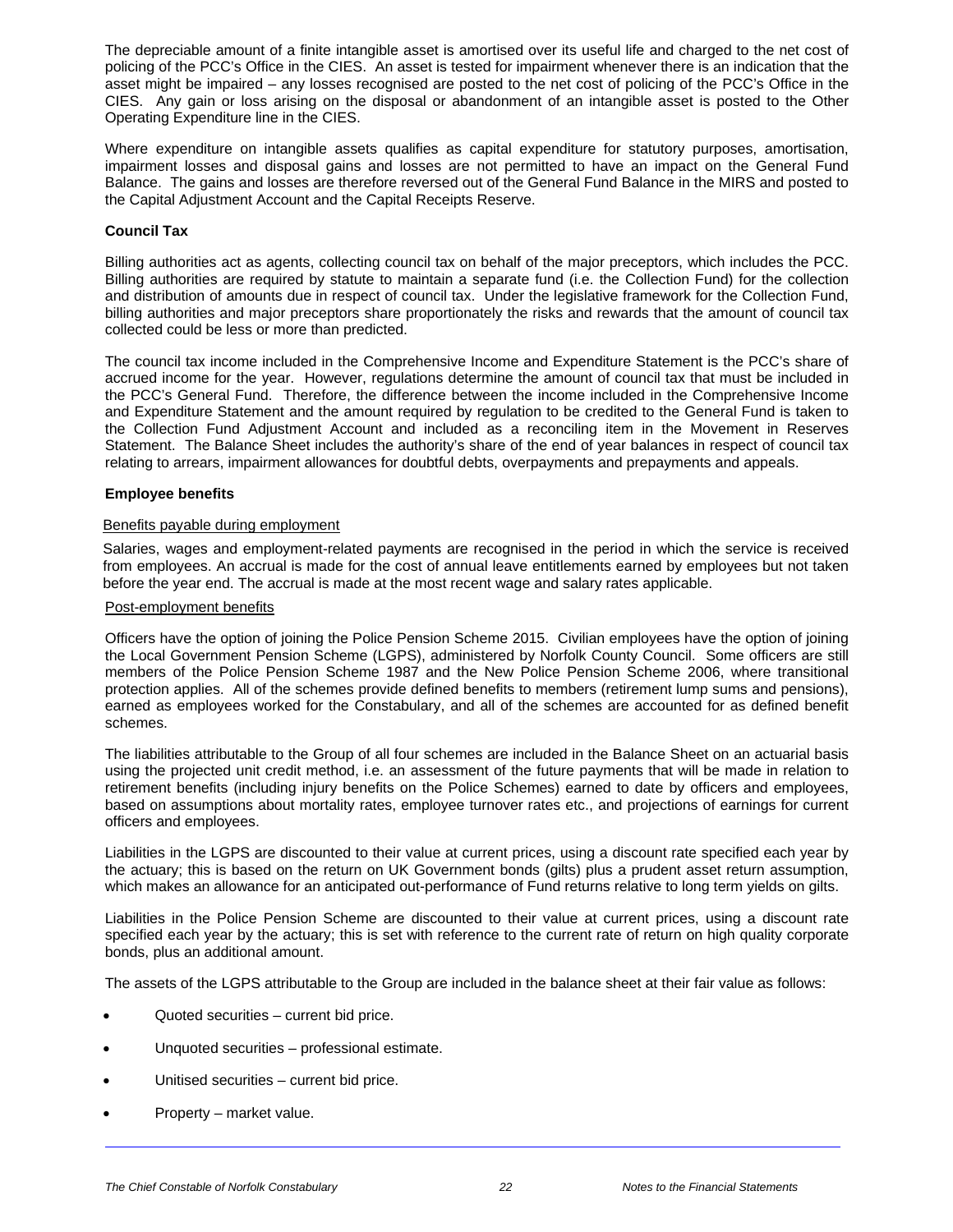All three of the police schemes are unfunded and therefore do not have any assets. Benefits are funded from the contributions made by currently serving officers and a notional employer's contribution paid from the general fund; any shortfall is topped up by a grant from the Home Office.

The change in the net pensions liability is analysed into seven components:

- Current service cost the increase in liabilities as a result of years of service earned this year, it is allocated in the CIES to the services for which the employee or officer worked.The current service cost is based on the latest available actuarial valuation.
- Past service cost the increase in liabilities arising from current year decisions whose effect relates to years of service earned in earlier years. Past service costs are debited to the Net Cost of Policing in the CIES as part of the service for which the employee or officer worked.
- Interest cost the expected increase in the present value of liabilities during the year as they move one year closer to being paid. It is charged to the Financing and Investment Income and Expenditure line in the CIES. The interest cost is based on the discount rate and the present value of the scheme liabilities at the beginning of the period.
- Expected return on assets the annual investment return on the fund assets attributable to the Group, based on an average of the expected long-term return. It is credited to the Financing and Investment Income and Expenditure line in the CIES.
- The return on plan assets excluding amounts included in net interest on the net defined benefit liability (asset) – charged to the Pensions Reserve as Other Comprehensive Income and Expenditure.
- Actuarial gains and losses changes in the net pensions liability that arise because events have not coincided with assumptions made at the last actuarial valuation or because the actuaries have updated their assumptions. They are debited to the pension reserve.
- Contributions paid to the four pension funds cash paid as employer's contributions to the pension fund in settlement of liabilities. These are not accounted for as an expense.

In relation to retirement benefits, statutory provisions require the General Fund Balance to be charged with the amounts payable by the Group to the pension fund or directly to pensioners in the year, not the amount calculated according to the relevant accounting standards. This means that in the MIRS there are appropriations to and from the Pensions Reserve to remove the notional debits and credits for retirement benefits and replace them with debits for the cash paid to the pension fund and pensioners and any such amounts payable but unpaid at the yearend. The negative balance that arises on the Pension Reserve thereby measures the beneficial impact on the General Fund of being required to account for retirement benefits on the basis of cash flows rather than as benefits are earned by employees.

#### Discretionary Benefits

The Group has restricted powers to make discretionary awards of retirement benefits in the event of early retirements. Any liabilities estimated to arise as a result of an award to any member of staff (including injury awards for police officers) are accrued in the year of the decision to make the award and accounted for using the same policies as are applied to the Local Government Pension Scheme.

The Group makes payments to police officers in relation to injury awards, and the expected injury awards for active members are valued on an actuarial basis.

#### **Events after the reporting period**

Events after the reporting period are those events, both favourable and unfavourable, that occur between the end of the reporting period and the date when the Statement of Accounts is authorised for issue. Two types of events can be identified.

- Those that provide evidence of conditions that existed at the end of the reporting period. The Statement of Accounts is adjusted to reflect such events.
- Those that are indicative of conditions that arose after the reporting period. The Statement of Accounts is not adjusted to reflect such events. However where a category of events would have a material effect, disclosure is made in the notes of the nature of the events and their estimated financial effect.

Events taking place after the date of authorisation for issue are not reflected in the Statement of Accounts.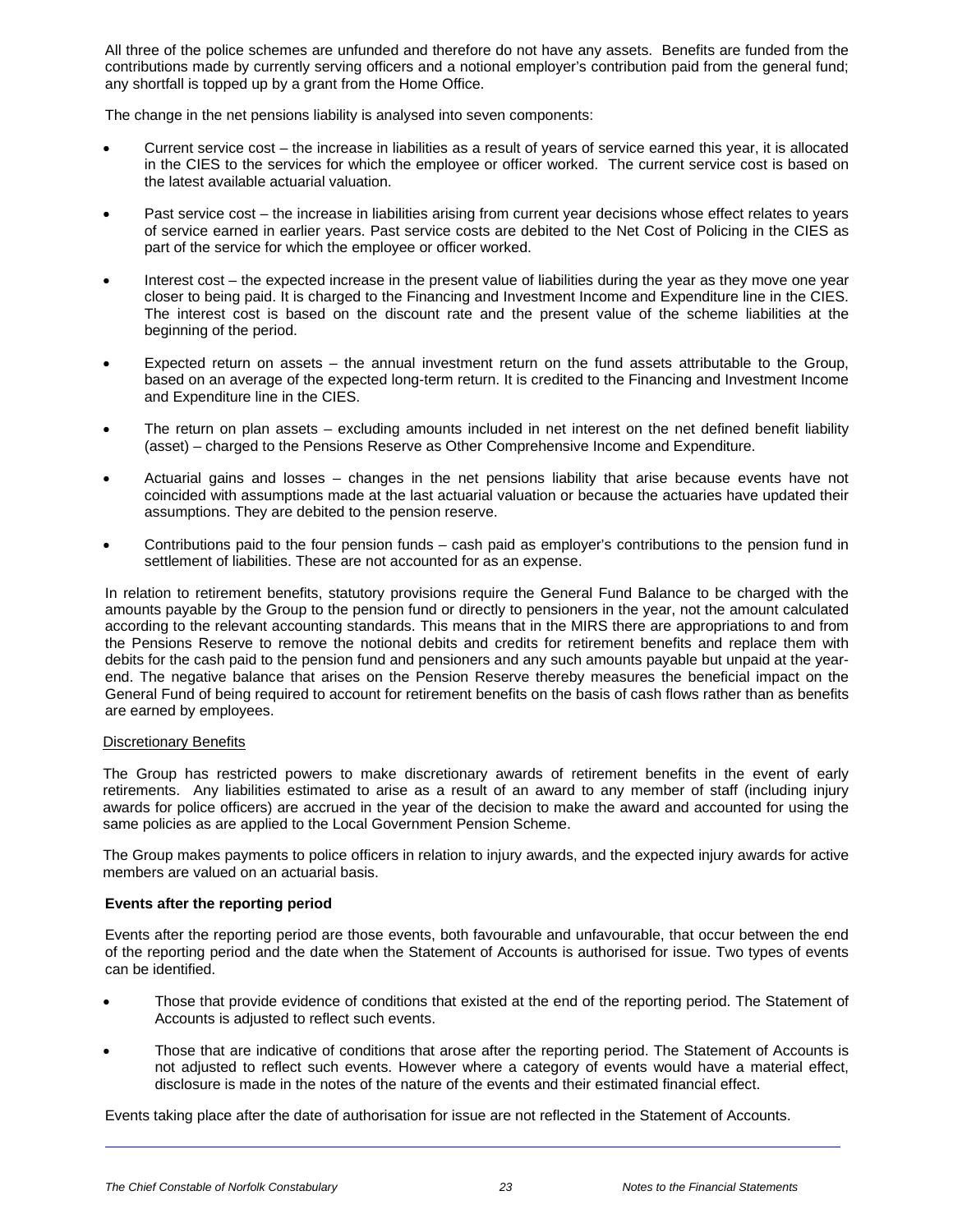#### **Financial instruments**

#### Financial liabilities

Financial liabilities are recognised on the Balance Sheet when the PCC becomes a party to the contractual provisions of a financial instrument and are initially measured at fair value and carried at their amortised cost. Annual charges to the CIES for interest payable are based on the carrying amount of the liability, multiplied by the effective rate of interest for the instrument. The effective interest rate is the rate that exactly discounts estimated future cash payments over the life of the instrument to the amount at which it was originally recognised.

For the borrowings that the PCC has, this means that the amount presented in the Balance Sheet is the outstanding principal repayable (plus accrued interest) and interest charged to the CIES is the amount payable for the year according to the loan agreement.

#### Financial Assets

Financial assets can be classified into two types:

(i) Loans and receivables – assets that have fixed or determinable payments but are not quoted in an active market

(ii) Available-for-sale assets – assets that have a quoted market price and/or do not have a fixed or determinable payment

The PCC does not hold any available-for-sale financial assets.

#### Loans and Receivables

Loans and receivables are recognised on the Balance Sheet when the PCC becomes a party to the contractual provisions of a financial instrument and are initially measured at fair value. They are subsequently measured at their amortised cost. Annual credits to the Financing and Investment Income and Expenditure line in the Comprehensive Income and Expenditure Statement for interest receivable are based on the carrying amount of the asset multiplied by the effective rate of interest for the instrument. For the PCC this means that the amount presented in the Balance Sheet is the outstanding principal receivable (plus accrued interest) and interest credited to the Comprehensive Income and Expenditure Statement is the amount receivable for the year in the loan agreement.

Where assets are identified as impaired because of a likelihood arising from a past event that payments due under the contract will not be made, the asset is written down and a charge made to the CIES.

#### **Government grants and contributions**

All government grants are received in the name of the PCC. However, where grants and contributions are specific to expenditure incurred by the Chief Constable, they are recorded as income within the Chief Constable's accounts. Whether paid on account, by instalments or in arrears, government grants and third party contributions and donations are recognised as due to the Group when there is reasonable assurance that:

- The Group will comply with the conditions attached to the payments, and
- The grants or contributions will be received

Amounts recognised as due to the Group are not credited to the CIES until conditions attaching to the grant or contribution have been satisfied. Conditions are stipulations that specify that the future economic benefits or service potential embodied in the asset acquired using the grant or contribution are required to be consumed by the recipient as specified, or future economic benefits or service potential must be returned to the transferor.

Monies advanced as grants and contributions for which conditions have not been satisfied are carried in the Balance Sheet within Creditors as government grants received in advance. When conditions are satisfied, the grant or contribution is credited to the relevant service line (attributable revenue grants/contributions) or Taxation and Non-Specific Grant Income (non-ring-fenced revenue grants and all capital grants) in the CIES.

Where capital grants are credited to the CIES, they are reversed out of the General Fund Balance in the Movement in Reserves Statement (MIRS). Where the grant has yet to be used to finance capital expenditure, it is posted to the Capital Grants Unapplied Account. Where it has been applied, it is posted to the Capital Adjustment Account. Amounts in the Capital Grants Unapplied Account are transferred to the Capital Adjustment Account once they have been applied.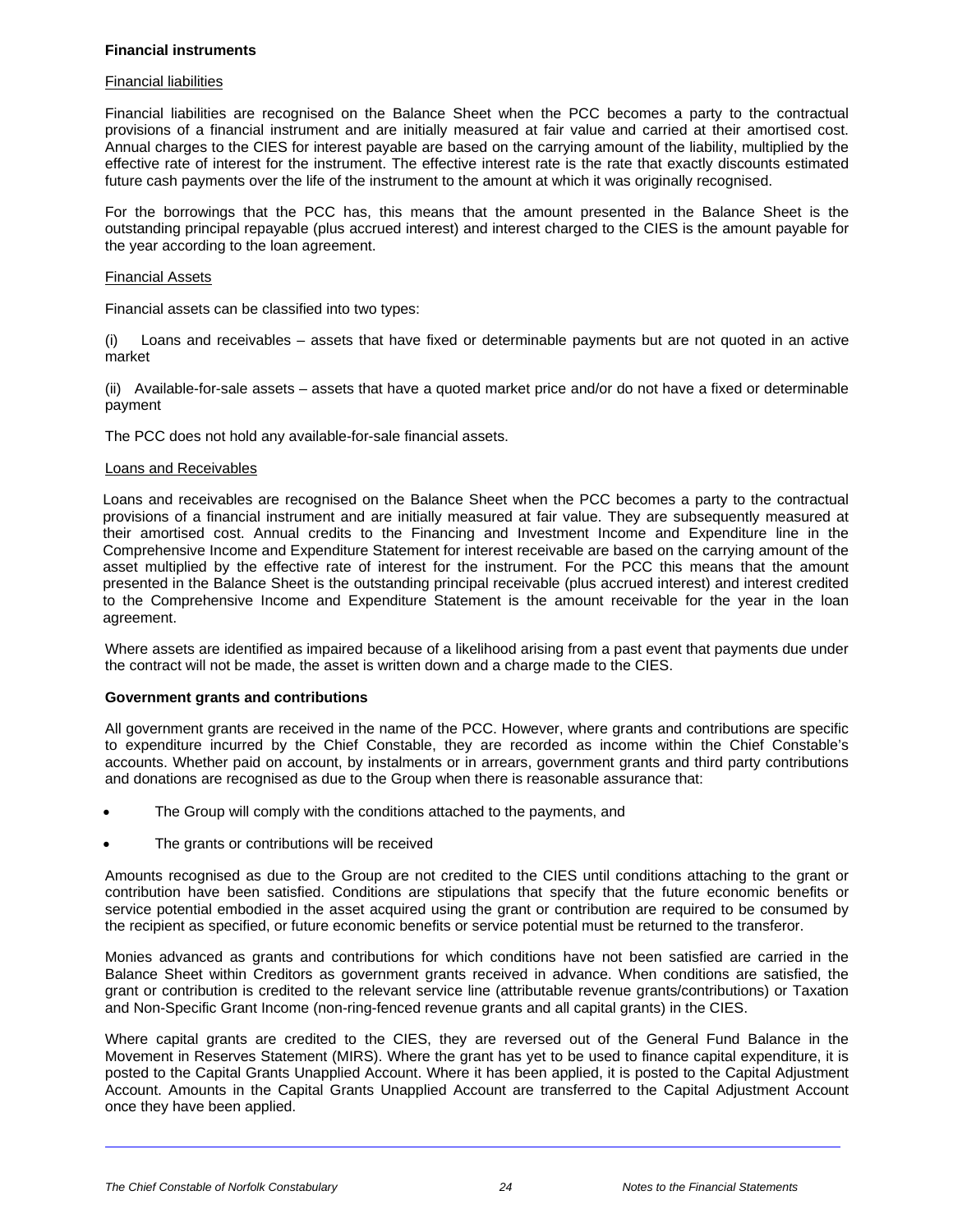#### **Investment policy**

The PCC works closely with its external treasury advisors Capita to determine the criteria for high quality institutions. The minimum rating criteria uses the 'lowest common denominator' method of selecting counterparties and applying lending limits to those counterparties

UK Banks which have the following minimum ratings from at least one of the three credit rating agencies:

| UK Banks                  | Fitch | Standard<br>&<br>Poors | Moody's        |
|---------------------------|-------|------------------------|----------------|
| <b>Short Term Ratings</b> | F1    | $A-1$                  | $P-1$          |
| Long Term Ratings         | А-    | А-                     | A <sub>3</sub> |

 Non-UK Banks domiciled in a country which has a minimum sovereign rating of AA+ and have the following minimum ratings from at least one of the three credit rating agencies:

| Non-UK Banks              | Fitch | Standard<br>& I<br>Poors | Moody's |
|---------------------------|-------|--------------------------|---------|
| <b>Short Term Ratings</b> | $F1+$ | $A-1+$                   | $P-1$   |
| Long Term Ratings         | AA-   | AA-                      | Aa3     |

- Part Nationalised UK Banks;
- The PCC's Corporate Banker (Barclays Bank)
- Building Societies (which meet the minimum ratings criteria for Banks);
- Money Market Funds (which are rated AAA by at least one of the three major rating agencies);
- UK Government;
- Local Authorities, Parish Councils etc.

All cash invested by the PCC in 2016/17 will be either Sterling deposits (including certificates of deposit) or Sterling Treasury Bills invested with banks and other institutions in accordance with the Approved Authorised Counterparty List.

#### **Jointly controlled operations and jointly controlled assets**

Jointly controlled operations are activities undertaken by the PCC or the Chief Constable in conjunction with other bodies, which involve the use of the assets and resources of the Group or the other body, rather than the establishment of a separate entity. The Group recognises on the PCC Balance Sheet the assets that it controls and the liabilities that it incurs and debits and credits the relevant Comprehensive Income and Expenditure Statement with its share of the expenditure incurred and income earned from the activity of the operation.

Jointly controlled assets are items of property, plant and equipment that are jointly controlled by the Group and other bodies, with the assets being used to obtain benefits for these bodies. The joint operation does not involve the establishment of a separate entity. The Group accounts for only its share of the jointly controlled assets, and the liabilities and expenses that it incurs on its own behalf or jointly with others in respect of its interest in the arrangement.

#### **Leases**

l,

Leases are classified as finance leases where the terms of the lease transfer substantially all the risks and rewards incidental to ownership of the property, plant or equipment from the lessor to the lessee. All other leases are classified as operating leases.

Where a lease covers both land and buildings, the land and buildings elements are considered separately for classification.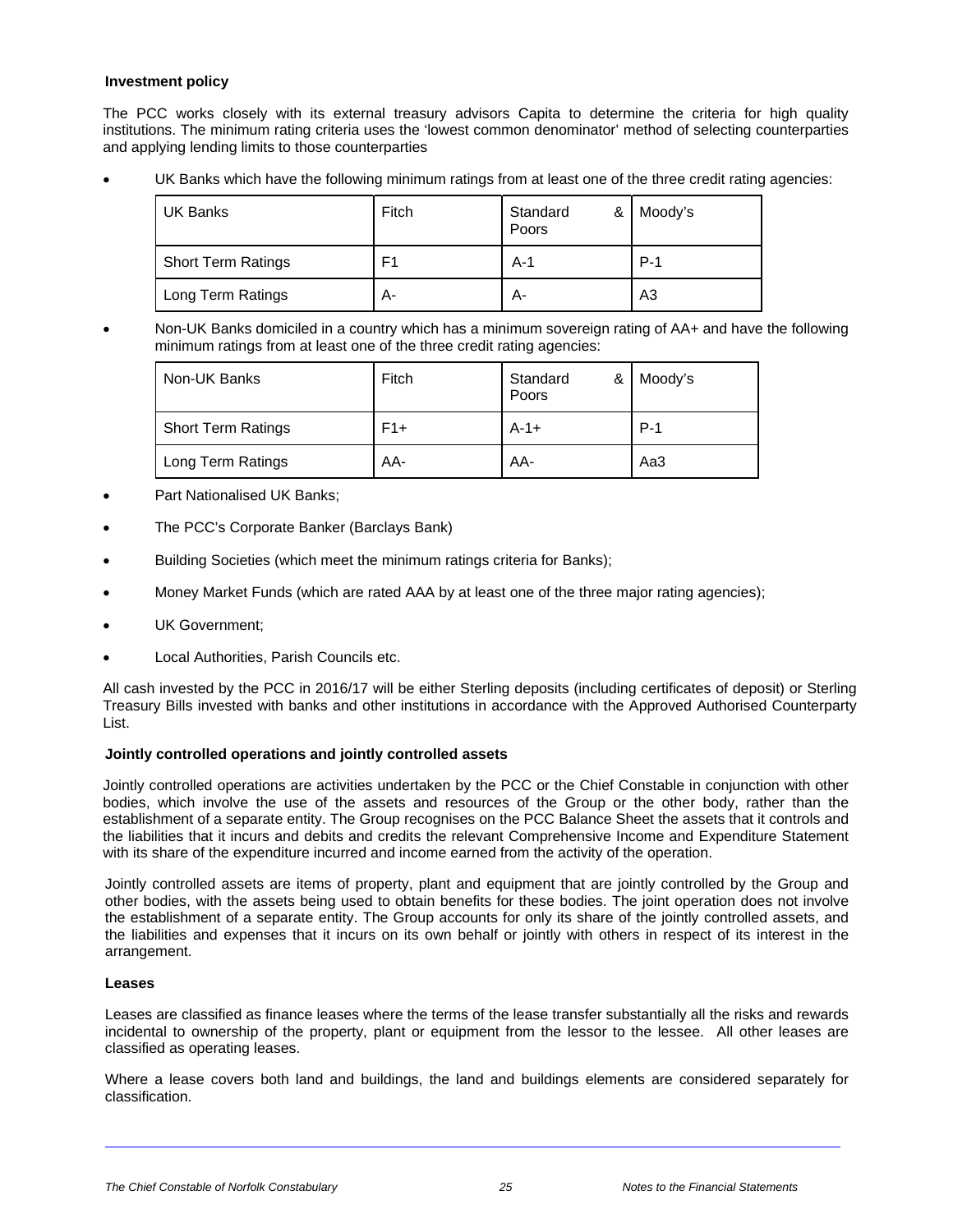Arrangements that do not have the legal status of a lease but convey a right to use an asset in return for payment are accounted for under this policy where fulfilment of the arrangement is dependent on the use of specific assets.

#### The PCC as Lessee

#### *Finance Leases*

Property, plant and equipment held under finance leases is recognised on the Balance Sheet at the commencement of the lease at its fair value measured at the lease's inception (or the present value of the minimum lease payments, if lower). The asset recognised is matched by a liability for the obligation to pay the lessor. Initial direct costs of the PCC are added to the carrying amount of the asset. Premiums paid on entry into a lease are applied to writing down the lease liability. Contingent rents are charged as expenses in the periods in which they are incurred.

Lease payments are apportioned between:

- a charge for the acquisition of the interest in the property, plant or equipment applied to write down the lease liability, and
- a finance charge (debited to the Financing and Investment Income and Expenditure line in the CIES).

Property, Plant and Equipment recognised under finance leases is accounted for using the policies applied generally to such assets, subject to depreciation being charged over the lease term if this is shorter than the asset's estimated useful life (where ownership of the asset does not transfer to the PCC at the end of the lease period).

The PCC is not required to raise council tax to cover depreciation or revaluation and impairment losses arising on leased assets. Instead, a prudent annual contribution is made from revenue funds towards the deemed capital investment in accordance with statutory requirements. Depreciation and revaluation and impairment losses are therefore substituted by a revenue contribution in the General Fund Balance, by way of an adjusting transaction with the Capital Adjustment Account in the MIRS for the difference between the two.

#### *Operating Leases*

Rentals paid under operating leases are charged to the CIES as an expense of the services benefiting from use of the leased property, plant or equipment.

#### The PCC as Lessor

Where the PCC grants an operating lease over a property or an item of plant and equipment, the asset is retained in the Balance Sheet. Rental income is credited to the Net Cost of Policing line in the CIES. Initial direct costs incurred in negotiating and arranging the lease are added to the carrying amount of the relevant asset and charged as an expense over the lease term on the same basis as rental income.

#### **Private Finance Initiative (PFI) and similar contracts**

PFI and similar contracts are agreements to receive services, where the responsibility for making available the property, plant and equipment needed to provide the services passes to the PFI contractor. As the Group is deemed to control the services that are provided under its PFI schemes, and for the Police Investigation Centres (PICs) ownership of the property, plant and equipment will pass to the Group at the end of the contracts for no additional charge, the Group carries the assets used under the contracts on its Balance Sheet as part of Property, Plant and Equipment.

The original recognition of these assets at fair value (based on the cost to purchase the property, plant and equipment) was balanced by the recognition of a liability for amounts due to the scheme operator to pay for the capital investment. The liability was written down by the initial contribution.

Non-current assets recognised on the Balance Sheet are revalued and depreciated in the same way as property, plant and equipment owned by the Group.

The amounts payable to the PFI operators each year are analysed into five elements:

- fair value of the services received during the year debited to the relevant service in the CIES.
- finance cost an interest charge on the outstanding Balance Sheet liability, debited to the Financing and Investment Income and Expenditure line in the CIES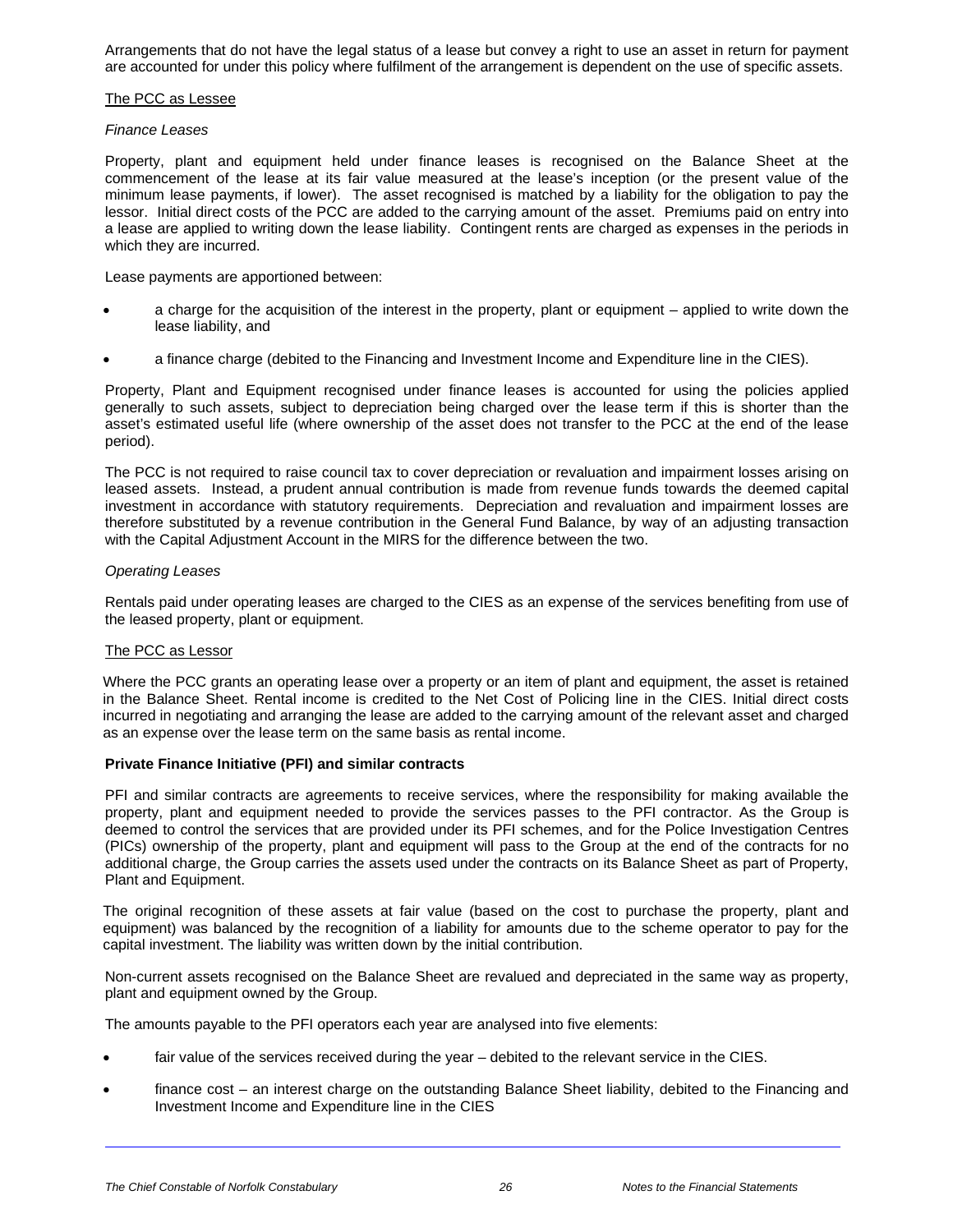- contingent rent increases in the amount to be paid for the property arising during the contract, debited to the Financing and Investment Income and Expenditure line in the CIES.
- payment towards liability applied to write down the Balance Sheet liability towards the PFI operator (the profile of write-downs is calculated using the same principles as for a finance lease).
- lifecycle replacement costs charged to the unitary payment when they are incurred in future years.

#### **Provisions**

Provisions are made where an event has taken place that gives the Group a legal or constructive obligation that probably requires settlement by a transfer of economic benefits or service potential, and a reliable estimate can be made of the amount of the obligation. For instance, the Group may be involved in a court case that could eventually result in the making of a settlement or the payment of compensation.

Provisions are charged as an expense to the appropriate service line in the CIES in the year that the Group becomes aware of the obligation, and are measured at the best estimate at the balance sheet date of the expenditure required to settle the obligation, taking into account relevant risks and uncertainties.

When payments are eventually made, they are charged to the provision carried in the Balance Sheet. Estimated settlements are reviewed at the end of each financial year – where it becomes less than probable that a transfer of economic benefits will now be required (or a lower settlement than anticipated is made), the provision is reversed and credited back to the relevant service line.

Where some or all of the payment required to settle a provision is expected to be recovered from another party (e.g. from an insurance claim), this is only recognised as income for the relevant service if it is virtually certain that reimbursement will be received if the Group settles the obligation.

The insurance claims provision is maintained to meet the liabilities for claims received but for which the timing and/or the amount of the liability is uncertain. The Group self-insures part of the third party, motor and employer's liability risks. External insurers provide cover for large individual claims and to cap the total claims which have to be met from the provision in any insurance year. Charges are made to revenue to cover the external premiums and the estimated liabilities which will not be met by external insurers. Liability claims may be received several years after the event and can take many years to settle.

#### **Contingent Liabilities**

A contingent liability arises where an event has taken place that gives the Group a possible obligation whose existence will only be confirmed by the occurrence or otherwise of uncertain future events not wholly within the control of the Group. Contingent liabilities also arise in circumstances where a provision would otherwise be made but either it is not probable that an outflow of resources will be required or the amount of the obligation cannot be measured reliably.

Contingent liabilities are not recognised in the Balance Sheet but disclosed in a note to the accounts.

#### **Reserves**

The Group sets aside specific amounts as reserves for future policy purposes or to cover contingencies*.* Reserves are created by appropriating amounts out of the General Fund Balance in the Movement in Reserves Statement. When expenditure to be financed from a reserve is incurred, it is charged to the appropriate service in that year to score against the Surplus or Deficit on the Provision of Services in the CIES. The reserve is then appropriated back into the General Fund Balance in the Movement in Reserves Statement so that there is no net charge against council tax for the expenditure.

Certain reserves are kept to manage the accounting processes for non-current assets, financial instruments, retirement and employee benefits and do not represent usable resources for the PCC – these reserves are explained in the following paragraphs:

#### Revaluation Reserve

This Reserve records the accumulated gains on fixed assets arising from increases in value, as a result of inflation or other factors (to the extent that these gains have not been consumed by subsequent downward movements in value). The reserve is also debited with amounts equal to the part of depreciation charges on assets that has been incurred, only because the asset has been revalued. The balance on this Reserve for Assets disposed is written out to the Capital Adjustment Account. The overall balance on this reserve thus represents the amount by which the current value of fixed assets carried in the Balance Sheet is greater because they are carried at revalued amounts rather than depreciated historic cost.

#### Capital Adjustment Account

l,

This Account accumulates (on the debit side) the write-down of the historical costs of fixed assets as they are consumed by depreciation and impairments or written off on disposal. It accumulates (on the credit side) the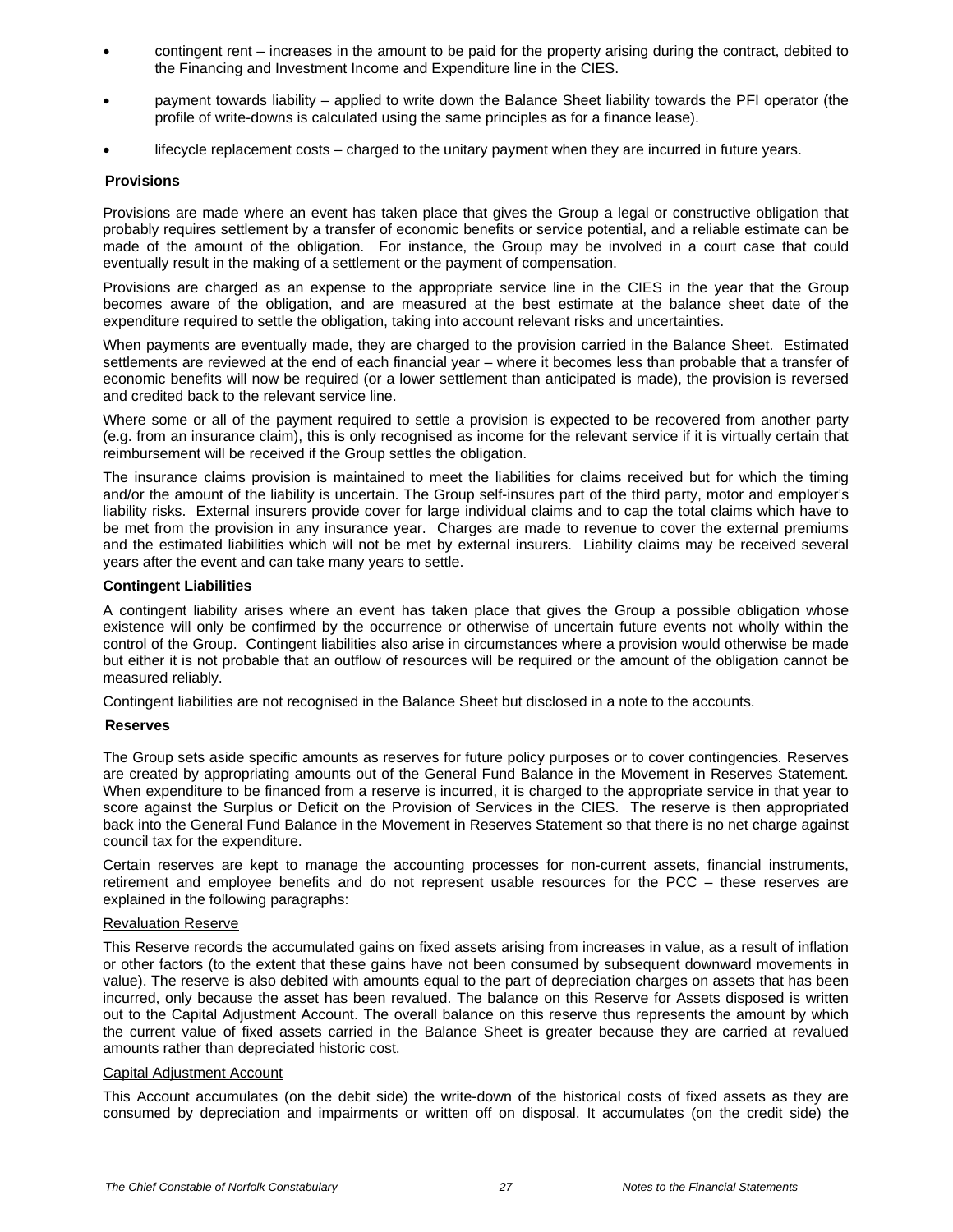resources that have been set aside to finance capital expenditure. The balance on this Account represents timing differences between the amount of the historical cost of the fixed assets that have been consumed and the amount that has been financed in accordance with statutory requirements.

#### Pension Reserve

The Pensions Reserve absorbs the timing differences arising from the different arrangements for accounting for post-employment benefits and for funding benefits in accordance with statutory provisions. The PCC accounts for post-employment benefits in the CIES as the benefits are earned by employees accruing years of service, updating the liabilities recognised to reflect inflation, changing assumptions and investment returns on any resources set aside to meet the costs. However, statutory arrangements require benefits earned to be financed as the PCC and Chief Constable make employer's contributions to pension funds or eventually pay any pensions for which they are directly responsible. The debit balance on the Pensions Reserve therefore shows a substantial shortfall between the benefits earned by past and current employees and the resources the PCC and Chief Constable have set aside to meet them. The statutory arrangements will ensure that funding will have been set aside by the time the benefits come to be paid.

#### **Value Added Tax**

VAT payable is included as an expense only to the extent that it is not recoverable from Her Majesty's Revenue and Customs. VAT receivable is excluded from income. Where the VAT is irrecoverable it is included in the relevant service line of the Group Comprehensive Income and Expenditure Statement. Irrecoverable VAT is VAT charged which under legislation is not reclaimable (e.g., purchase of command platform vehicles).

#### **Prior Period Adjustments, Changes in Accounting Policies and Estimates and Errors**

Prior period adjustments may arise as a result of a change in accounting policies or to correct a material error. Changes in accounting estimates are accounted for prospectively, i.e. in the current and future years affected by the change and do not give rise to a prior period adjustment.

Changes in accounting policies are only made when required by proper accounting practices or the change provides more reliable or relevant information about the effect of transactions, other events and conditions on the authority's financial position or financial performance. Where a change is made, it is applied retrospectively (unless stated otherwise) by adjusting opening balances and comparative amounts for the prior period as if the new policy had always been applied.

Material errors discovered in prior period figures are corrected retrospectively by amending opening balances and comparative amounts for the prior period.

#### **2. Accounting standards that have been issued but have not yet been adopted**

The Financial Statements have been prepared in accordance with the Code of Practice on Local Authority Accounting in the United Kingdom for 2016/17 (COP), the COP is based on International Financial Reporting Standards (IFRSs).

There are no amendments to be adopted under the 2017/18 Code of Practice which would be relevant to the Office of the Police and Crime Commissioner or the Chief Constable.

#### **3. Critical Judgements in Applying Accounting Policies**

In applying the accounting policies set out in Note 1, the PCC has had to make certain judgements about complex transactions or those involving uncertainty about future events. The critical judgements made in the statement of accounts are.

- The budget is set by the PCC and provides the Chief Constable with the authority to incur expenditure. There are still uncertainties about the future funding beyond 2017/18 in regard of what the PCC will receive from the government and limitations around the precept. The PCC and Chief Constable are working together to mitigate the impact of the funding gap emerging over the period of the Medium-Term Financial Plan, the impact of which will be realised in the budget set by the PCC.
- The allocation of transactions and balances between the PCC and the Chief Constable, has been set out in the Narrative Report.
- Costs of pension arrangements require estimates assessed by independent qualified actuaries regarding future cash flows that will arise under the scheme liabilities. The assumptions underlying the valuation used for IAS19 reporting are the responsibility of the Group as advised by the actuaries. The financial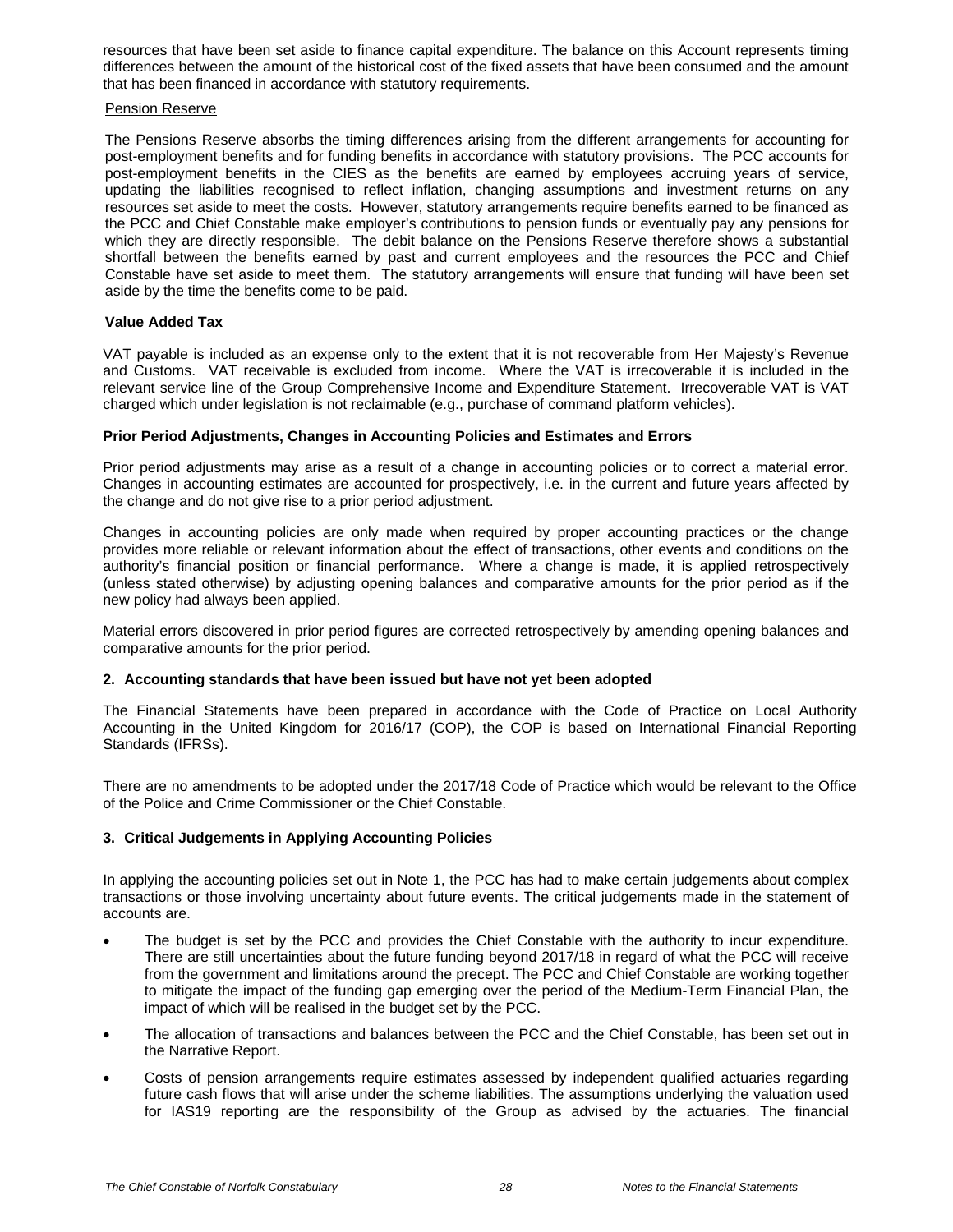assumptions are largely prescribed at any point and reflect market expectations at the reporting date. Assumptions are also made around the life expectancy of the UK population.

- In respect of the LGPS police staff pension costs, separate actuarial valuations have been carried out to provide the accounting entries for the PCC and the Chief Constable in 2016/17 and are reflected in the financial statements.
- Norfolk and Suffolk have a significant number of assets including those under Private Finance Initiatives (PFI) arrangements. The PCC has the responsibility, control and risk in terms of the provision of those assets. Consequently, a critical judgement has been made to show any connected grant funding (e.g. for PFI), and the capital and financing costs of the provision of those assets in the PCC accounts. As the Chief Constable utilises the assets on a day-to-day basis, the officers and staff of the Chief Constable have responsibility for the use of the consumables, heating and lighting and so forth. Consequently, these costs are shown in the Chief Constable accounts including the service charges element of the PFI.

#### **4. Intra-group Funding Arrangement Between the PCC and Chief Constable**

The background and principles that underpin the accounting arrangements and create the need for an intra-group adjustment have been set out in the Narrative Report.

The PCC receives all funding on behalf of the Group; at no time, under the current arrangements, does the Chief Constable hold any cash or reserves. However, it is felt that to accurately represent the substance of the financial impact of the day-to-day control exercised by the Chief Constable over policing it is necessary to capture the costs associated with this activity in the Chief Constable's CIES. A consequence of this is that the employment liabilities associated with police officers and police staff is also contained in the Chief Constable's CIES and the accumulative balances are held on the Chief Constable's Balance Sheet. All other assets and liabilities are held on the PCC's Balance Sheet.

Whilst no actual cash changes hands the PCC has undertaken to fund the resources consumed by the Chief Constable. The PCC effectively makes all payments from the Police Fund. To reflect this position in the Accounts, funding from the PCC offsets cost of service expenditure contained in the Chief Constable's CIES. This intra-group adjustment is mirrored in the PCC's CIES. The financial impact associated with the costs of the employment liabilities is carried on the balance sheet in accordance with the Code and added to the carrying value of the Pensions Liability and the Accumulated Absences Liability.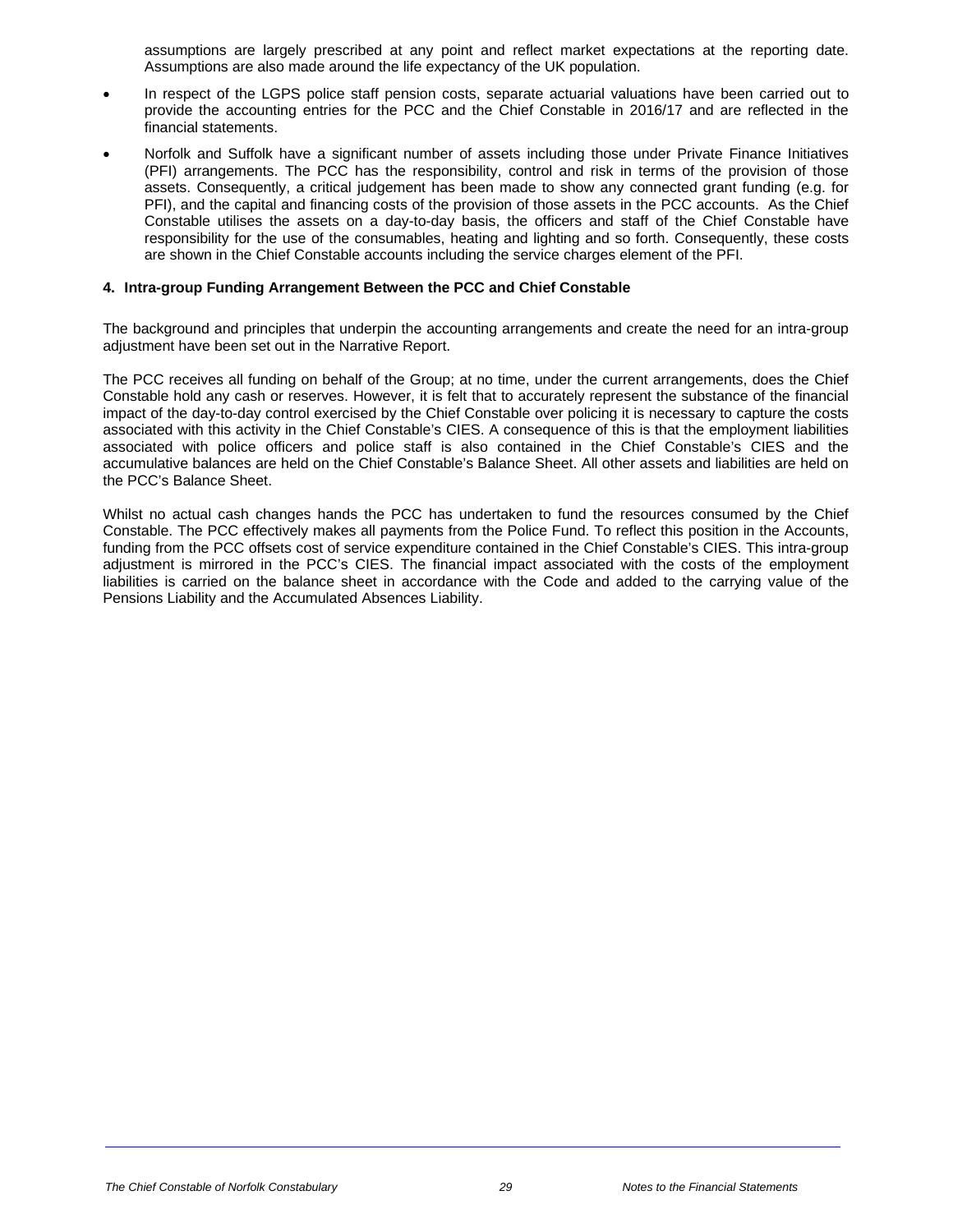### **5. Notes to the Expenditure and Funding Analysis**

### **Adjustments between the CIES and the General Fund**

| <b>Chief Constable</b><br>Year Ended 31 March 2017 | <b>Adjustment</b> for<br>£000 | Net Change for the<br><b>Capital Purposes Pensions Adjustments</b><br>£000 | <b>Other Differences</b><br>£000 | <b>Total</b><br><b>Adjustments</b><br>£000 |
|----------------------------------------------------|-------------------------------|----------------------------------------------------------------------------|----------------------------------|--------------------------------------------|
| <b>Chief Constable</b>                             |                               | 5,951                                                                      | 84                               | 6,035                                      |
| <b>Net Cost of Police Services</b>                 |                               | 5,951                                                                      | 84                               | 6,035                                      |
| Other income and expenditure                       |                               | 26,301                                                                     |                                  | 26,301                                     |
| Deficit/(Surplus) on the Provision of Services     |                               | 32,252                                                                     | 84                               | 32,336                                     |
| Year Ended 31 March 2016                           |                               |                                                                            |                                  |                                            |
| <b>Chief Constable</b>                             |                               | 14,889                                                                     | 211                              | 15,100                                     |
| <b>Net Cost of Police Services</b>                 |                               | 14,889                                                                     | 211                              | 15,100                                     |
| Other income and expenditure                       |                               | 28,244                                                                     |                                  | 28,244                                     |
| Deficit/(Surplus) on the Provision of Services     |                               | 43,133                                                                     | 211                              | 43,344                                     |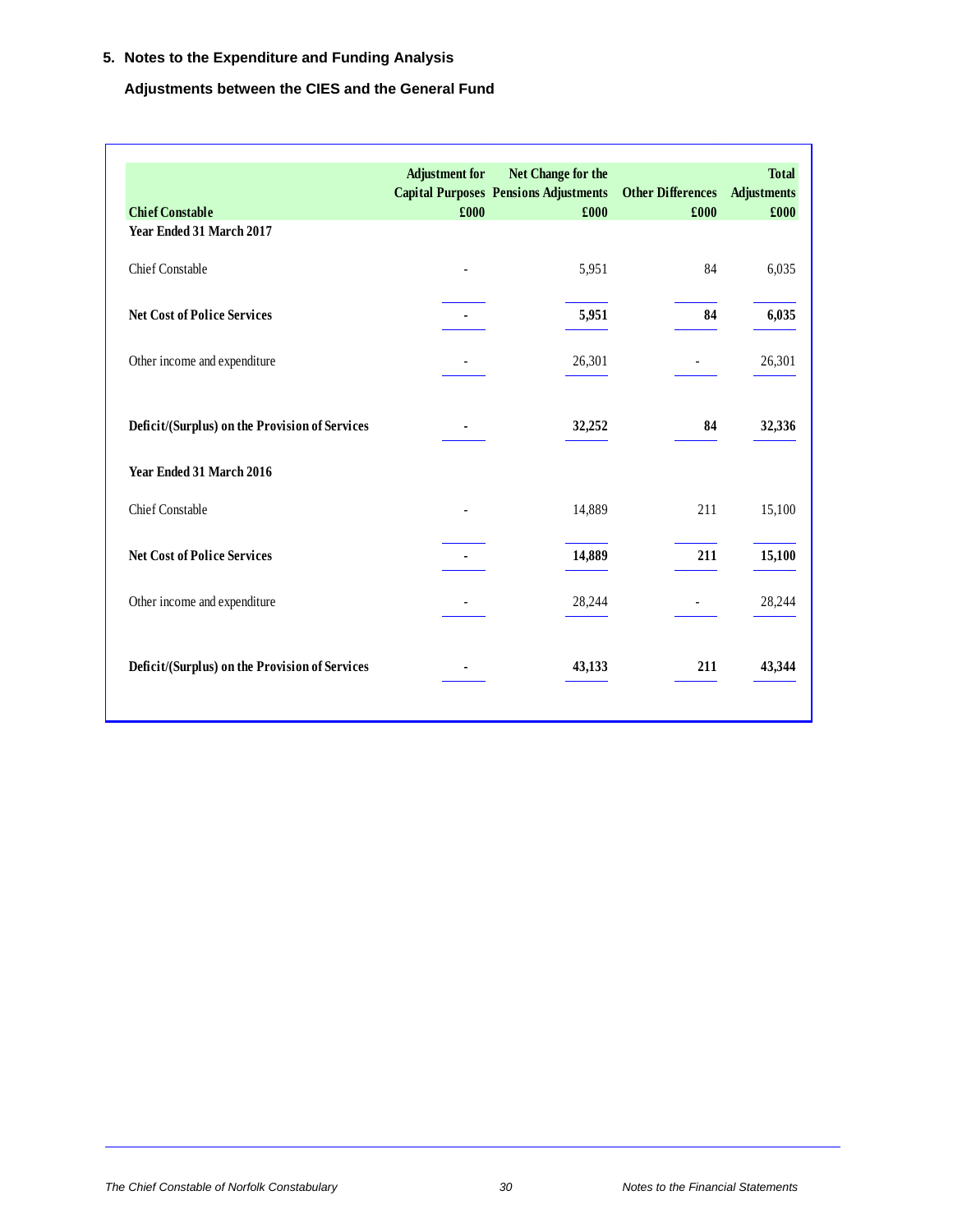|                                                | <b>Total</b><br>2016/17<br>£000 | <b>Total</b><br>2015/16<br>£000 |
|------------------------------------------------|---------------------------------|---------------------------------|
|                                                |                                 |                                 |
| <b>Expenditure</b>                             |                                 |                                 |
| Employee benefits expenses                     | 137,542                         | 144,615                         |
| Other service expenditure                      | 29,221                          | 26,681                          |
| Net pensions interest cost                     | 48,391                          | 50,088                          |
| <b>Total Expenditure</b>                       | 215,155                         | 221,384                         |
| <b>Income</b>                                  |                                 |                                 |
| Fees, charges and other service income         | (5,355)                         | (5,246)                         |
| Government grants and contributions            | (9,806)                         | (8,340)                         |
| <b>Total Income</b>                            | (15, 160)                       | (13,586)                        |
| Deficit/(Surplus) on the Provision of Services |                                 |                                 |
| before Intra Group funding                     | 199,994                         | 207,798                         |
| Intra group funding                            | (167, 658)                      | (164, 454)                      |
| Deficit/(Surplus) on the Provision of Services | 32,336                          | 43,344                          |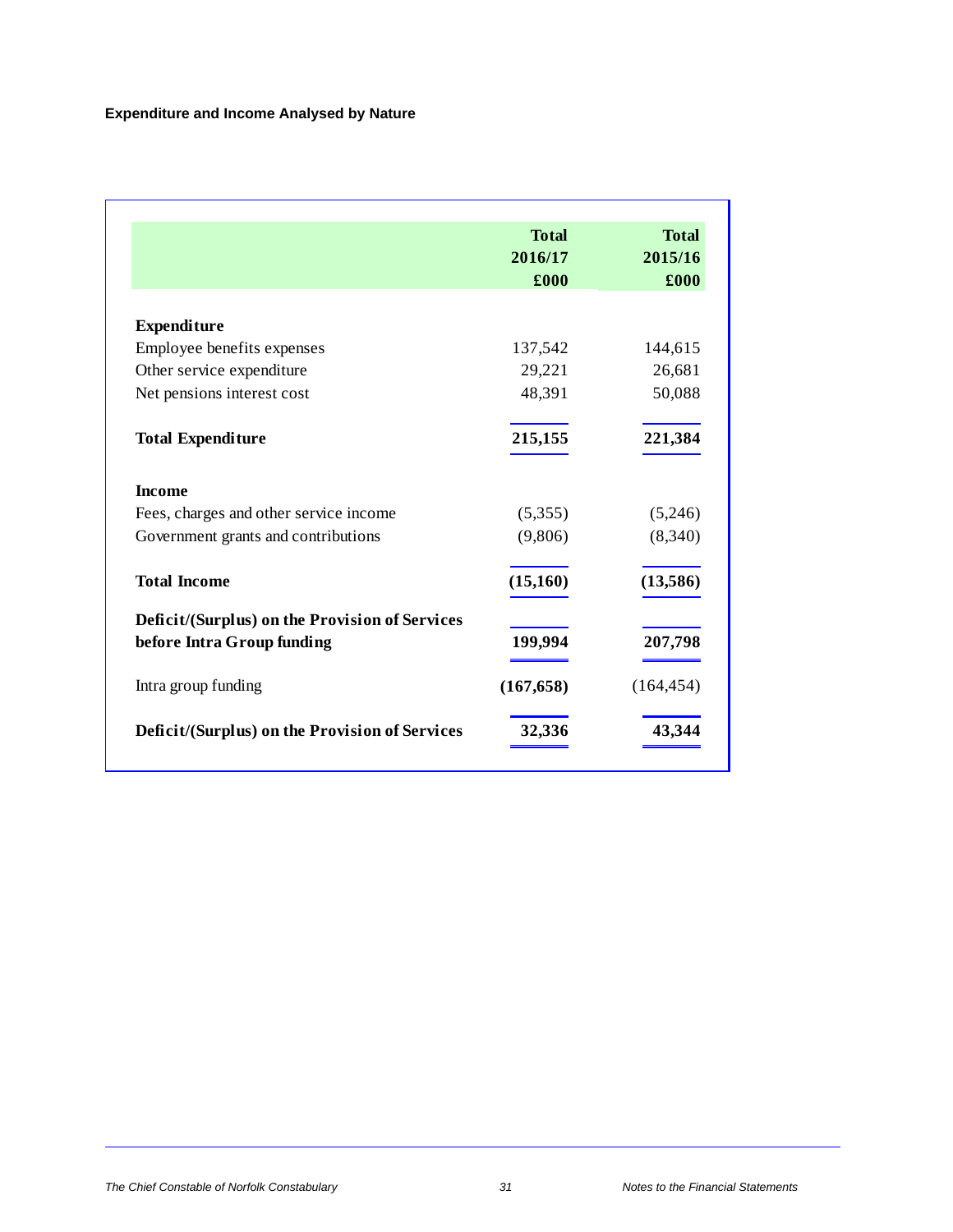#### **6. Assumptions Made About the Future and Other Major Sources of Estimation Uncertainty**

#### Pensions Liability

Estimation of the net liability to pay pensions depends on a number of complex judgements relating to the discount rate used, the rate at which salaries are projected to increase, changes in retirement ages, mortality rates and expected returns on pension fund assets. A firm of consulting actuaries is engaged to provide the Chief Constable with expert advice about the assumptions to be applied. The effects on the net pensions liability of changes in individual assumptions can be measured. For instance, a 0.5% decrease in the discount rate assumption would result in an increase in the pension liability of £193.4m.

#### Exit Packages

Provisions for exit packages are based on information available at the time of the production of the accounts, there may be occasions where employees are subsequently redeployed resulting in the provision being overstated.

#### **7. Post Balance Sheet Events**

Post balance sheet events have been considered for the period from the year-end to the date the accounts were authorised for issue on  $7<sup>th</sup>$  September 2017.

No adjusting events have occurred that require restatement of the Statement of Accounts.

#### **8. Usable Reserves**

Movements in the Chief Constable's usable reserves are detailed below:

|                                                      | General        | Capital  | Capital                  | Total     |
|------------------------------------------------------|----------------|----------|--------------------------|-----------|
|                                                      | Fund           | Receipts | Grants                   | Usable    |
|                                                      | <b>Balance</b> | Reserve  | Unapplied                | Reserves  |
| <b>Year Ended 31 March 2017</b>                      | £000           | £000     | £000                     | £000      |
| Balance at 1 April 2016                              |                |          |                          |           |
| Movement in Reserves during 2016/17                  |                |          |                          |           |
| Surplus or (deficit) on provision of services        |                |          |                          |           |
| (accounting basis)                                   | (32, 336)      |          | $\overline{\phantom{a}}$ | (32,336)  |
| Total comprehensive income and expenditure           | (32, 336)      |          | ۰                        | (32, 336) |
| Difference between IAS 19 pension costs and those    |                |          |                          |           |
| calculated in accordance with statutory requirements | 54,342         |          |                          | 54,342    |
| Contribution to the Police Pension Fund              | (22,090)       |          | $\overline{\phantom{a}}$ | (22,090)  |
| Movement on the Compensated Absences Account         | 84             |          |                          | 84        |
| Adjustments between accounting basis and             |                |          |                          |           |
| funding basis under regulations                      | 32,336         |          |                          | 32,336    |
| Increase / decrease in year                          |                |          |                          |           |
| <b>Balance at 31 March 2017</b>                      |                |          |                          |           |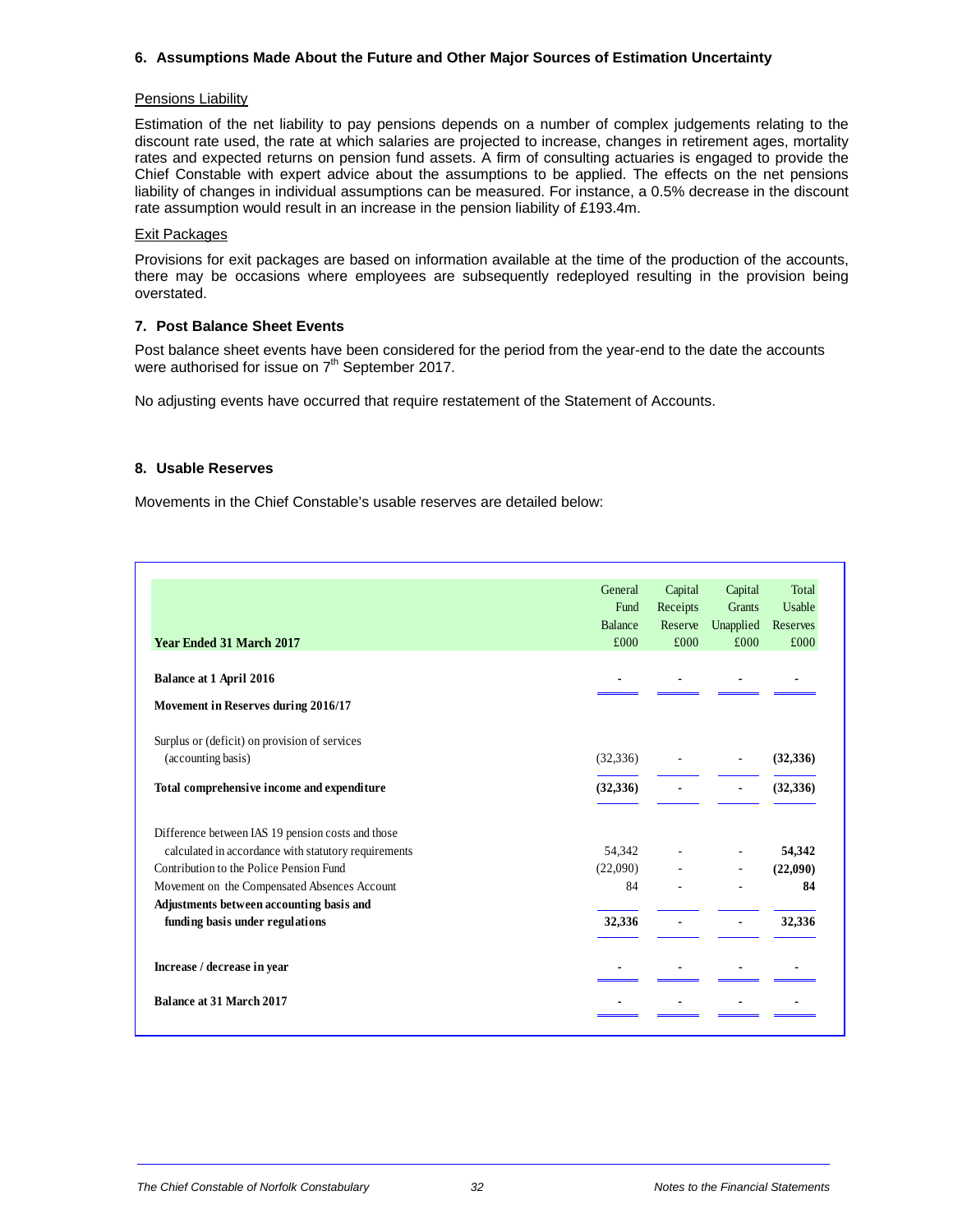|                                                                             | General<br>Fund<br><b>Balance</b> | Capital<br>Receipts<br>Reserve | Capital<br><b>Grants</b><br>Unapplied | Total<br>Usable<br>Reserves |
|-----------------------------------------------------------------------------|-----------------------------------|--------------------------------|---------------------------------------|-----------------------------|
| <b>Year Ended 31 March 2016</b>                                             | £000                              | £000                           | £000                                  | £000                        |
| Balance at 1 April 2015<br>Movement in Reserves during 2015/16              |                                   |                                |                                       |                             |
| Surplus or (deficit) on provision of services<br>(accounting basis)         | (43,344)                          |                                |                                       | (43,344)                    |
| Total comprehensive income and expenditure                                  | (43, 344)                         |                                |                                       | (43,344)                    |
| Difference between IAS 19 pension costs and those                           |                                   |                                |                                       |                             |
| calculated in accordance with statutory requirements                        | 64,977                            |                                |                                       | 64,977                      |
| Contribution to the Police Pension Fund                                     | (21, 844)                         |                                |                                       | (21, 844)                   |
| Movement on the Compensated Absences Account                                | 211                               |                                |                                       | 211                         |
| Adjustments between accounting basis and<br>funding basis under regulations | 43,344                            |                                |                                       | 43,344                      |
| Increase / decrease in year                                                 |                                   |                                |                                       |                             |
| <b>Balance at 31 March 2016</b>                                             |                                   |                                |                                       |                             |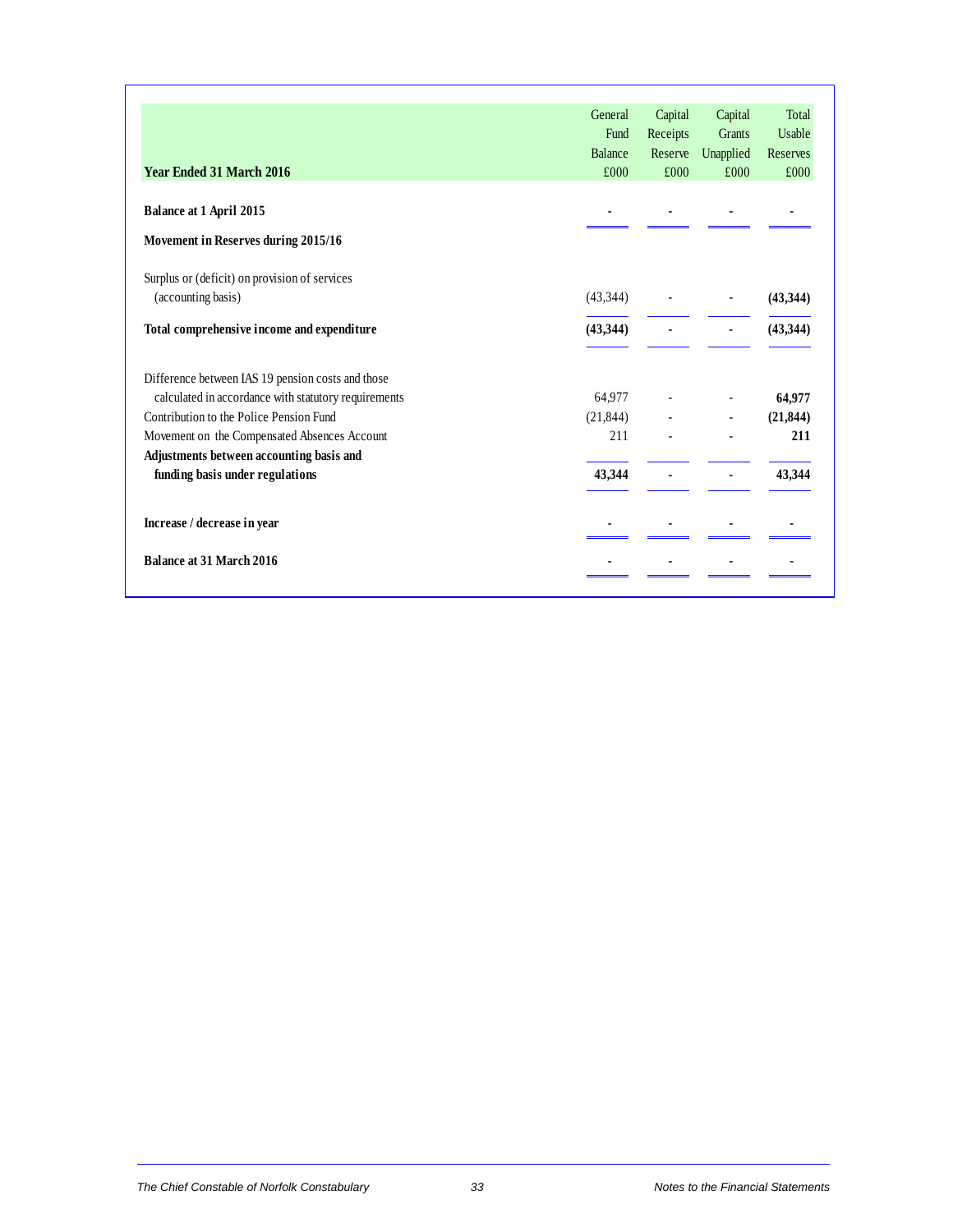#### **9. Unusable Reserves**

Movements in the Chief Constable's unusable reserves are detailed in the tables below:

| <b>Year Ended 31 March 2017</b>                                                                                                                                                                                                                  | Pension<br>Reserves<br>£000 | Reval-<br>-uation<br>Reserve<br>£000 | Capital<br>Adj'<br>Account<br>£000 | Collection<br>Fund Adj'<br>£000 | Financial<br>Instruments<br>Account Adj' Account<br>£000 | Comp'<br>Absences<br>Account<br>£000 | <b>Total</b><br><b>Unusable</b><br><b>Reserves</b><br>£000 |
|--------------------------------------------------------------------------------------------------------------------------------------------------------------------------------------------------------------------------------------------------|-----------------------------|--------------------------------------|------------------------------------|---------------------------------|----------------------------------------------------------|--------------------------------------|------------------------------------------------------------|
| <b>Balance at 1 April 2016</b>                                                                                                                                                                                                                   | (1,371,314)                 |                                      |                                    |                                 |                                                          |                                      | $(691)$ $(1,372,005)$                                      |
| Other comprehensive income and expenditure                                                                                                                                                                                                       | (316,392)                   |                                      |                                    |                                 |                                                          | $\overline{\phantom{a}}$             | (316, 392)                                                 |
| Total comprehensive income and expenditure                                                                                                                                                                                                       | (316, 392)                  |                                      |                                    |                                 |                                                          |                                      | (316, 392)                                                 |
| Difference between IAS 19 pension costs and those<br>calculated in accordance with statutory requirements<br>Contribution to the Police Pension Fund<br>Movement on the Compensated Absences Account<br>Adjustments between accounting basis and | (54, 342)<br>22,090         |                                      |                                    |                                 |                                                          | (84)                                 | (54, 342)<br>22,090<br>(84)                                |
| funding basis under regulations<br>Increase / decrease in year                                                                                                                                                                                   | (32, 252)<br>(348, 644)     |                                      |                                    |                                 |                                                          | (84)<br>(84)                         | (32, 336)<br>(348, 728)                                    |
| <b>Balance at 31 March 2017</b>                                                                                                                                                                                                                  | (1,719,958)                 |                                      |                                    |                                 |                                                          |                                      | $(774)$ $(1,720,732)$                                      |

#### *The Chief Constable of Norfolk Constabulary 34 Notes to the Financial Statements*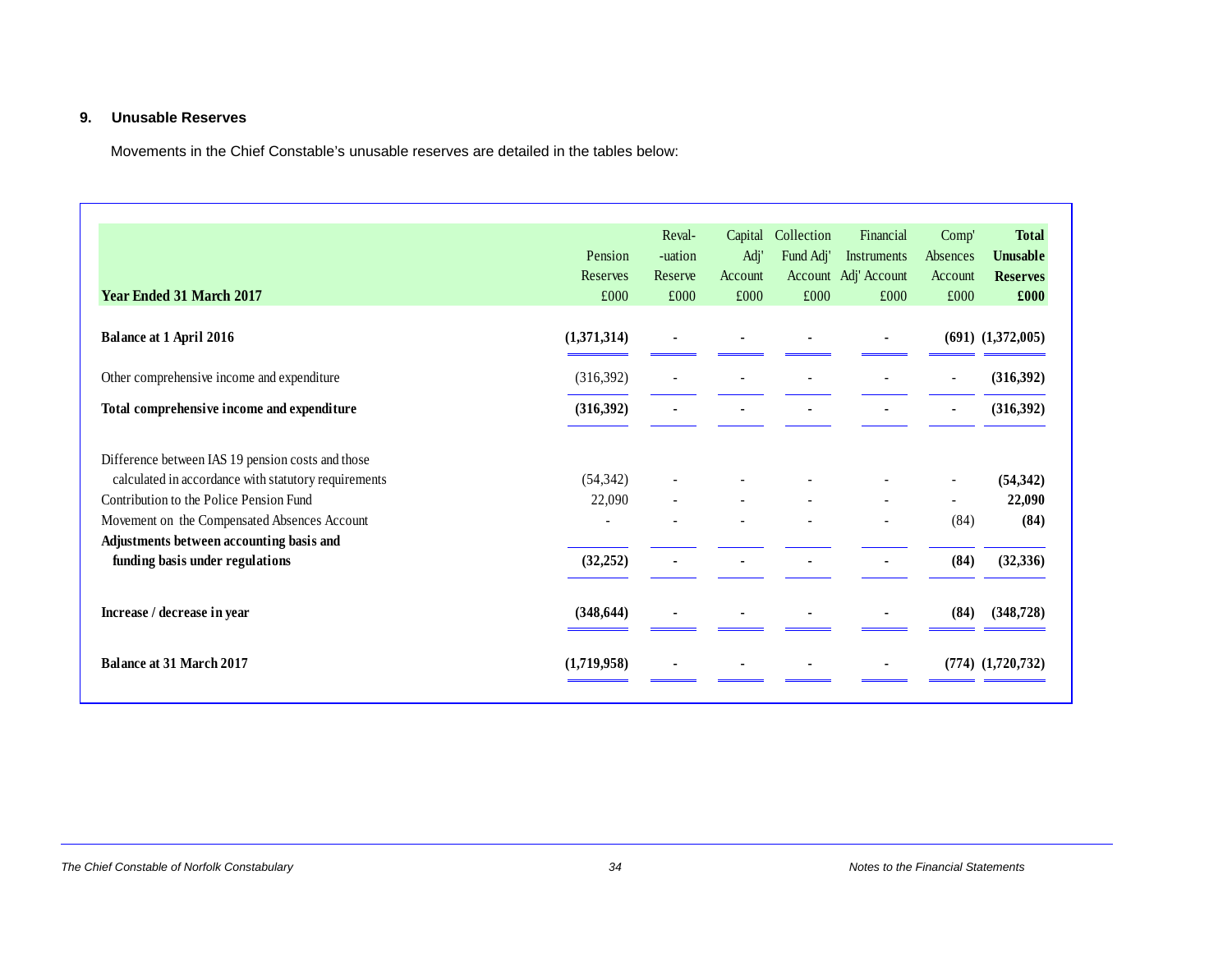| <b>Year Ended 31 March 2016</b>                      | Pension<br>Reserves<br>£000 | Reval-<br>-uation<br>Reserve<br>£000 | Capital<br>Adj'<br>Account<br>£000 | Collection<br>Fund Adj'<br>Account<br>£000 | Financial<br><b>Instruments</b><br>Adj' Account<br>£000 | Comp'<br>Absences<br>Account<br>£000 | <b>Total</b><br><b>Unusable</b><br><b>Reserves</b><br>£000 |
|------------------------------------------------------|-----------------------------|--------------------------------------|------------------------------------|--------------------------------------------|---------------------------------------------------------|--------------------------------------|------------------------------------------------------------|
| <b>Balance at 1 April 2015</b>                       | (1,521,523)                 |                                      |                                    |                                            |                                                         |                                      | $(480)$ $(1,522,003)$                                      |
| Other comprehensive income and expenditure           | 193,342                     |                                      |                                    |                                            |                                                         |                                      | 193,342                                                    |
| Total comprehensive income and expenditure           | 193,342                     |                                      |                                    |                                            |                                                         |                                      | 193,342                                                    |
| Difference between IAS 19 pension costs and those    |                             |                                      |                                    |                                            |                                                         |                                      |                                                            |
| calculated in accordance with statutory requirements | (64, 977)                   |                                      |                                    |                                            |                                                         | $\overline{\phantom{a}}$             | (64, 977)                                                  |
| Contribution to the Police Pension Fund              | 21,844                      |                                      |                                    | $\overline{\phantom{a}}$                   | $\overline{\phantom{a}}$                                | $\overline{\phantom{a}}$             | 21,844                                                     |
| Movement on the Compensated Absences Account         |                             |                                      |                                    |                                            |                                                         | (211)                                | (211)                                                      |
| Adjustments between accounting basis and             |                             |                                      |                                    |                                            |                                                         |                                      |                                                            |
| funding basis under regulations                      | (43, 133)                   |                                      |                                    |                                            |                                                         | (211)                                | (43, 344)                                                  |
| Increase / decrease in year                          | 150,209                     |                                      |                                    |                                            |                                                         | (211)                                | 149,998                                                    |
| <b>Balance at 31 March 2016</b>                      | (1,371,314)                 |                                      |                                    |                                            |                                                         |                                      | $(691)$ $(1,372,005)$                                      |

#### **The Chief Constable of Norfolk Constabulary Notes to the Financial Statements** 35 Notes to the Financial Statements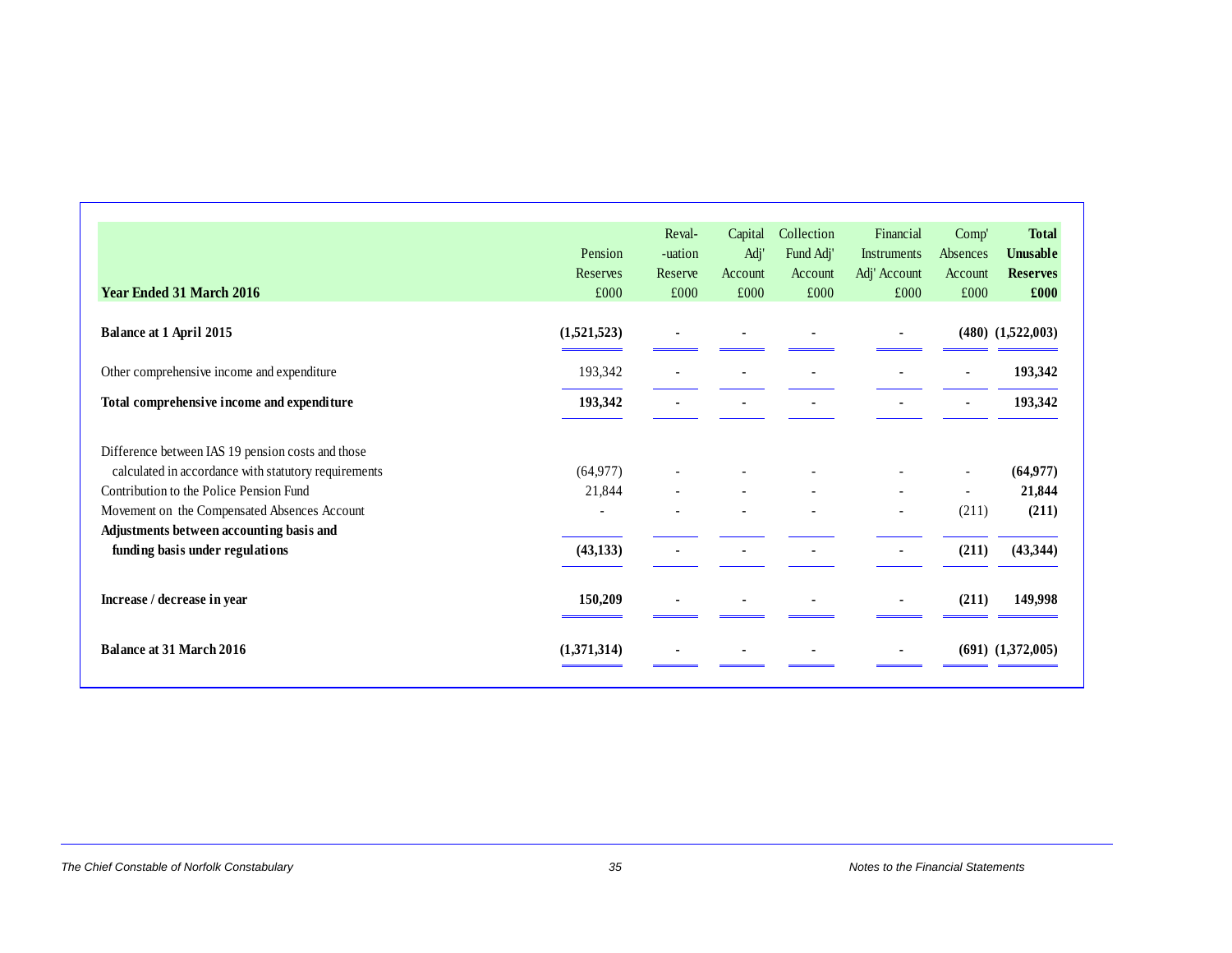#### **10. Cash Flow Statement – Operating Activities**

The cash flows for operating activities include the following items:

| 2015/16 |                          |                                                   | 2016/17 |        |
|---------|--------------------------|---------------------------------------------------|---------|--------|
| £000    | £000                     |                                                   | £000    | £000   |
|         |                          | Adjustment for non cash or cash equivalent items  |         |        |
|         |                          | within deficit on provision of services:          |         |        |
|         |                          | Depreciation and impairments                      |         |        |
|         |                          | Profit and loss on disposal of fixed assets       |         |        |
|         |                          | Internal capital movement met from revenue        |         |        |
| 43,133  |                          | Movements on pension liability                    |         | 32,252 |
|         |                          | Other                                             |         |        |
| 43,133  |                          |                                                   |         | 32,252 |
|         | 211                      | Increase/(decrease) in revenue creditors          | 84      |        |
|         |                          | Decrease/(increase) in revenue debtors            |         |        |
|         | $\overline{\phantom{a}}$ | Decrease/(increase) in stocks                     |         |        |
|         | $\overline{\phantom{a}}$ | Increase/(decrease) in revenue provisions         |         |        |
|         |                          | Increase/(decrease) in grants received in advance |         |        |
| 211     |                          |                                                   |         | 84     |
| 43,344  |                          |                                                   |         | 32,336 |
|         |                          | The cash flows for operating activities include:  |         |        |
|         |                          | Interest paid and similar charges                 |         |        |
|         |                          | Interest received                                 |         |        |

#### **11. Officers' Remuneration**

The numbers of employees and senior police officers whose remuneration exceeded £50k in 2016/17 were as follows:

|                     |         | <b>Chief Constable</b> |  |  |
|---------------------|---------|------------------------|--|--|
|                     | 2016/17 | 2015/16                |  |  |
| Remuneration        |         |                        |  |  |
| £50,000 - £54,999   | 9       | 6                      |  |  |
| £55,000 - £59,999   | 3       | 4                      |  |  |
| £60,000 - £64,999   |         |                        |  |  |
| £65,000 - £69,999   | 3       |                        |  |  |
| £70,000 - £74,999   |         |                        |  |  |
| £75,000 - £79,999   | 2       |                        |  |  |
| £80,000 - £84,999   | 2       | 3                      |  |  |
| £85,000 - £89,999   | 3       | 3                      |  |  |
| £90,000 - £94,999   |         |                        |  |  |
| £95,000 - £99,999   | 0.6     | 1.6                    |  |  |
| £105,000 - £109,999 |         |                        |  |  |
| £110,000 - £114,999 |         |                        |  |  |
| £115,000 - £119,999 |         |                        |  |  |
| £150,000 - £154,999 |         |                        |  |  |
| £155,000 - £159,999 |         |                        |  |  |

"Remuneration" is defined, by regulation, as "all amounts paid to or receivable by an employee and includes sums due by way of expenses allowance (so far as those sums are chargeable to United Kingdom income tax) and the estimated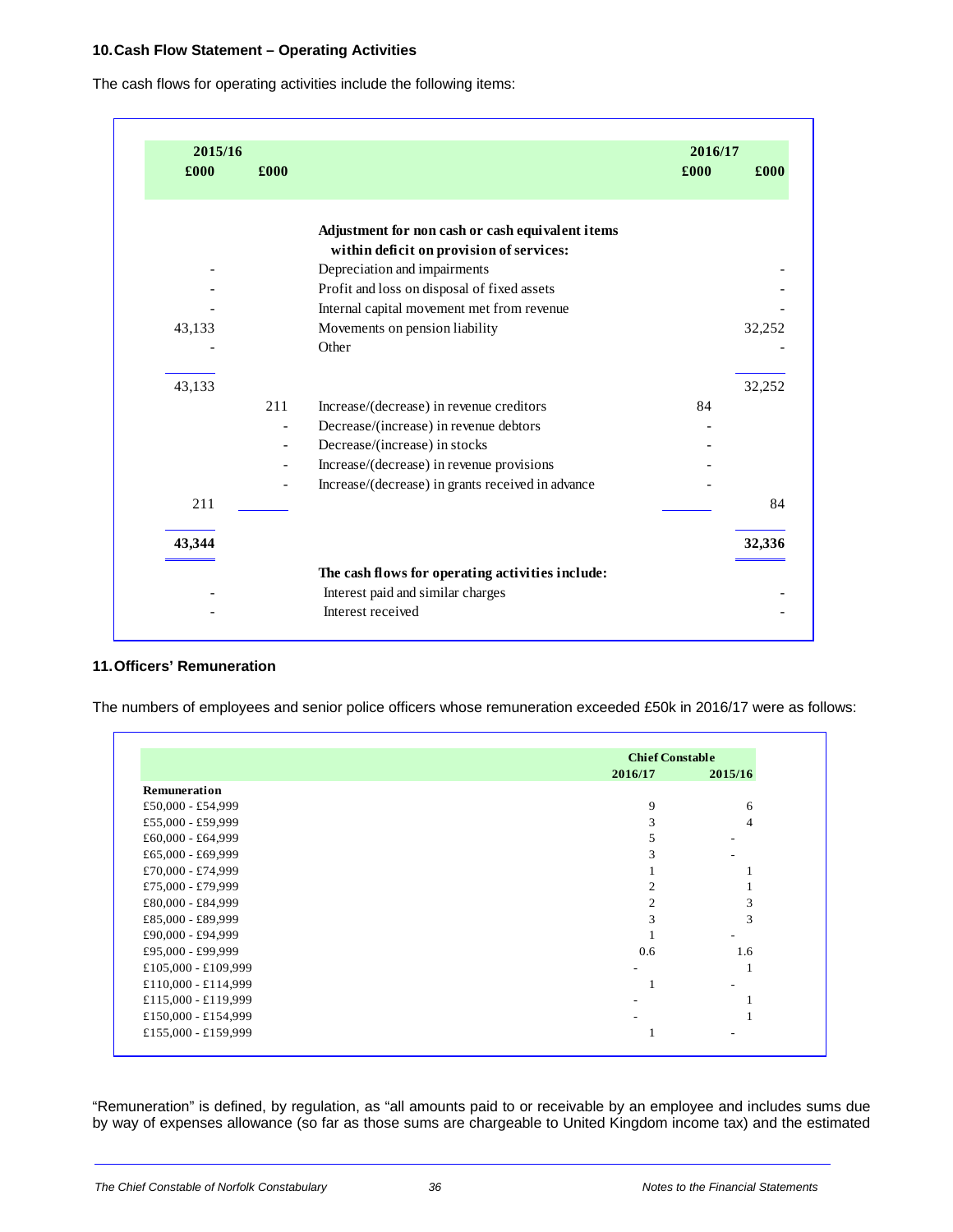money value of any other benefits received by an employee otherwise than in cash."

Within the £95,000 - £99,999 band, 0.6 FTE relates to the CFO. The CFO acts as CFO for the Chief Constable and the PCC. The 0.6 relates to the Chief Constable share of the FTE, based on the days contracted.

In addition to the above the Accounts and Audit Regulations in 2015 requires a detailed disclosure of employees' remuneration for relevant senior police officers, certain statutory and non-statutory chief officers and other persons with a responsibility for management of the PCC. The officers listed below are included in the above banding disclosure note.

The remuneration paid to senior officers of the Chief Constable are shown in the following table:

|                                                                    | <b>Salaries Fees</b><br>and Allowances<br>£000 | <b>Termination</b><br><b>Payments</b><br>£000 | <b>Bonuses</b><br>£000   | <b>Employers</b><br><b>Pension</b><br><b>Contributions</b><br>£000 | <b>Benefits</b> in<br>Kind<br>£000 | <b>Expenses</b><br>£000  | <b>Total</b><br>£000 |
|--------------------------------------------------------------------|------------------------------------------------|-----------------------------------------------|--------------------------|--------------------------------------------------------------------|------------------------------------|--------------------------|----------------------|
| 2016/17                                                            |                                                |                                               |                          |                                                                    |                                    |                          |                      |
| <b>Position held</b>                                               |                                                |                                               |                          |                                                                    |                                    |                          |                      |
| Chief Constable - Simon Bailey                                     | 156                                            |                                               | $\overline{a}$           | 37                                                                 | 7                                  | L.                       | 200                  |
| Deputy Chief Constable                                             |                                                |                                               |                          |                                                                    |                                    |                          |                      |
| (left 02.10.16)                                                    | 61                                             | $\overline{\phantom{a}}$                      | $\overline{\phantom{a}}$ | 14                                                                 | $\boldsymbol{2}$                   | $\blacksquare$           | 77                   |
| Deputy Chief Constable ((appointed 13.02.17)                       |                                                |                                               |                          |                                                                    |                                    |                          |                      |
| temporary from 03.10.16 to 12.02.17)                               |                                                |                                               |                          |                                                                    |                                    |                          |                      |
| Assistant Chief Constable ((09.05.16 - 02.10.16)                   |                                                |                                               |                          |                                                                    |                                    |                          |                      |
| temporary from 04.04.16 - 08.05.16)                                | 113                                            |                                               |                          | 25                                                                 | 3                                  | $\overline{a}$           | 141                  |
| Assistant Chief Constable (retired 07.09.16)                       | 56                                             |                                               |                          | 11                                                                 | $\overline{2}$                     | $\overline{a}$           | 69                   |
| Temporary Assistant Chief Constable                                |                                                |                                               |                          |                                                                    |                                    |                          |                      |
| (appointed $03.10.16$ )                                            | 93                                             | ÷,                                            | $\blacksquare$           | 22                                                                 | $\overline{2}$                     | $\overline{a}$           | 117                  |
| CFO (CC) - 0.61 FTE                                                | 66                                             |                                               |                          | ÷,                                                                 | ä,                                 | $\overline{\phantom{a}}$ | 66                   |
| 2015/16                                                            |                                                |                                               |                          |                                                                    |                                    |                          |                      |
| <b>Position held</b>                                               |                                                |                                               |                          |                                                                    |                                    |                          |                      |
| Chief Constable - Simon Bailey                                     | 152                                            |                                               |                          | 36                                                                 | 3                                  | $\overline{2}$           | 193                  |
| Deputy Chief Constable                                             | 119                                            |                                               |                          | 28                                                                 | 6                                  | $\overline{2}$           | 155                  |
| <b>Assistant Chief Constable</b>                                   | 107                                            |                                               | ä,                       | 25                                                                 | $\overline{4}$                     | $\blacksquare$           | 136                  |
| Temporary Assistant Chief Constable<br>(23 Jun 2014 to 3 Jan 2016) | 79                                             |                                               |                          | 18                                                                 | $\overline{2}$                     | ÷.                       | 99                   |
| CFO (CC) - 0.66 FTE                                                | 64                                             |                                               |                          |                                                                    |                                    | $\overline{a}$           | 64                   |

A chief officer from Norfolk Constabulary acted as Assistant Chief Constable in a joint capacity for Norfolk and Suffolk Constabularies until 7 September 2016; a contribution of £27.4k was received from Suffolk Constabulary in respect of this post. A chief officer from Suffolk Constabulary acted as Temporary Assistant Chief Constable in a joint capacity for Norfolk and Suffolk Constabularies from 7 September 2016; a contribution of £40.6k was paid to Suffolk Constabulary in respect of this post.

The Regulations also require disclosure of compensation for loss of employment and other payments to relevant police officers. No amounts were paid to the above officers in respect of these categories.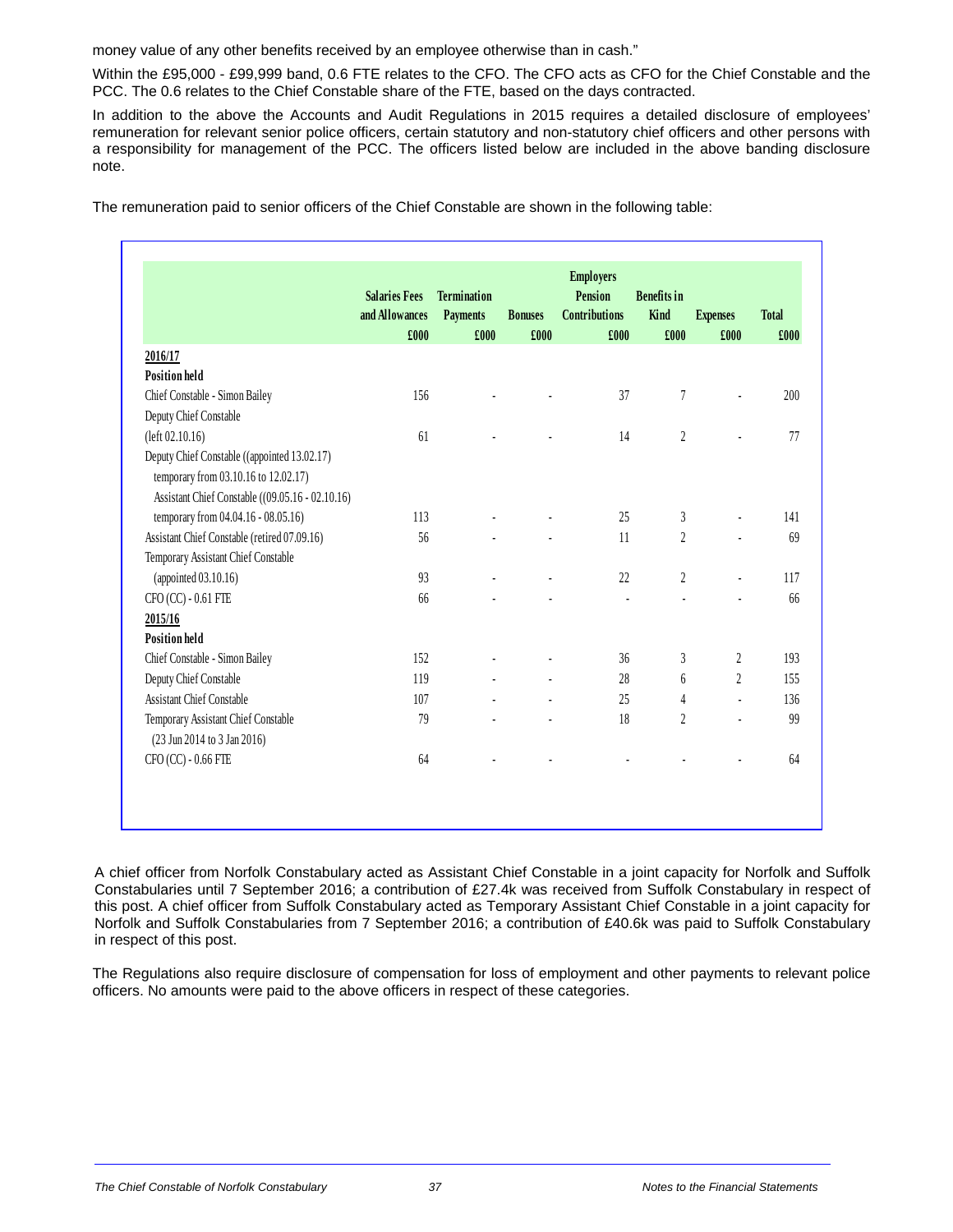#### **12. Related Parties**

The Chief Constable is required to disclose material transactions with bodies or individuals that have the potential to control or influence the Chief Constable or to be controlled or influenced by the Chief Constable. Disclosure of these transactions allows readers to assess the extent to which the Chief Constable might have been constrained in his ability to operate independently or might have secured the ability to limit another party's ability to bargain freely.

During 2016/17 there were no material related party transactions involving senior officers of the Constabulary, other than those included under employees' remuneration set out in Note 11 of these financial statements. All Chief Officers have been written to requesting details of any related party transactions and there are no disclosures.

Central Government has significant influence over the general operations of the Chief Constable, it is responsible for providing the statutory framework within which the Chief Constable operates, provides the majority of its funding and prescribes the terms of many of the transactions that the Chief Constable has with other parties. Income from central government is set out in Note 14 of these financial statements.

Norfolk and Suffolk Constabularies have implemented significant collaborative arrangements; these are fully disclosed in Note 19.

No other material transactions with related parties have been entered into except where disclosed elsewhere in the accounts.

#### **13. External Audit Costs**

The Chief Constable fees payable in respect of external audit services are as below. No audit fees have been payable for non-audit work.

| 2015/16<br>£000 |                                                                                                               | 2016/17<br>£000 |
|-----------------|---------------------------------------------------------------------------------------------------------------|-----------------|
|                 | The Chief Constable has incurred the following costs in relation to the<br>audit of the Statement of Accounts |                 |
| 15              | The Chief Constable of Norfolk                                                                                | 16              |
| 15              |                                                                                                               | 16              |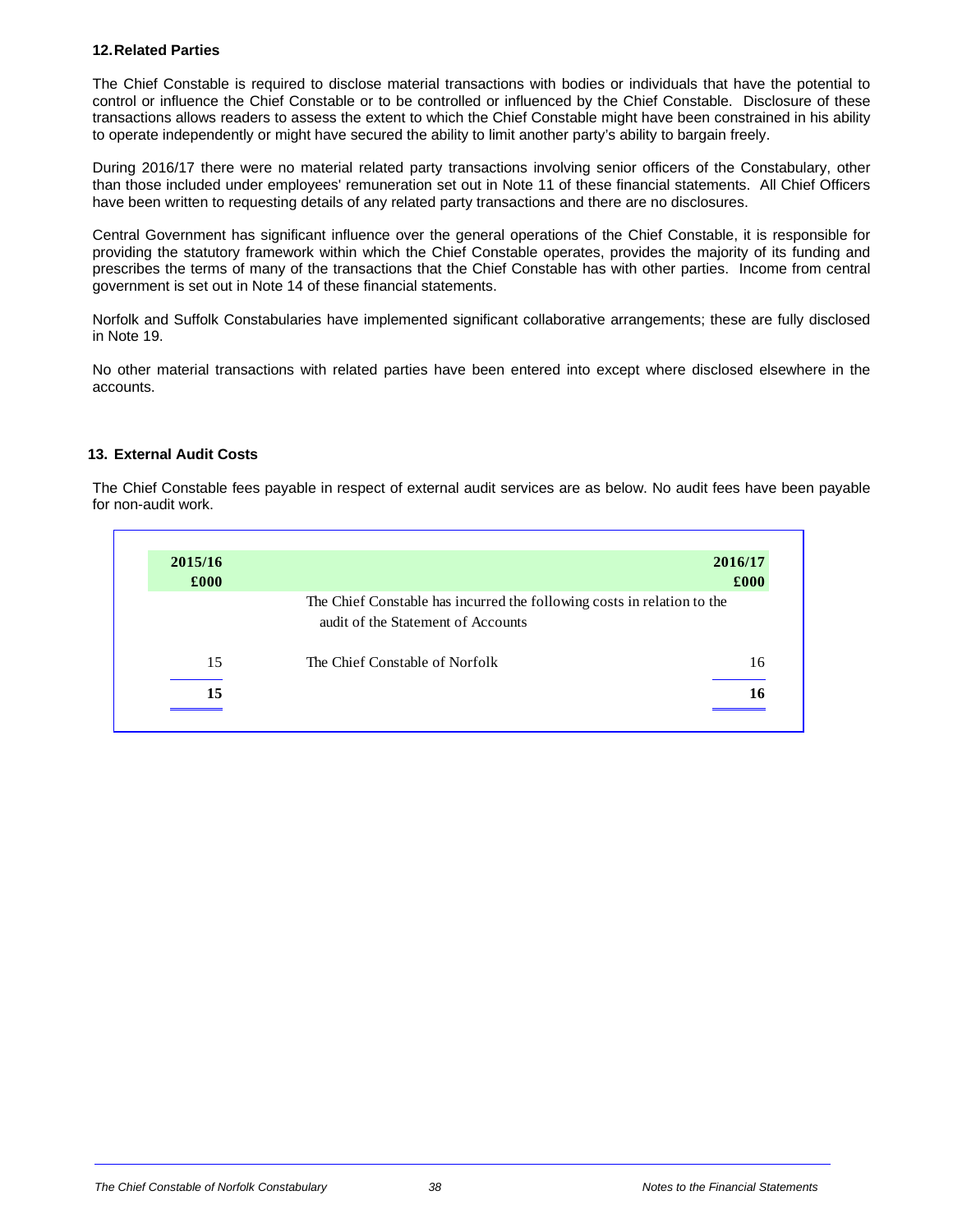#### **14. Grant Income**

The Chief Constable credited the following grants and contributions to the Comprehensive Income and Expenditure Statement.

|                             | <b>Amount</b><br>receivable receivable<br>for $16/17$<br>£000 | <b>Amount</b><br>for $15/16$<br>£000<br><b>Restated</b> |
|-----------------------------|---------------------------------------------------------------|---------------------------------------------------------|
|                             |                                                               |                                                         |
| <b>Credited to Services</b> |                                                               |                                                         |
| Police incentivisation      | 235                                                           | 111                                                     |
| Counter terrorism           | 183                                                           | 106                                                     |
| Other specific grants       | 9,388                                                         | 8,124                                                   |
|                             |                                                               |                                                         |

Other specific grants credited to services include £4.5m Protective Services Grant, £1.3m CSE Grant and £2.3m Operation Hydrant.

#### **15. Private Finance Initiatives**

#### Operations and Communications Centre at Wymondham

The PCC is committed to making payments under a contract with a consortium for the use of Jubilee House, Operations and Communications Centre at Wymondham until 2037.

The actual level of payments is dependent on availability of the site and the provision and delivery of services within. The estimated cost covers the contract standard facilities management provision. The contract, which is for a period of 35 years starting from 2001, has an option at contract end date to purchase the property at open market value or to negotiate with the PFI provider to extend the contract for up to a further 2 periods of 15 years, or of terminating the contract.

The PCC makes an agreed payment each year which is increased by inflation and can be reduced if the contractor fails to meet availability and performance standards in any year but which is otherwise fixed.

The payment recognised in the Chief Constable accounts for the services element during 2016/17 was £1.444m (£1.248m in 2015/16). Payments remaining to be made under the PFI contract for services at 31 March 2017 (excluding any estimation of inflation and availability/performance deductions) are as follows:

|                                        | <b>Revenue</b>          | Capital                 |                         | Contingent                   |                      |
|----------------------------------------|-------------------------|-------------------------|-------------------------|------------------------------|----------------------|
|                                        | <b>Services</b><br>£000 | <b>Payments</b><br>£000 | <b>Interest</b><br>£000 | Rent<br>£000                 | <b>Total</b><br>£000 |
| Payable in 2017/18                     | 1.480                   | 402                     | 2,986                   | $\blacksquare$               | 4,868                |
| Payable within two to five years       | 6,300                   | 2,127                   | 11,423                  |                              | 19,850               |
| Payable within six to ten years        | 8,530                   | 4,364                   | 12,574                  | ٠                            | 25,468               |
| Payable within eleven to fifteen years | 8,853                   | 7,531                   | 9,408                   |                              | 25,792               |
| Payable within sixteen to twenty years | 9,307                   | 11,478                  | 3,880                   | $\qquad \qquad \blacksquare$ | 24,665               |
|                                        | 34,470                  | 25,902                  | 40,271                  |                              | 100,643              |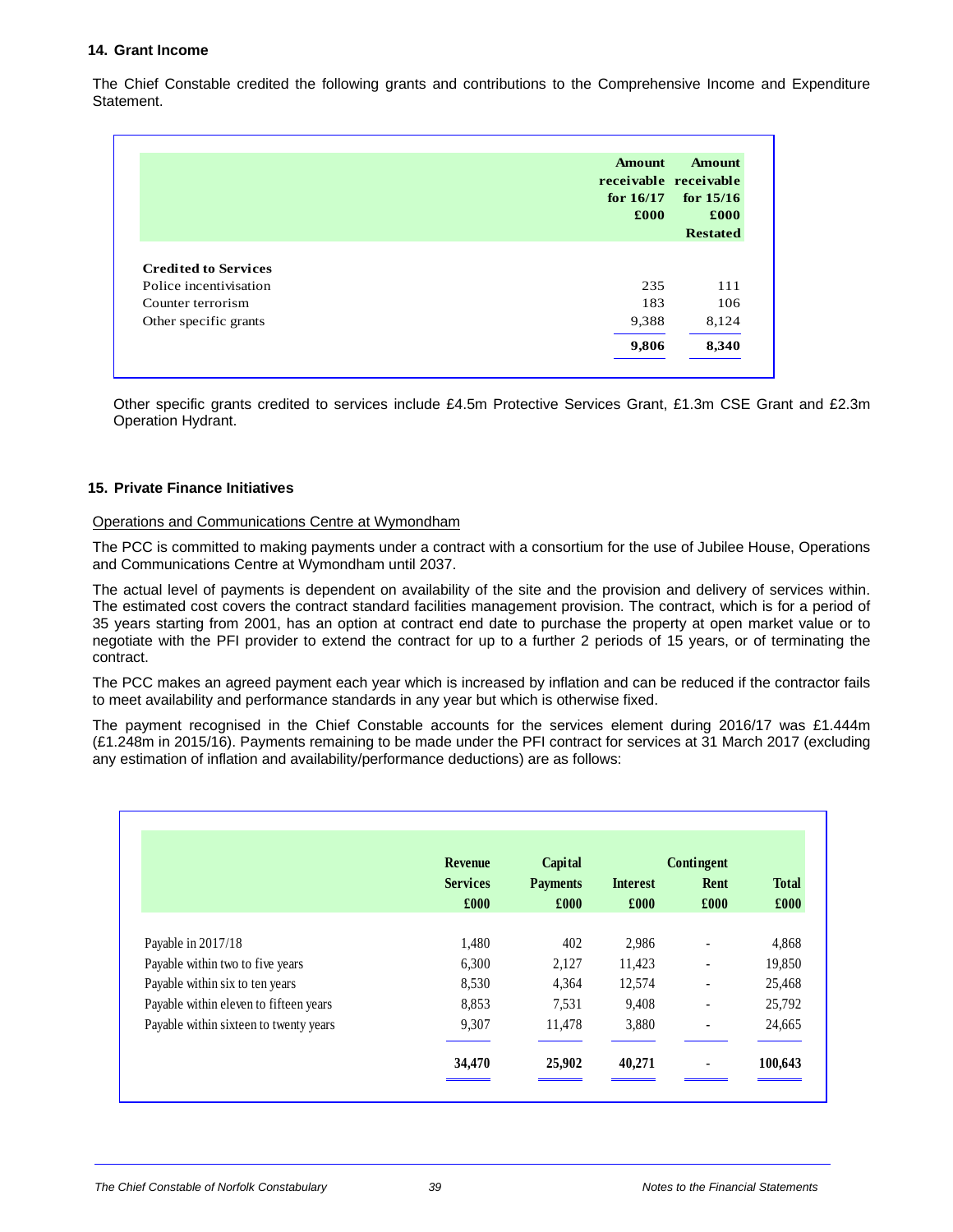#### Police Investigations Centres (PIC)

During the financial years 2010/2011 to 2040/2041 the Norfolk and Suffolk PCCs are committed to making payments under a contract with a consortium for the use of the six PICs. The actual level of payments will be dependent on availability of the site and provision and delivery of services within. The contract is for 30 years. At the end of this term the properties revert to the two Groups.

Norfolk and Suffolk PCCs have agreed to pay for these services on an agreed percentage in accordance with the total number of cells within the 6 properties located in the 2 Counties - this being Norfolk 58.2% and Suffolk 41.8%. The payment recognised in the Chief Constable accounts is for the net services element which during 2016/2017 was £0.999 million (£0.987m in 2015/2016). This figure includes a credit received from Cambridgeshire Police of £0.506m in respect of services provided at the Kings Lynn PIC.

The PCC makes an agreed payment each year which is increased by inflation and can be reduced if the contractor fails to meet availability and performance standards in any year but which is otherwise fixed. Payments remaining to be made under the PFI contract at 31 March 2017 (which exclude any availability/performance deductions), are shown in the following table:

|                                                | <b>Revenue</b>  | Capital         |                 | Contingent |              |
|------------------------------------------------|-----------------|-----------------|-----------------|------------|--------------|
|                                                | <b>Services</b> | <b>Payments</b> | <b>Interest</b> | Rent       | <b>Total</b> |
|                                                | £000            | £000            | £000            | £000       | £000         |
| Payable in 2017/18                             | 1,803           | 588             | 2,720           | 145        | 5,256        |
| Payable within two to five years               | 7,993           | 2,826           | 10,406          | 298        | 21,523       |
| Payable within six to ten years                | 11,580          | 4,892           | 11,648          | 4          | 28,124       |
| Payable within eleven to fifteen years         | 13,161          | 7,009           | 9.531           | (55)       | 29,646       |
| Payable within sixteen to twenty years         | 14,164          | 10.044          | 6.497           | 664        | 31,369       |
| Payable within twenty one to twenty five years | 13,184          | 11,104          | 2,128           | (505)      | 25,911       |
|                                                | 61,885          | 36,463          | 42,930          | 551        | 141,829      |

#### **16. Termination Benefits**

The number of exit packages with total cost per band and total cost of the compulsory and other redundancies are set out in the table below:

| <b>Exit Package Cost</b><br><b>Band including Special</b> |                          | <b>Number of Compulsory</b><br><b>Redundancies</b> |         | Number of Other Agreed<br><b>Departures</b> |         | <b>Total Number of Exit</b><br><b>Packages</b> | <b>Total Value of Exit</b><br>Packages |                |
|-----------------------------------------------------------|--------------------------|----------------------------------------------------|---------|---------------------------------------------|---------|------------------------------------------------|----------------------------------------|----------------|
| <b>Payments</b>                                           | 2016/17                  | 2015/16                                            | 2016/17 | 2015/16                                     | 2016/17 | 2015/16                                        | 2016/17                                | 2015/16        |
|                                                           |                          |                                                    |         |                                             |         |                                                | £000                                   | £000           |
| $£0 - £20,000$                                            | 8                        | 33                                                 |         |                                             | 8       | 33                                             | 99                                     | 295            |
| £20,001 - £40,000                                         | ٠                        | 8                                                  | ٠       |                                             |         | 8                                              |                                        | 189            |
| £40,001 - £60,000                                         | $\overline{\phantom{a}}$ | 2                                                  | ٠       |                                             |         | 2                                              |                                        | 89             |
| $£60,001 - £80,000$                                       |                          |                                                    |         |                                             |         | $\blacksquare$                                 | 77                                     | $\blacksquare$ |
|                                                           | $\boldsymbol{Q}$         | 43                                                 | ۰       | ٠                                           | 9       | 43                                             | 176                                    | 573            |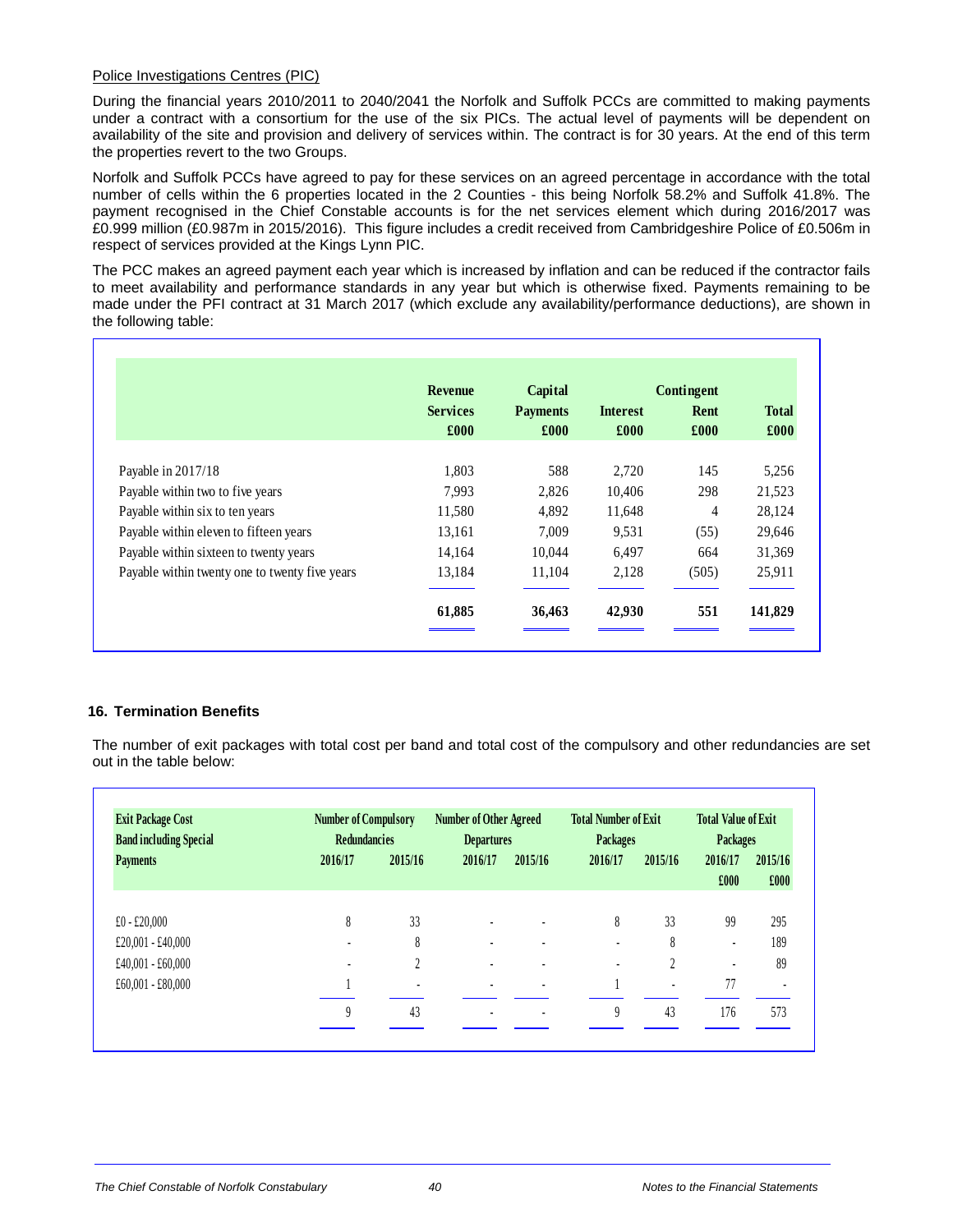#### **17. Defined Benefit Pension Schemes**

#### **Participation in pension schemes**

Pension and other benefits are available to all PCC and Constabulary personnel under the requirements of statutory regulations. Four defined benefit pension schemes are operated:

a) The Local Government Pension Scheme (LGPS) for PCC and Constabulary police staff, administered by Norfolk County Council - this is a funded defined benefit scheme, meaning that the office holders and employees pay contributions into a fund. Contributions are calculated at a level intended to balance the pensions liabilities with investment assets.

 From April 2014 the LGPS changed to a career average defined benefit scheme, so that benefits accrued are worked out using the employee's pay each scheme year rather than the final salary. This applies to all membership which builds up from 1 April 2014, but all pensions in payment or built up before April 2014 are protected. Employee contributions are determined by reference to actual pensionable pay and are tiered between 5.5% and 12.5%.

- b) The Police Pension Scheme (PPS) for police officers who joined before April 2006. The Employee contributions are 14.25%-15.05% of salary and maximum benefits are achieved after 30 years' service. Contribution rates are dependent on salary.
- c) The New Police Pension Scheme (NPPS) for police officers who either joined from April 2006 or transferred from the PPS. The employee contributions are 11.00%-12.75% of salary and maximum benefits are achieved after 35 years' service. Contribution rates are dependent on salary.
- d) The Police Pension Scheme 2015 Scheme for police officers, is a Career Average Revalued Earnings (CARE) scheme, for those who either joined from April 2015 or transferred from the PPS or NPPS. The employee contributions are 12.44%-13.78% of salary and the Normal Pension Age is 60 although there are protections for eligible officers to retire earlier. Contribution rates are dependent on salary.

All police pension schemes are unfunded defined benefit schemes, meaning that there are no investment assets built up to meet pension liabilities. There is a Home Office requirement to charge the CIES with an employer's contribution of 24.2% of pensionable pay, the CIES also meets the costs of injury awards and the capital value of ill-health benefits. Employees' and employer's contribution levels are based on percentages of pensionable pay set nationally by the Home Office and subject to triennial revaluation by the Government Actuary's Department. The actuarial valuation has set the employer contribution rate for all three police pension schemes from 1 April 2015 at 21.3% of pensionable pay. The difference between the old employer contribution rate of 24.2% and the new rate will be retained by the exchequer by means of a reduction in the pensions top-up grant from the Home Office, therefore the actual cost to the Constabulary of the employer's contribution is still 24.2%.

The PCC is also required to maintain a Police Pension Fund Account. Employer and employee contributions are credited to the account together with the capital value of ill-health retirements and transfer values received. Pensions and other benefits (except injury awards) and transfer values paid are charged to this account. If the account is in deficit at 31 March in any year, the Home Office pays a top-up grant to cover it. If there is a surplus on the account, then that has to be paid to the Home Office.

The PCC has agreed a policy for calculating the budget provisions necessary to cover the costs chargeable to the CIES and the level of the Ill Health and Injury Reserve. This reserve provides protection against costs above the amount provided in the revenue budget.

#### **Transactions relating to post-employment benefits**

The cost of retirement benefits are recognised in the reported Cost of Services when they are earned by employees, rather than when the benefits are eventually paid as pensions. However, the charge required against council tax is based on the cash payable in the year, so the real cost of benefits is reversed out of the General Fund in the MIRS.

The note below contains details of the Chief Constable's operation of the Local Government Pension Scheme (administered by Norfolk County Council) and the Police Pension Schemes in providing police staff and police officers with retirement benefits. In addition, the Chief Constable has arrangements for the payment of discretionary benefits to certain retired employees outside of the provisions of the schemes. The following transactions have been made in the CIES and the General Fund via the MIRS during the year:

#### **The Chief Constable of Norfolk Constabulary 1996** 1997 12:00 12:00 13:00 14:00 12:00 12:00 12:00 12:00 12:00 12:00 12:00 12:00 12:00 12:00 12:00 12:00 12:00 12:00 12:00 12:00 12:00 12:00 12:00 12:00 12:00 12:00 12:00 12:0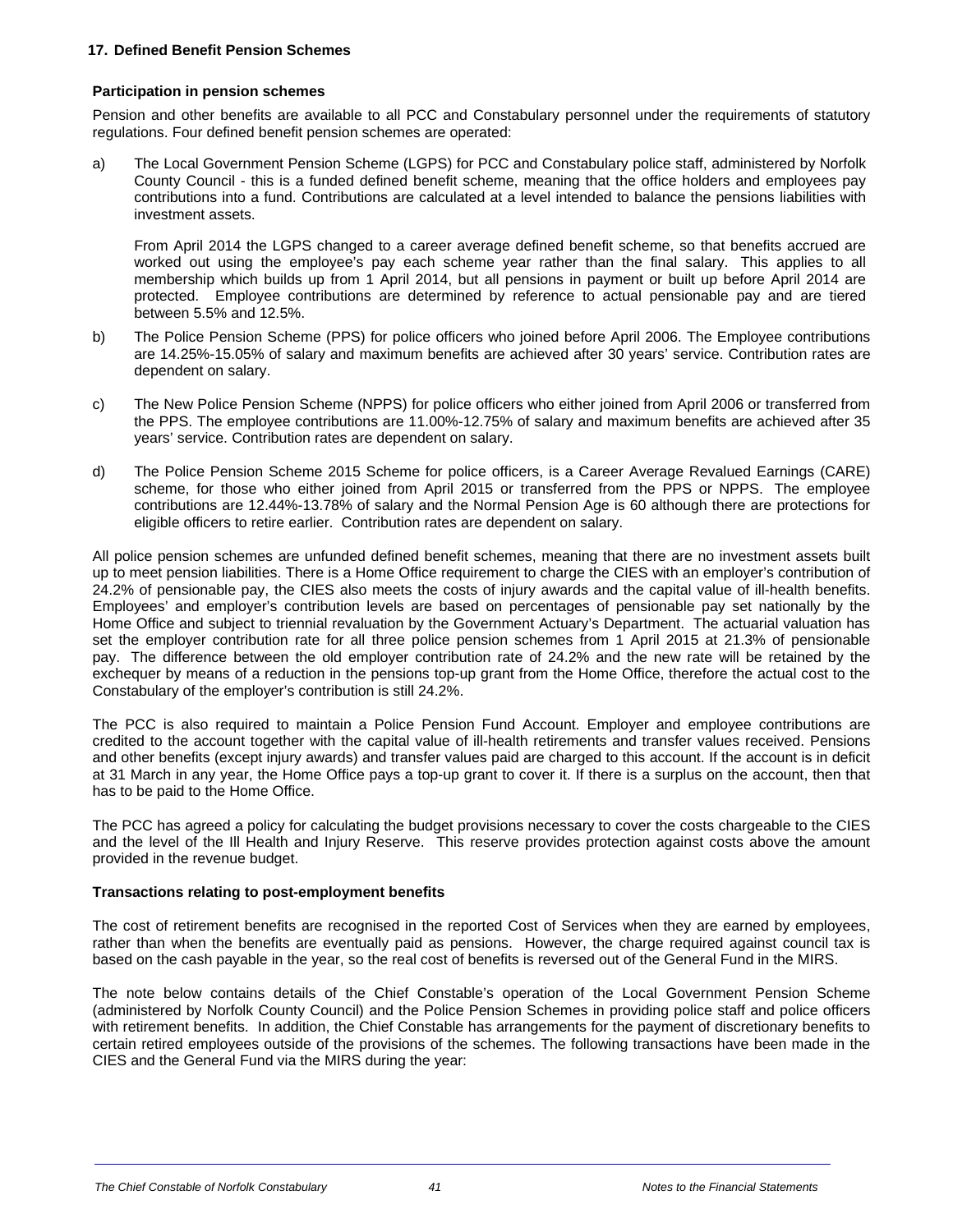|                                                                                                | <b>LGPS</b> |           | <b>Police Schemes</b> |            |
|------------------------------------------------------------------------------------------------|-------------|-----------|-----------------------|------------|
|                                                                                                | 2016/17     | 2015/16   | 2016/17               | 2015/16    |
|                                                                                                | £000        | £000      | £000                  | £000       |
| <b>Comprehensive Income and Expenditure Statement</b>                                          |             |           |                       |            |
| <b>Cost of Services</b>                                                                        |             |           |                       |            |
| Current service costs                                                                          | 7,252       | 8,466     | 20,280                | 27.490     |
| Past service Costs                                                                             | 201         | 483       | 60                    | 40         |
| Financing and investment income and expenditure                                                |             |           |                       |            |
| Net Interest Expense                                                                           | 1,641       | 2,198     | 46,750                | 47,890     |
| Total Post Employment Benefit Charges to the Surplus or<br>Deficit on the Provision of Service | 9,094       | 11,147    | 67,090                | 75,420     |
| Other post employment benefit charged<br>to the CIES                                           |             |           |                       |            |
| Return on plan assets (excluding the amount included                                           | (13,375)    | 1,197     |                       |            |
| in the net interest expense)                                                                   |             |           |                       |            |
| - Actuarial gains/losses arising from changes                                                  | (1,763)     |           | (29, 850)             | (22,310)   |
| in demographic assumptions                                                                     |             |           |                       |            |
| - Actuarial gains/losses arising from changes                                                  | 54,064      | (25,012)  | 309,870               | (132,780)  |
| in financial assumptions                                                                       |             |           |                       |            |
| - Other                                                                                        | 378         | (2,168)   | (2,932)               | (12,268)   |
|                                                                                                | 39,304      | (25,983)  | 277,088               | (167, 358) |
| Total post employment benefit charged                                                          |             |           |                       |            |
| to the CIES                                                                                    | 48,398      | (14, 836) | 344,178               | (91, 938)  |
| <b>Movement in Reserves Statement (MIRS):</b>                                                  |             |           |                       |            |
| Reversal of net charges made to the CIES for post                                              |             |           |                       |            |
| employment benefits in accordance with the Code                                                | (48,398)    | 14,836    | (344, 178)            | 91,938     |
| Actual amount charged against the General Fund Balance                                         |             |           |                       |            |
| for pensions in the year:                                                                      |             |           |                       |            |
| Employers' contributions payable to scheme                                                     | 6,275       | 6,213     |                       |            |
| Retirement benefits payable to pensioners                                                      |             |           | 37,658                | 37,222     |
| Net charge to the General Fund                                                                 | 6,275       | 6,213     | 37,658                | 37,222     |

#### **Assets and liabilities in relation to retirement benefits**

|                              |                       | <b>Local Government</b> |                          | <b>Police</b>            |
|------------------------------|-----------------------|-------------------------|--------------------------|--------------------------|
|                              | <b>Pension Scheme</b> |                         | <b>Pension Schemes</b>   |                          |
|                              | 2016/17               | 2015/16                 | 2016/17                  | 2015/16                  |
| Present value of liabilities | (276, 404)            | (211,390)               | (1,631,520)              | (1,325,000)              |
| Fair value of plan assets    | 187,966               | 165,075                 | $\overline{\phantom{a}}$ | $\overline{\phantom{a}}$ |
| <b>Total Net liabilities</b> | (88, 438)             | (46,315)                | (1,631,520)              | (1,325,000)              |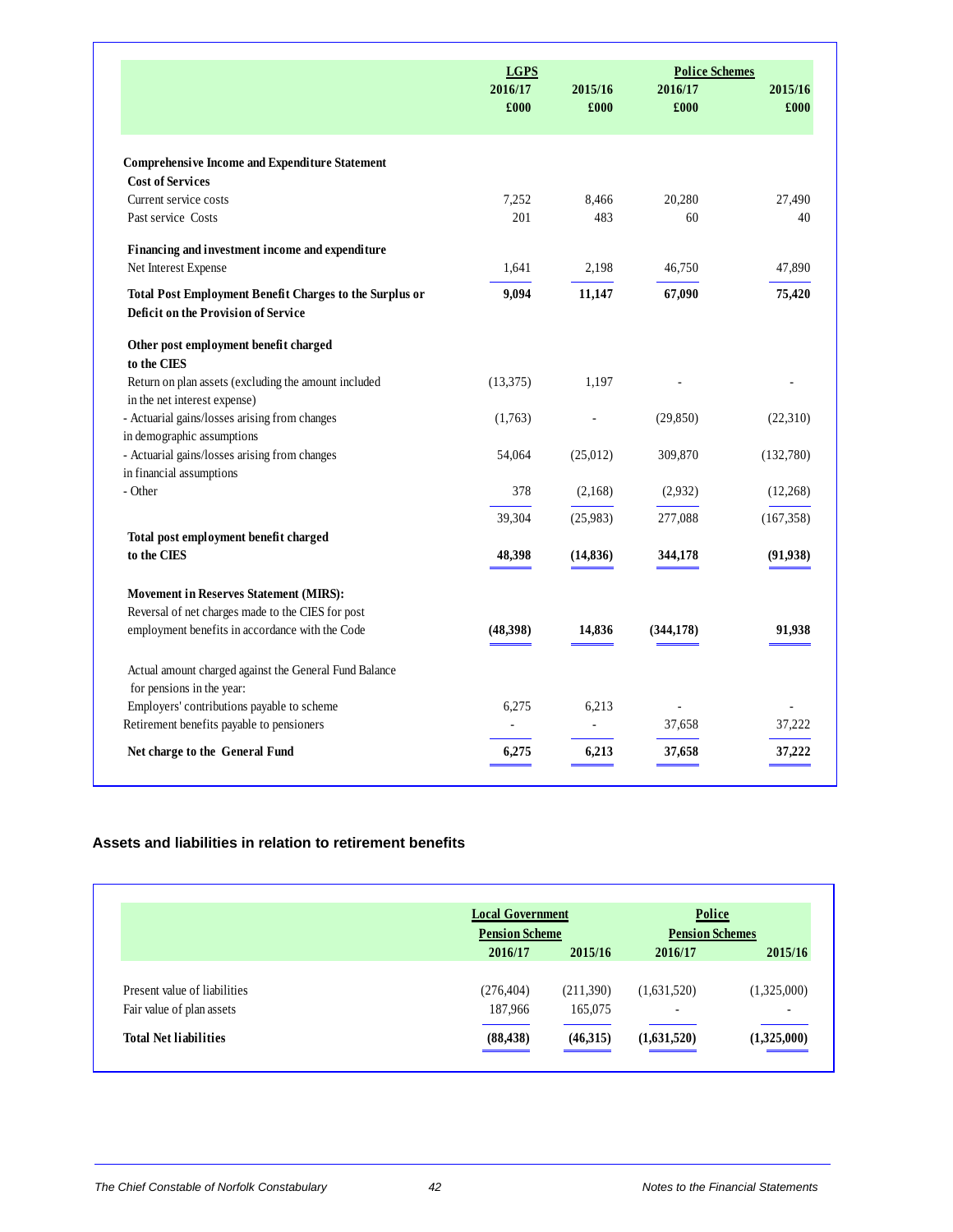### **Reconciliation of present value of the scheme liabilities**

|                                               | <b>Local Government</b> |          | Police                 |           |
|-----------------------------------------------|-------------------------|----------|------------------------|-----------|
|                                               | <b>Pension Scheme</b>   |          | <b>Pension Schemes</b> |           |
|                                               | 2016/17                 | 2015/16  | 2016/17                | 2015/16   |
|                                               | £000                    | £000     | £000                   | £000      |
| Opening Balance at 1 April                    | 211,390                 | 224,177  | 1,325,000              | 1,454,160 |
| Current service cost                          | 7,252                   | 8,466    | 20,280                 | 27,490    |
| Interest cost                                 | 7,477                   | 7,284    | 46,750                 | 47,890    |
| Contributions by scheme participants          | 2,034                   | 2,002    | 7,800                  | 8,260     |
| Remeasurement (gains) and Losses:             |                         |          |                        |           |
| - Actuarial gains/losses arising from changes | (1,763)                 |          | (29, 850)              | (22,310)  |
| in demographic assumptions                    |                         |          |                        |           |
| - Actuarial gains/losses arising from changes | 54,064                  | (25,012) | 309,870                | (132,780) |
| in financial assumptions                      |                         |          |                        |           |
| - Other                                       | 322                     | (2,101)  | (3,025)                | (12,120)  |
| Past service costs                            | 201                     | 483      | 60                     | 40        |
| <b>Benefits Paid</b>                          | (4,573)                 | (3,909)  | (45,365)               | (45,630)  |
| <b>Closing Balance at 31 March</b>            | 276,404                 | 211,390  | 1,631,520              | 1,325,000 |

### **Reconciliation of fair value of the scheme assets**

|                                                                                           | <b>Funded Assets</b><br><b>Local Government</b><br><b>Pension Scheme</b> |                 | <b>Unfunded Assets</b><br>Police<br><b>Pension Schemes</b> |                 |
|-------------------------------------------------------------------------------------------|--------------------------------------------------------------------------|-----------------|------------------------------------------------------------|-----------------|
|                                                                                           | 2016/17<br>£000                                                          | 2015/16<br>£000 | 2016/17<br>£000                                            | 2015/16<br>£000 |
| Opening fair value of scheme assets                                                       | 165,075                                                                  | 156,813         |                                                            |                 |
| Interest Income                                                                           | 5,836                                                                    | 5,086           |                                                            |                 |
| Remeasurement gain/(loss):                                                                |                                                                          |                 |                                                            |                 |
| - the return on plan assets, excluding the<br>amount included in the net interest expense | 13,375                                                                   | (1,197)         |                                                            |                 |
| Other                                                                                     | (56)                                                                     | 67              | (93)                                                       | 149             |
| The effect of changes in foreign exchange rates                                           |                                                                          |                 |                                                            |                 |
| Contributions from employer                                                               | 6,275                                                                    | 6,213           | 37,658                                                     | 37,221          |
| Contributions from employees into the scheme                                              | 2,034                                                                    | 2,002           | 7,800                                                      | 8,260           |
| Benefits paid                                                                             | (4,573)                                                                  | (3,909)         | (45,365)                                                   | (45,630)        |
| <b>Closing fair value of Scheme Assets</b>                                                | 187,966                                                                  | 165,075         |                                                            |                 |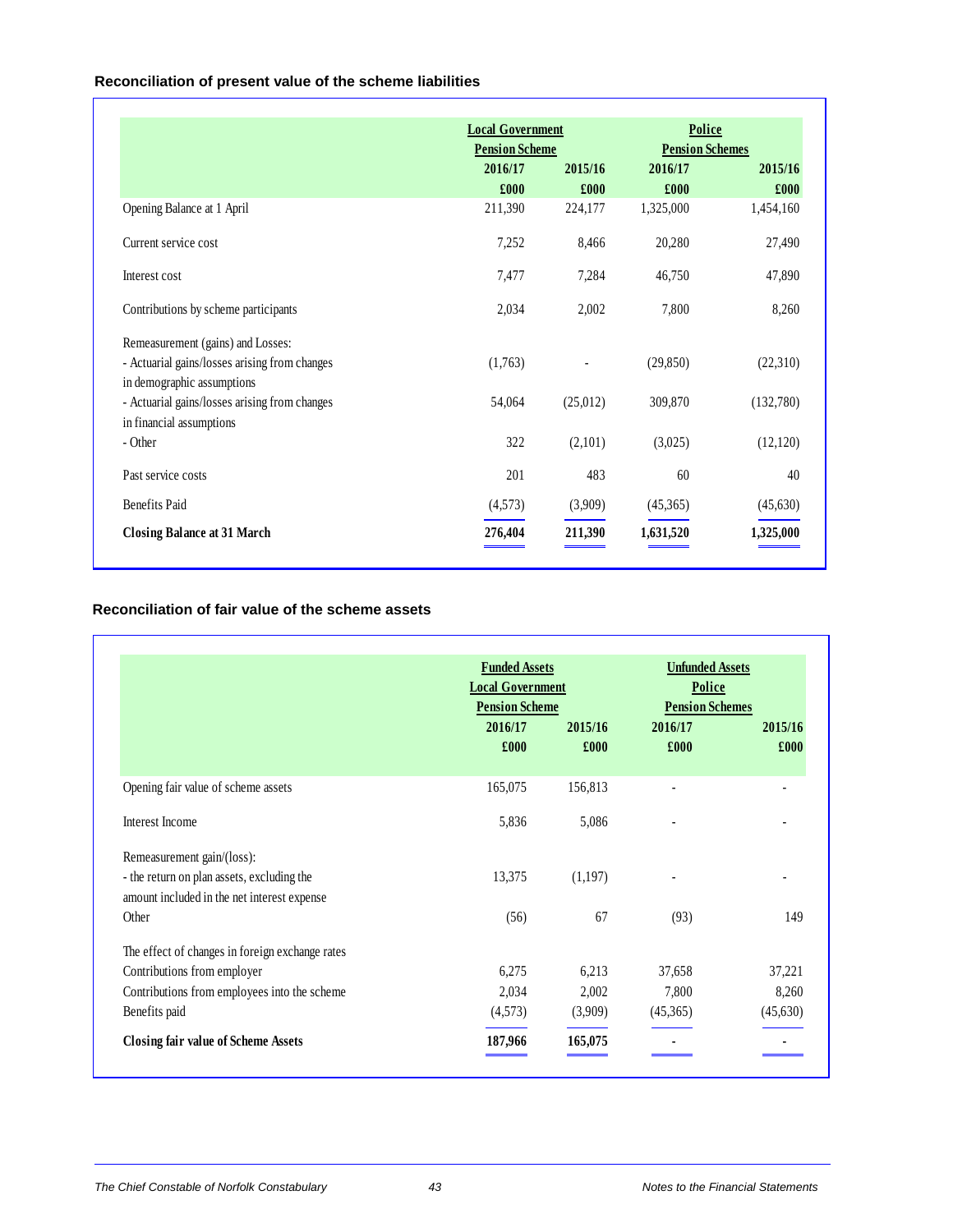#### **Total of Assets and Liabilities of the schemes**

|                                                                                                                  | <b>Local Government</b><br><b>Pension Scheme</b><br>2016/17<br>£000 | 2015/16<br>£000 | Police<br><b>Pension Schemes</b><br>2016/17<br>£000 | 2015/16<br>£000 |
|------------------------------------------------------------------------------------------------------------------|---------------------------------------------------------------------|-----------------|-----------------------------------------------------|-----------------|
| Opening Balance at 1 April                                                                                       | (46,315)                                                            | (67, 364)       | (1,325,000)                                         | (1,454,160)     |
| Current service cost                                                                                             | (7,252)                                                             | (8, 466)        | (20, 280)                                           | (27, 490)       |
| Interest cost                                                                                                    | (1,641)                                                             | (2,198)         | (46,750)                                            | (47,890)        |
| Return on plan assets (excluding the amount included<br>in the net interest expense)                             | 13,375                                                              | (1,197)         |                                                     |                 |
| Remeasurement (gains) and Losses:<br>- Actuarial gains/losses arising from changes<br>in demographic assumptions | 1.763                                                               |                 | 29,850                                              | 22,310          |
| - Actuarial gains/losses arising from changes<br>in financial assumptions                                        | (54,064)                                                            | 25,012          | (309, 870)                                          | 132,780         |
| - Other                                                                                                          | (378)                                                               | 2,168           | 2,932                                               | 12,268          |
| Past service costs                                                                                               | (201)                                                               | (483)           | (60)                                                | (40)            |
| Contributions from Employers                                                                                     | 6,275                                                               | 6,213           | 37,658                                              | 37,222          |
| <b>Closing Balance at 31 March</b>                                                                               | (88, 438)                                                           | (46,315)        | (1,631,520)                                         | (1,325,000)     |

The total net pension liabilities of £1,720m represent the long run commitments in respect of retirement benefits and results in the balance sheet showing net overall liabilities of £1,721m (page 14). However, the financial position of the Chief Constable remains sound as the liabilities will be spread over many years as follows:

- the net liability on the local government scheme will be covered by contributions over the remaining working life of employees, as assessed by the scheme actuary.
- the net costs of police pensions which are the responsibility of the PCC will be covered by provision in the revenue budget and any costs above that level will be funded by the Home Office, under the change which came into effect from April 2006.

Actuarial losses on scheme assets represent the difference between the actual and expected return on assets, actuarial gains on scheme liabilities arise from more favourable financial assumptions.

The County Council is required to have a funding strategy for elimination of deficits, under regulations effective from 1 April 2005. The strategy allows deficits to be cleared over periods up to 20 years.

The Police Pension Schemes have no assets to cover their liabilities. The Chief Constable's share of the assets in the County Council Pension Fund are valued at fair value, principally market value for investments, and consist of the categories in the following table.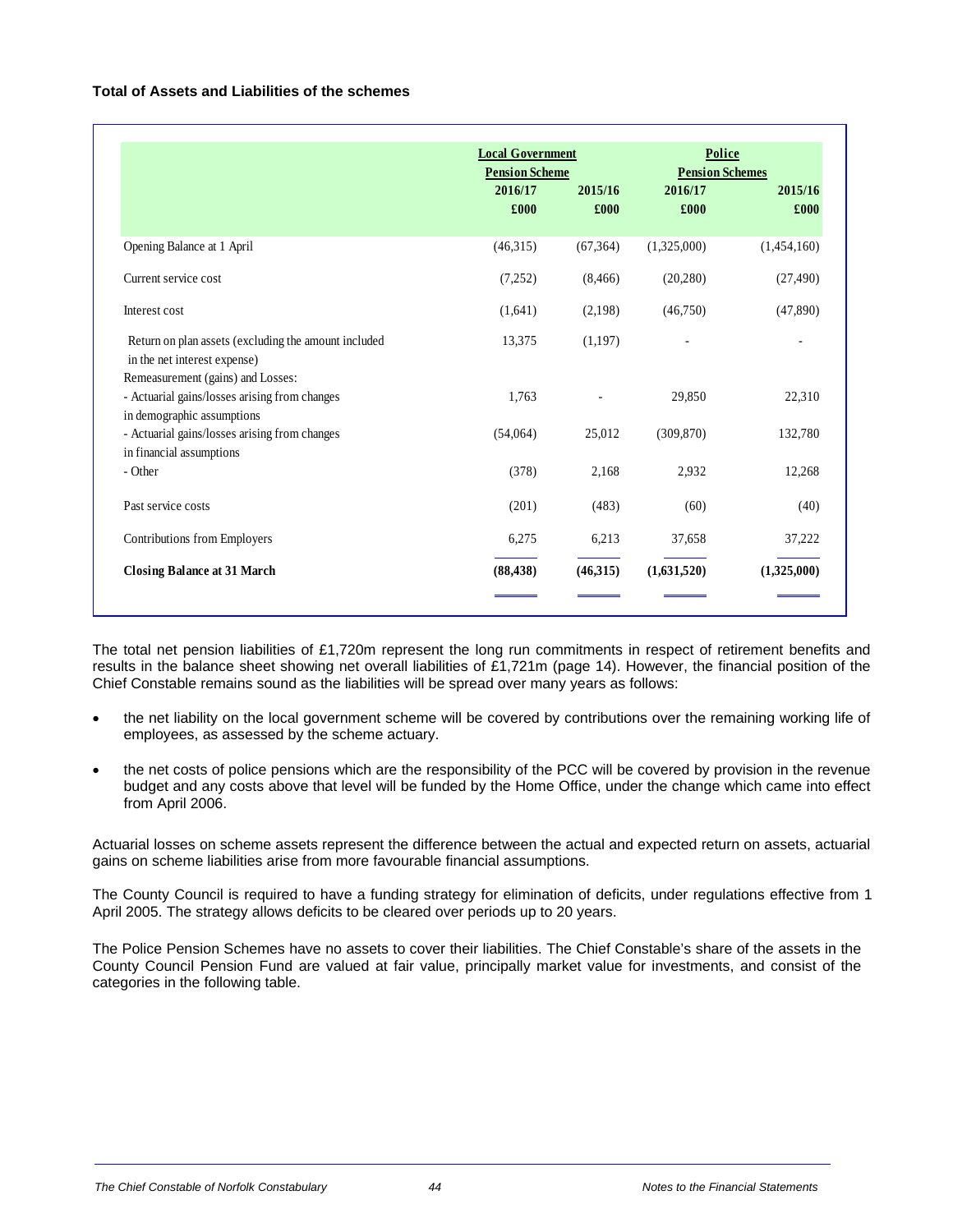|                                     | <b>Fair Value of Scheme Assets</b> |                  |  |
|-------------------------------------|------------------------------------|------------------|--|
|                                     | 31 March                           | 31 March         |  |
|                                     | 2017                               | 2016             |  |
|                                     | £000                               | £000             |  |
| Cash and cash equivalents           | 5,415                              | 3,561            |  |
| Equity instruments - industry type: |                                    |                  |  |
| - Consumer                          | 13,997                             | 11,842           |  |
| - Manufacturing                     | 10,922                             | 8,599            |  |
| - Energy and utilities              | 5,221                              | 3,706            |  |
| - Financial institutions            | 12,080                             | 10,797           |  |
| - Health and care                   | 5,682                              | 5,270            |  |
| - Information technology            | 5,372                              | 4,963            |  |
| - Other                             | $\boldsymbol{0}$                   | $\mathbf{0}$     |  |
| Sub total Equity                    | 53,274                             | 45,177           |  |
| Bonds - by Sector                   |                                    |                  |  |
| - Corporate                         | $\boldsymbol{0}$                   | $\mathbf{0}$     |  |
| - Government                        | $\boldsymbol{0}$                   | $\boldsymbol{0}$ |  |
| - Other                             | $\mathbf{0}$                       | $\mathbf{0}$     |  |
| Sub total Bonds                     | $\bf{0}$                           | $\mathbf{0}$     |  |
| Property - by type                  |                                    |                  |  |
| - UK property                       | 17,543                             | 18,807           |  |
| - Overseas property                 | 2,934                              | 2,543            |  |
| Sub total Property                  | 20,477                             | 21,350           |  |
| Private equity - all:               | 11,746                             | 10,609           |  |
| Other investment funds:             |                                    |                  |  |
| - Equities                          | 49,918                             | 42,373           |  |
| - Bonds                             | 47,504                             | 42,452           |  |
| - Hedge Funds                       | $\mathbf{0}$                       | $\Omega$         |  |
| $\mbox{-}\,$ Infrastructure         | $\boldsymbol{0}$                   | 0                |  |
| - Other                             | $\boldsymbol{0}$                   | 0                |  |
| Sub total other investment funds    | 97,422                             | 84,825           |  |
| Derivatives:                        |                                    |                  |  |
| - Foreign exchange                  | (389)                              | (510)            |  |
| - Other                             | $\boldsymbol{0}$                   | $\overline{0}$   |  |
| Sub total Derivatives               | (389)                              | (510)            |  |
| <b>Total Assets</b>                 | 187,944                            | 165,011          |  |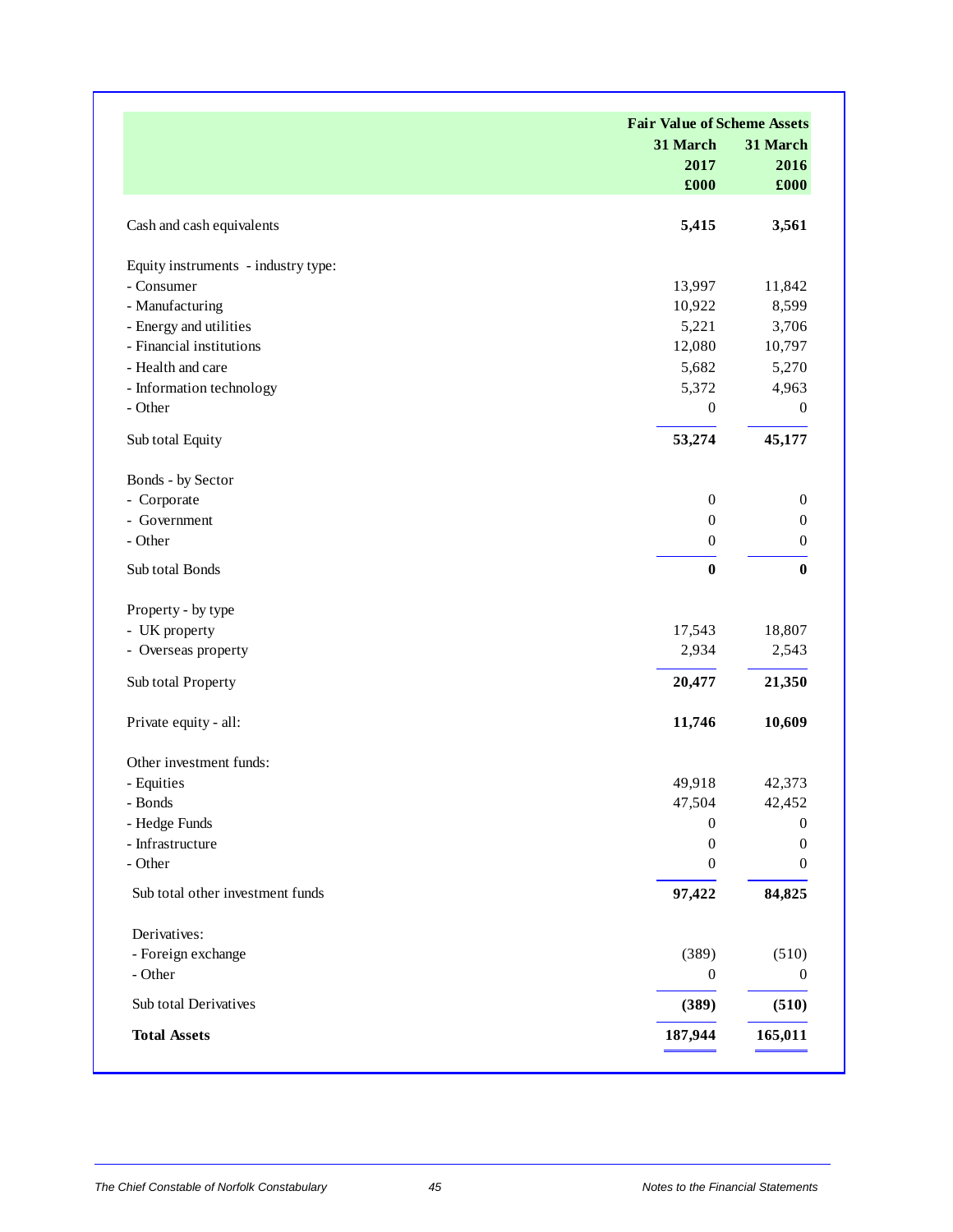#### **Basis for estimating assets and liabilities**

Liabilities have been assessed on an actuarial basis using the projected unit credit method, an estimate of the pensions that will be payable in future years dependent on assumptions about mortality rates, salary levels, etc. Within the Police Schemes, the age profile of the active membership is not rising significantly, which means that the current service cost in future years will not rise significantly as a result of using the projected unit credit method.

The police officer schemes liabilities have been assessed by the Government Actuary Department and the County Council Fund liabilities have been assessed by Hymans Robertson, an independent firm of actuaries. The main assumptions used in their calculations are shown below.

|                                              | <b>Local Government</b>          |         | Police                            |         |  |
|----------------------------------------------|----------------------------------|---------|-----------------------------------|---------|--|
|                                              | <b>Pension Scheme</b><br>2016/17 | 2015/16 | <b>Pension Schemes</b><br>2016/17 | 2015/16 |  |
|                                              |                                  |         |                                   |         |  |
| Mortality assumptions:                       |                                  |         |                                   |         |  |
| Longevity at 65 for current pensioners       |                                  |         |                                   |         |  |
| Men                                          | 22.1                             | 22.1    | 23.2                              | 23.1    |  |
| Women                                        | 24.4                             | 24.3    | 25.2                              | 25.1    |  |
| Longevity at 65 for future pensioners        |                                  |         |                                   |         |  |
| Men                                          | 24.1                             | 24.5    | 25.2                              | 25.1    |  |
| Women                                        | 26.4                             | 26.9    | 27.3                              | 27.2    |  |
| Rate of inflation (CPI - LGPS and CPI - PPS) | 2.40%                            | 2.20%   | 2.35%                             | 2.20%   |  |
| Rate of increases in salaries                | 2.70%                            | 3.20%   | 4.35%                             | 4.20%   |  |
| Rate of increases in salaries (short term)   |                                  |         | 1.00%                             | 1.00%   |  |
| Rate of increase in pensions                 | 2.40%                            | 2.20%   | 2.35%                             | 2.20%   |  |
| Rate for discounting scheme liabilities      | 2.60%                            | 3.50%   | 2.65%                             | 3.55%   |  |
| Rate of CARE revaluation                     | n/a                              | n/a     | 3.60%                             | 3.45%   |  |

The estimation of the defined benefit obligations is sensitive to the actuarial assumptions set out in the table above. The sensitivity analyses below have been determined based on reasonably possible changes of the assumptions occurring at the end of the reporting period and assumes for each change that the assumption analysed changes while all other assumptions remain constant. The assumptions of longevity, for example, assume that the life expectancy increases or decreases for men and women. In practice, this is unlikely to occur, and changes in some of the assumptions may be interrelated. The estimations in the sensitivity analysis have followed the accounting policies for the scheme, i.e., on an actuarial basis using the projected unit credit method. The methods and types of assumptions used in preparing the sensitivity analyses below did not change from those used in the previous period.

|                                            |                                                             | <b>Local Government</b><br><b>Pension Scheme</b> |                                                             | <b>Police</b><br><b>Pension Schemes</b>         |
|--------------------------------------------|-------------------------------------------------------------|--------------------------------------------------|-------------------------------------------------------------|-------------------------------------------------|
|                                            | Approximate<br>Increase to<br><b>Employers</b><br>Liability | Approximate<br><b>Monetary</b><br><b>Amount</b>  | Approximate<br>Increase to<br><b>Employers</b><br>Liability | Approximate<br><b>Monetary</b><br><b>Amount</b> |
|                                            | $\frac{0}{0}$                                               | £000                                             | $\frac{0}{0}$                                               | £000                                            |
| 0.5% decrease in Real Discount Rate        | 12.0%                                                       | 34,178                                           | 9.8%                                                        | 159,200                                         |
| 1 year increase in member life expectancy  | $3.0 - 5.0$                                                 | $6.942 - 13.303$                                 | 2.6%                                                        | 424,000                                         |
| 0.5% increase in the Salary Increase Rate  | 3.0%                                                        | 6,942                                            | 1.2%                                                        | 20,000                                          |
| 0.5% increase in the Pension Increase Rate | $10.0\%$                                                    | 26,616                                           | 9.2%                                                        | 149,300                                         |
| 1 year increase in early retirement        | n/a                                                         | n/a                                              | 0.1%                                                        | 1,300                                           |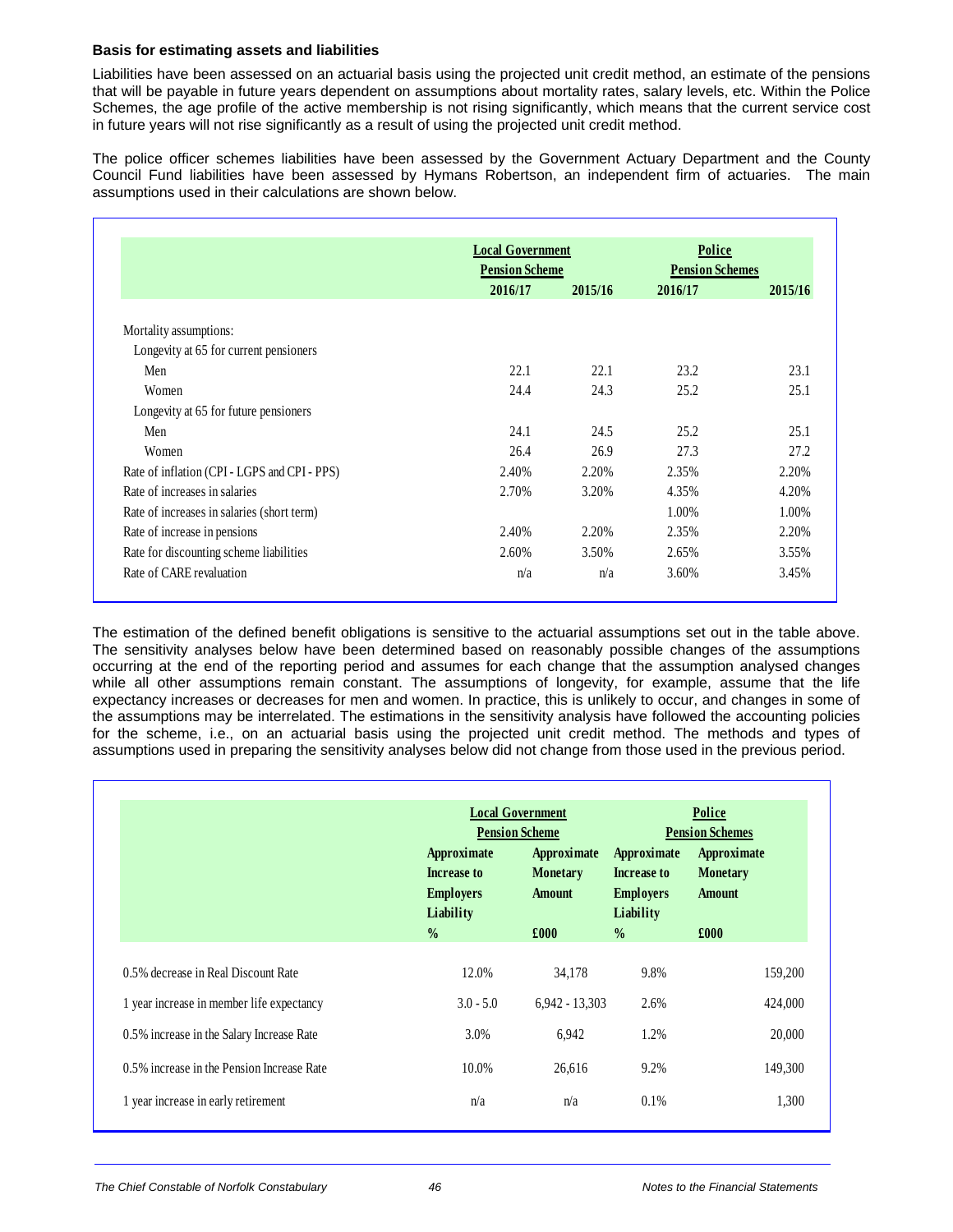#### **Impact on the Chief Constable's cash flow**

The objective of the scheme is to keep employers' contributions at as constant a rate as possible. In September 2010 the Local Government Pensions Fund Committee approved an employer contribution rate stabilisation mechanism which limits annual charges in the employer contribution rate payable to +/- 0.5% of pensionable pay. Following the triennial valuation of the pension fund as at 31 March 2010 by the Actuary, the expression of deficit recovery was changed from a percentage of the payroll to an annual amount due with effect from 1 April 2011. Deficit recovery contributions are expressed as an annual amount due (payable in twelve monthly instalments with the contribution pay over).

The service contribution rate and annual deficit payment since 1 April 2016 along with the contribution rate to 31 March 2020 following the Triennial Valuation as at 31 March 2016 are shown in the following table:

|                               | <b>Future Service Annual Deficit</b>                  |                             |  |  |
|-------------------------------|-------------------------------------------------------|-----------------------------|--|--|
|                               | <b>Contribution Recovery</b><br>Rate<br>$\frac{0}{0}$ | <b>Contribution</b><br>£000 |  |  |
| 1 April 2016 to 31 March 2017 | 13.0%                                                 | 2,128                       |  |  |
| 1 April 2017 to 31 March 2018 | 17.8%                                                 | 872                         |  |  |
| 1 April 2018 to 31 March 2019 | 17.8%                                                 | 1,050                       |  |  |
| 1 April 2019 to 31 March 2020 | 17.8%                                                 | 1,237                       |  |  |

Estimated employer's contributions for 2017/18 amount to £6.4m on the LGPS and £26.1m on the Police schemes.

Maturity profile of the defined benefit obligation:

|                   |                                                                                      | <b>LGPS</b>                              |                                                                                             |                                         | <b>Police Pension Schemes</b><br>excluding injury |                                                                      |
|-------------------|--------------------------------------------------------------------------------------|------------------------------------------|---------------------------------------------------------------------------------------------|-----------------------------------------|---------------------------------------------------|----------------------------------------------------------------------|
|                   | <b>Funded</b><br>Liability<br>split as at $31$ split as at $31$<br><b>March 2017</b> | Funded<br>Liability<br><b>March 2017</b> | <b>Weighted Average</b><br><b>Duration at</b><br><b>Previous Formal</b><br><b>Valuation</b> | Liability split Liability split<br>2017 | as at 31 March as at 31 March<br>2017             | Weighted average<br>duration of the<br>defined benefit<br>obligation |
|                   | £000                                                                                 | $\frac{0}{0}$                            |                                                                                             | £000                                    | $\frac{0}{0}$                                     |                                                                      |
| Active members    | 143.975                                                                              | 52.1%                                    | 26.7                                                                                        | 744.210                                 | 45.6%                                             |                                                                      |
| Deferred members  | 56,828                                                                               | 20.6%                                    | 26.7                                                                                        | 35,380                                  | 2.2%                                              |                                                                      |
| Pensioner members | 75,340                                                                               | 27.3%                                    | 12.6                                                                                        | 851,930                                 | 52.2%                                             |                                                                      |
| <b>Total</b>      | 276,143                                                                              | 100%                                     | 21.8                                                                                        | 1,631,520                               | 100%                                              | 21                                                                   |

No breakdown by member type was provided by the actuary in respect of the weighted average for the police officer schemes.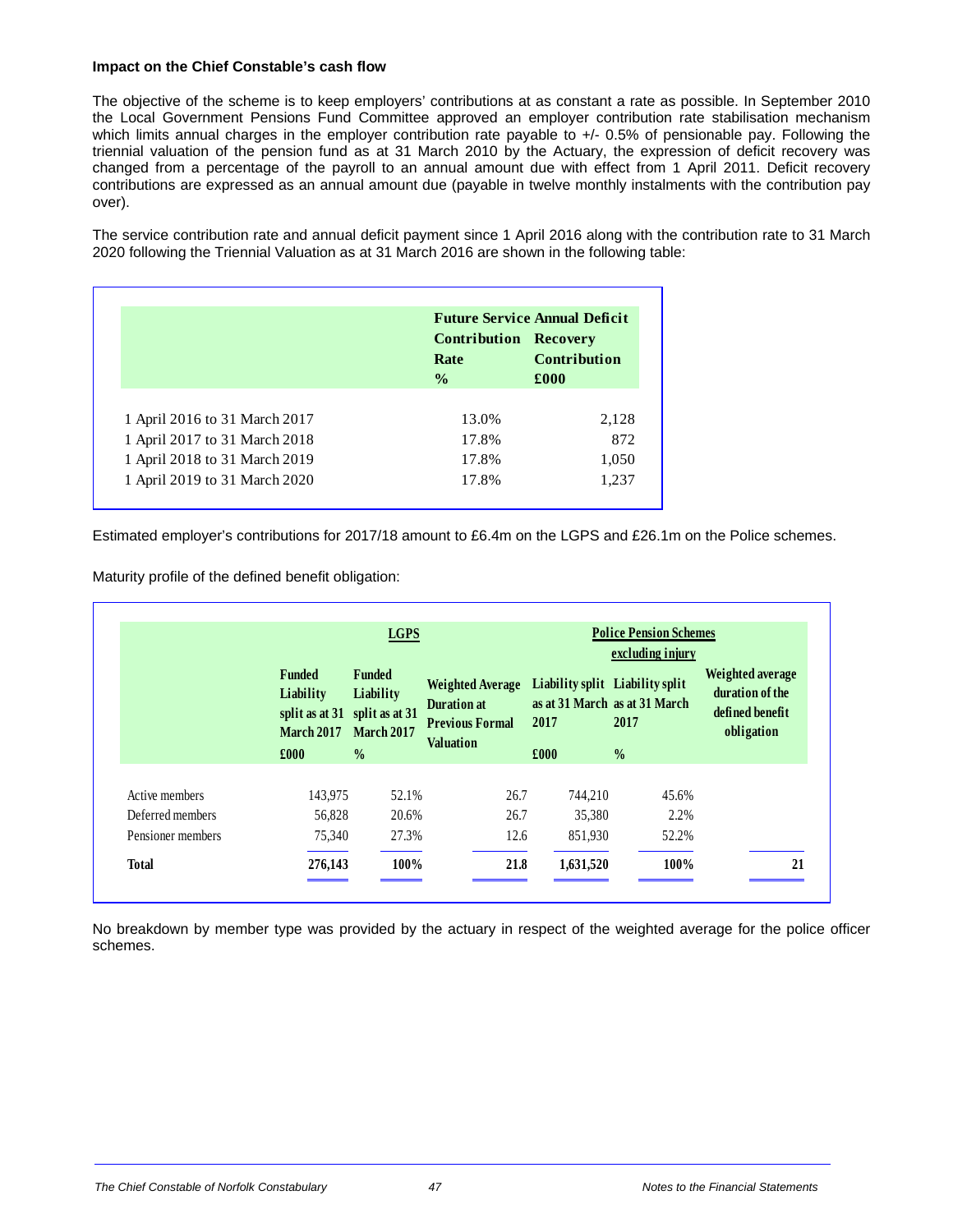#### **18. Creditors**

The balance of Creditors is made up of the following:

| 2016/17<br>£000 | 2015/16<br>£000 |
|-----------------|-----------------|
|                 |                 |
| 774             | 691             |
| 774             | 691             |
|                 |                 |

#### **19. Jointly Controlled Operations and Jointly Controlled Assets**

Norfolk and Suffolk Constabularies have implemented and are developing ways in which both forces can work together to improve performance and to make financial savings. Currently, from a collaborative point of view, the forces are focusing on Protective Services, Justice Services, Business Support, and elements of County Policing. At 31 March 2017 significant progress towards fully collaborated units had been made, with many units working as joint departments, with operational cost sharing, while other units currently only share common management costs. Although both forces control their own financial arrangements in respect of these units, an agreement was drawn up to enable certain costs to be shared on an agreed ratio. The PCC regards these units as Jointly Controlled Operations. The agreed shared costs of fully collaborated units that arose during the year was as follows:

|                                   | <b>Business</b><br><b>Support</b> | <b>Services</b> | <b>Justice Protective</b><br><b>Services</b> | County<br>Policing | Total  |
|-----------------------------------|-----------------------------------|-----------------|----------------------------------------------|--------------------|--------|
|                                   | £000                              | £000            | £000                                         | £000               | £000   |
| 2016/17                           |                                   |                 |                                              |                    |        |
| Suffolk PCC                       | 16,816                            | 8,955           | 15,396                                       | 1,023              | 42,190 |
| Norfolk PCC                       | 22,110                            | 11,774          | 20,242                                       | 1,345              | 55,472 |
| <b>Total shared running costs</b> | 38,926                            | 20,729          | 35,638                                       | 2,368              | 97,662 |
| 2015/16                           |                                   |                 |                                              |                    |        |
| Suffolk PCC                       | 16,676                            | 9,015           | 14,946                                       | 709                | 41,346 |
| Norfolk PCC                       | 21,659                            | 11,709          | 19,413                                       | 921                | 53,702 |
| <b>Total shared running costs</b> | 38,335                            | 20,724          | 34,359                                       | 1,630              | 95,048 |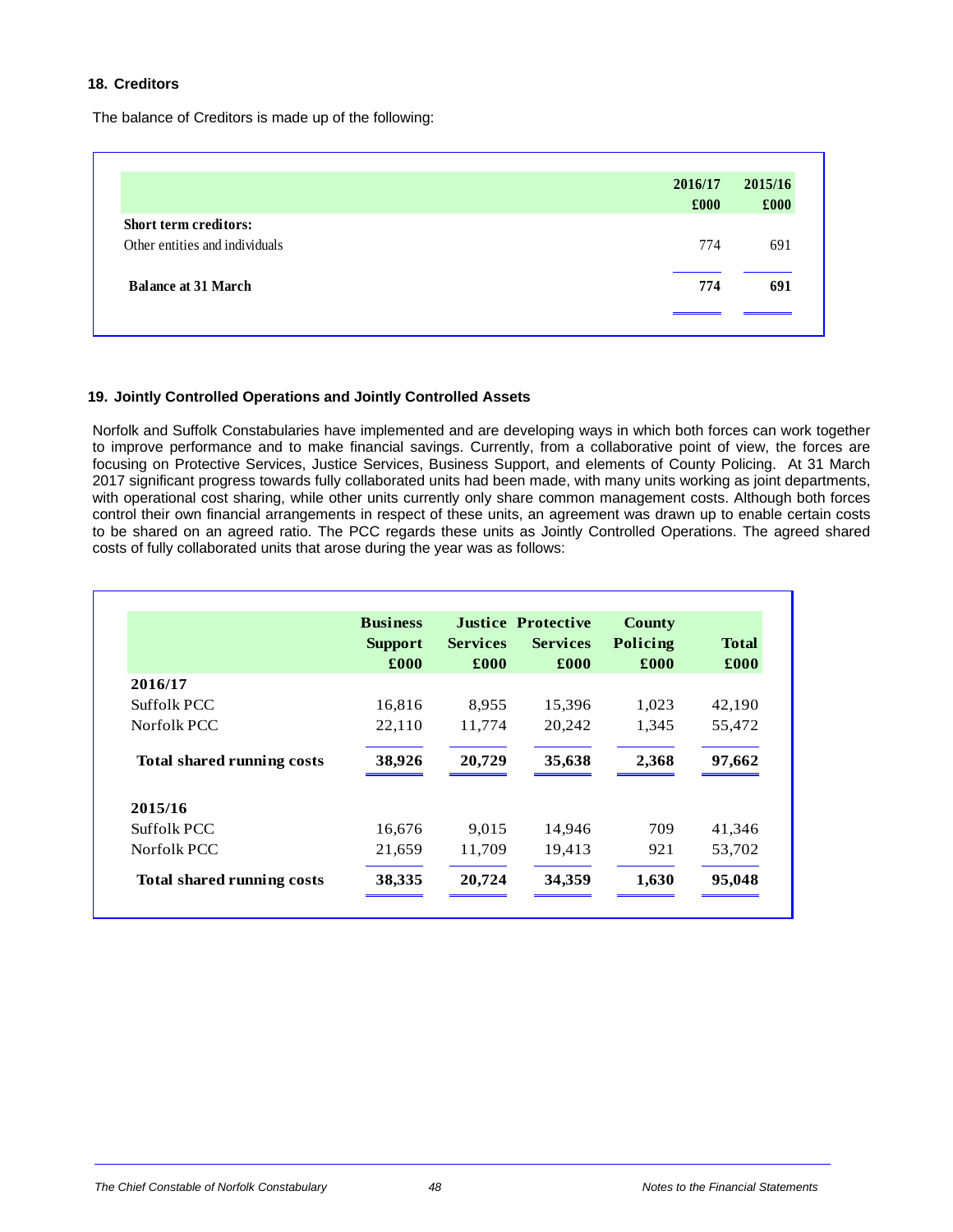On 1 April 2010, police forces within the Eastern Region entered into a collaborative agreement called the Eastern Region Specialist Operations Unit (ERSOU); Bedfordshire act as the lead PCC. This agreement has been classified as a Jointly Controlled Operation. Norfolk PCC's share of the Unit's running costs are included in the CIES. The net expenditure incurred by each force is as follows:

|                                          | <b>Total</b><br>2016/17<br>£000 | <b>Total</b><br>2015/16<br>£000 |
|------------------------------------------|---------------------------------|---------------------------------|
| Operating costs                          | 16,089                          | 14,458                          |
| Specific Home Office grant               | (2,676)                         | (2,597)                         |
| Other income                             |                                 |                                 |
| Total Deficit/ (Surplus) for the year    | 13,414                          | 11,861                          |
| Contributions from forces:               |                                 |                                 |
| <b>Bedfordshire</b>                      | (1,828)                         | (1,715)                         |
| Cambridgeshire                           | (2,357)                         | (2,160)                         |
| <b>Essex</b>                             | (916)                           | (576)                           |
| Hertfordshire                            | (3,301)                         | (3,095)                         |
| Kent                                     | (406)                           |                                 |
| <b>Norfolk</b>                           | (2,671)                         | (2,441)                         |
| Suffolk                                  | (2,040)                         | (1,874)                         |
| Deficit/ (Surplus) for the year          | (106)                           |                                 |
| Norfolk underspend held in Balance Sheet | 1                               |                                 |

#### **20. Contingent Liabilities**

#### **MMI Ltd**

The insurance company Municipal Mutual Insurance Limited (MMI) ceased trading in 1992 and ceased to write new or renew policies. Potentially claims can still be received as the company continues to settle outstanding liabilities. A scheme of arrangement is in place, however this arrangement will not meet the full liability of all claims and a current levy of 25% will be chargeable in respect of successful claims on MMI's customers. There are currently two open claims against Norfolk Constabulary. As this point in time, it is not possible to calculate the amount payable on these claims if they prove to be successful.

#### **Capped Overtime Claims**

The organisation has a liability in respect of historic overtime claims for Covert Human Intelligence Source (CHIS) handlers and those of a similar nature. Officers from Devon and Cornwall Police claimed successfully in the County Court (October 2013) that they were owed payments under Police Regulations 2003. Their claims were upheld at the Court of Appeal. The claims relate to a cap being placed on overtime claims by the Chief Constable. Overtime caps were generally applied across the Police Service for CHIS and other claims. At this point in time Norfolk Police have 1 claim outstanding in respect of historic overtime. Individual claims are currently stayed whilst they are being assessed, at this point in time quantum cannot be accurately estimated. The claims primarily cover the period when the units were under joint collaborative control with Suffolk Police.

#### **Pension Regulations – Unlawful Discrimination**

The Chief Constable of Norfolk, along with other Chief Constables and the Home Office, currently has 60 claims lodged against them with the Central London Employment Tribunal. The claims are in respect of alleged unlawful discrimination arising from the Transitional Provisions in the Police Pension Regulations 2015. Claims of unlawful discrimination have also been made in relation to the changes to the Judiciary and Firefighters Pension regulations. In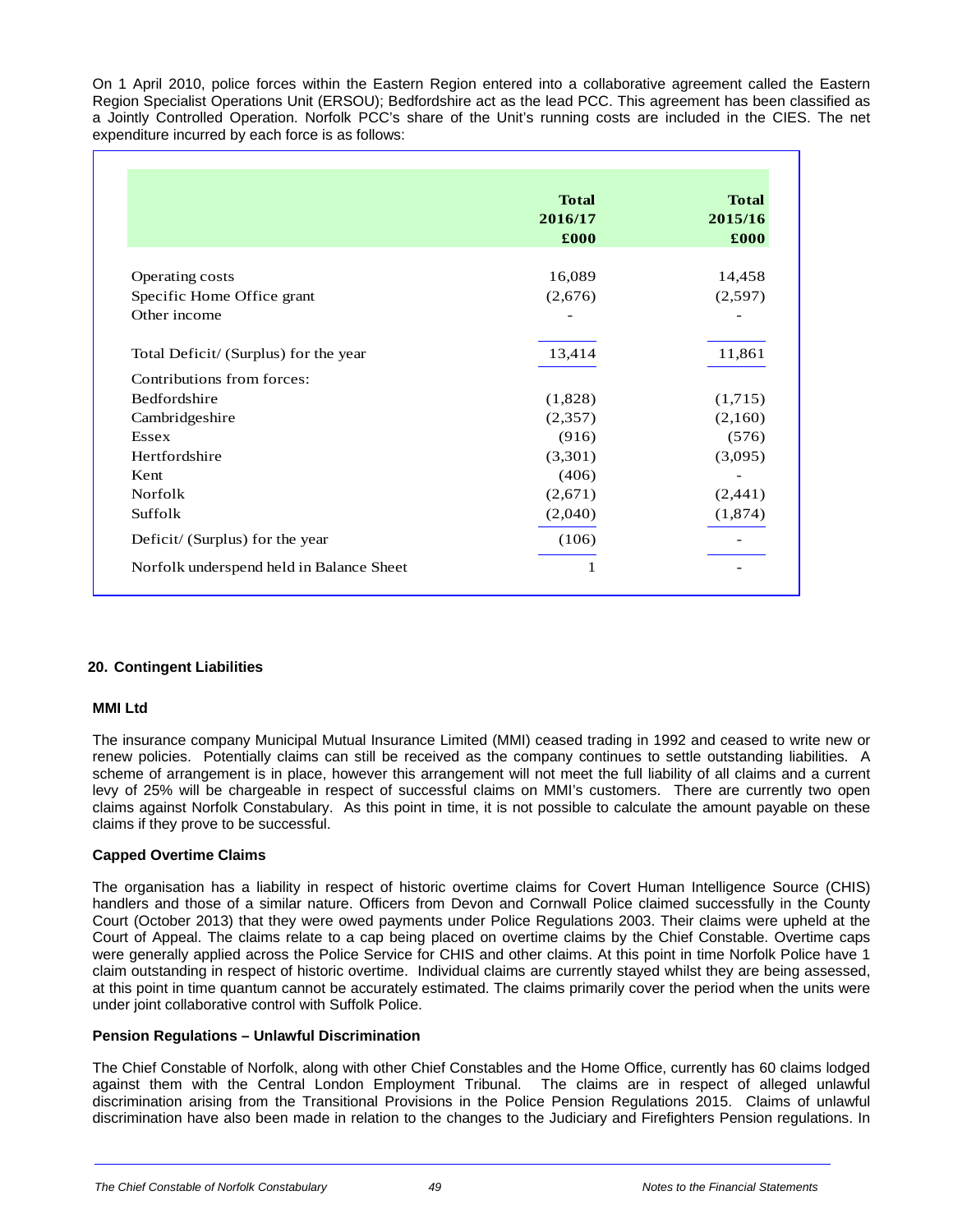the case of the Judiciary claims the claimants were successful and in the Firefighters case the respondents were successful. Both of these judgements are subject to appeal, the outcome of which may determine the outcome of the claims by officers. The Tribunal has yet to set a date for a preliminary or substantive Police hearing. Legal advice suggests that there is a strong defence against the claims by officers. The quantum and who will bear the cost is also uncertain, if the claims are partially or fully successful. For these reasons, no provision has been made in the 2016/17 Accounting Statements.

#### **Forensic Service Uncertainty**

The validity of evidence provided by a forensic testing company to the police service is currently under investigation. It is reasonable to anticipate that some people may have been convicted of offences based on flawed data, and that conviction will have had a significant impact on their personal circumstances. As a result some kind of litigation is anticipated. At this point in time it is not possible to assess the number of claims or the financial exposure arising from them.

#### **Employment Tribunal Claim**

The Constabularies are currently responding to a submission of claim to the Employment Tribunal, which has been taken out by a number of custody staff across Norfolk and Suffolk. The claim is in respect to a role evaluation and grading process, the results of which are being contested by the staff. Should the claimants be successful, there is a potential liability to the Constabularies that would equate to the difference in pay from April 2015 to date including allowances and any on-costs. The Constabulary as employers are robustly defending their position, and the timing and certainty of any liability are not at the point where a provision can be made.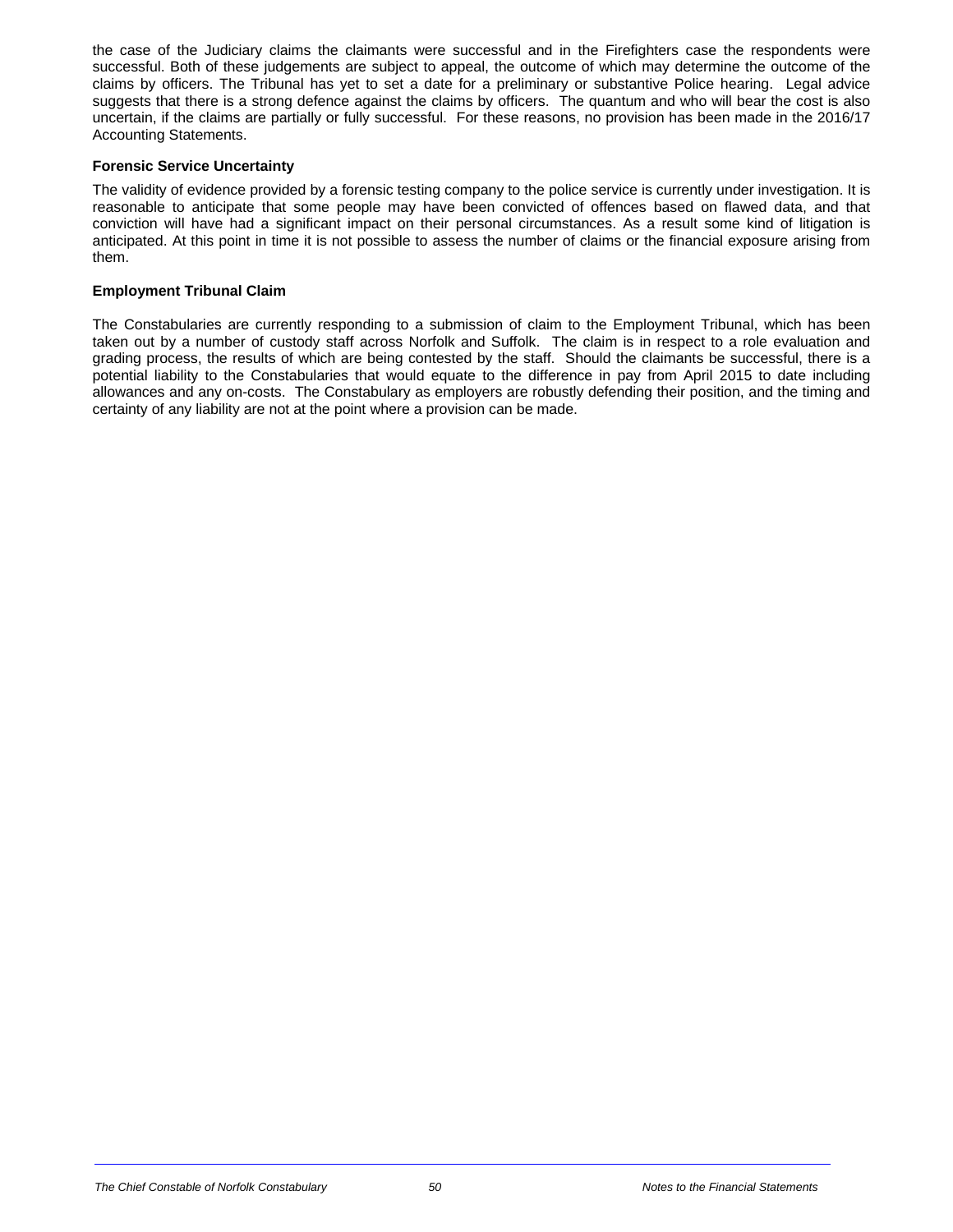#### **21. Prior Period Adjustments, Changes in Accounting Policies and Estimates and Errors**

Comprehensive Income and Expenditure Statement

Due to the "Telling the Story" changes, the objective basis for presentation within the CIES as specified by SeRCoP (Service Reporting Code of Practice) has changed to that used for segmental reporting. Reportable segments are those used for internal management reporting. Although the net expenditure position is unchanged within the CIES, there is a £1.6m movement between Gross Income and Expenditure which relates to the changes in the allocation of the net Norfolk/Suffolk collaboration recharges between the objective headings.

|                                                  | <b>Audited Statements</b><br>Gross |               | <b>Change</b><br><b>Net</b><br>Gross |                    | <b>Restated comparators</b> |                    |                    |               |                    |
|--------------------------------------------------|------------------------------------|---------------|--------------------------------------|--------------------|-----------------------------|--------------------|--------------------|---------------|--------------------|
|                                                  |                                    |               |                                      |                    | <b>Net</b>                  | Gross              |                    | <b>Net</b>    |                    |
|                                                  | <b>Expenditure</b>                 | <b>Income</b> | <b>Expenditure</b>                   | <b>Expenditure</b> | <b>Income</b>               | <b>Expenditure</b> | <b>Expenditure</b> | <b>Income</b> | <b>Expenditure</b> |
|                                                  | 2015/16                            | 2015/16       | 2015/16                              | 2015/16            | 2015/16                     | 2015/16            | 2015/16            | 2015/16       | 2015/16            |
|                                                  | £000                               | £000          | £000                                 | £000               | £000                        | £000               | £000               | £000          | £000               |
| Local Policing                                   | 73,733                             | (1,092)       | 72,641                               | (73, 733)          | 1,092                       | (72, 641)          |                    |               |                    |
| Dealing with the Public                          | 11,978                             | (176)         | 11,803                               | (11,978)           | 176                         | (11,803)           |                    |               |                    |
| Criminal Justice Arrangements                    | 17,153                             | (1,791)       | 15,361                               | (17, 153)          | 1,791                       | (15,361)           |                    |               |                    |
| Road Policing                                    | 5,595                              | (1,691)       | 3,904                                | (5,595)            | 1,691                       | (3,904)            |                    |               |                    |
| <b>Specialist Operations</b>                     | 8,174                              | (431)         | 7,743                                | (8,174)            | 431                         | (7, 743)           |                    |               |                    |
| Intelligence                                     | 8,553                              | (146)         | 8,407                                | (8,553)            | 146                         | (8,407)            |                    |               |                    |
| Investigations                                   | 33,281                             | (1,098)       | 32,183                               | (33,281)           | 1,098                       | (32, 183)          |                    |               |                    |
| <b>Investigative Support</b>                     | 4,573                              | (166)         | 4,408                                | (4,573)            | 166                         | (4,408)            |                    |               |                    |
| National Policing                                | 9,140                              | (8,685)       | 456                                  | (9,140)            | 8,685                       | (456)              |                    |               |                    |
| Non-distributed costs                            | 523                                |               | 523                                  | (523)              | $\blacksquare$              | (523)              |                    |               |                    |
| Corporate and democratic core                    |                                    |               |                                      |                    |                             |                    |                    |               |                    |
| Chief Constable                                  |                                    |               |                                      | 171,296            | (13,586)                    | 157,710            | 171,296            | (13,586)      | 157,710            |
| Net Cost of Police Services before group funding | 172,704                            | (15,275)      | 157,429                              | (1,408)            | 1,690                       | 282                | 171,296            | (13,586)      | 157,710            |
| Intra-group funding                              |                                    | (164, 173)    | (164, 173)                           |                    | (281)                       | (281)              |                    | (164, 454)    | (164, 454)         |
| <b>Net Cost of Policing Services</b>             | 172,704                            | (179, 448)    | (6,744)                              | (1,408)            | 1,408                       |                    | 171,296            | (178, 040)    | (6,744)            |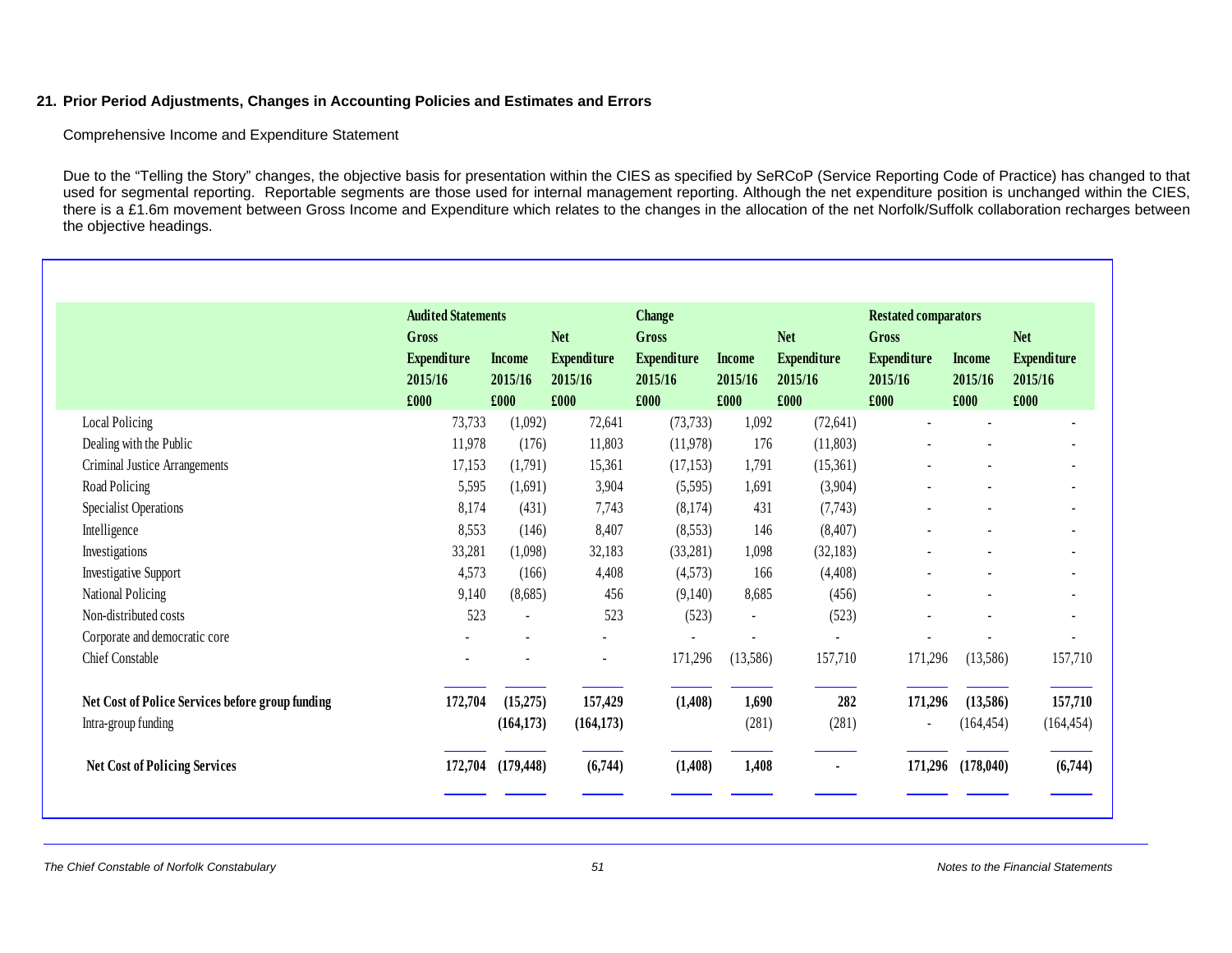## **Police Pension Fund Accounting Statements**

### **Fund Account**

| 2015/16   |           |                                                       | 2016/17  |           |
|-----------|-----------|-------------------------------------------------------|----------|-----------|
| £000      | £000      |                                                       | £000     | £000      |
|           |           | <b>Contributions receivable</b>                       |          |           |
|           |           | Employer                                              |          |           |
|           | 11,710    | Normal                                                | 11,421   |           |
|           | 620       | Early retirements                                     | 1,108    |           |
| 12,329    |           |                                                       |          | 12,529    |
|           |           | <b>Members</b>                                        |          |           |
|           | 7,540     | Normal                                                | 7,313    |           |
| 7,540     |           |                                                       |          | 7,313     |
|           |           | <b>Transfers</b> in                                   |          |           |
|           | 731       | Individual transfers in from other schemes            | 514      |           |
| 731       |           |                                                       |          | 514       |
|           |           | <b>Benefits</b> payable                               |          |           |
|           | (32,087)  | Pensions                                              | (33,238) |           |
|           | (11, 553) | Commutations and lump sum retirement benefits         | (10,739) |           |
| (43, 640) |           |                                                       |          | (43,977)  |
|           |           | Payments to and on account of leavers                 |          |           |
|           |           | (13) Refunds on contributions                         | (21)     |           |
|           |           | (386) Individual transfers out to other schemes       |          |           |
| (399)     |           |                                                       |          | (21)      |
| (23, 438) |           | Net amount receivable for the year before             |          | (23, 643) |
|           |           | contribution from the Police General Fund             |          |           |
| 21,844    |           | <b>Contribution from the Police General Fund</b>      |          | 22,088    |
| 1,594     |           | Additional funding payable by the local policing body |          | 1,555     |
|           |           | Net balance receivable for the year                   |          |           |

The actuarial valuation has set the employer contribution rate for all three police pension schemes from 1 April 2015 at 21.3% of pensionable pay. The difference between the old employer contribution rate of 24.2% and the new rate will be retained by the Exchequer by means of a reduction in the pensions top-up grant from the Home Office, therefore the actual cost to the Constabulary of the employer's contribution is still 24.2%.

### **Net Assets and Liabilities**

| 2015/16 | 2016/17                  |
|---------|--------------------------|
| £000    | £000                     |
|         |                          |
|         | $\overline{\phantom{a}}$ |
|         |                          |
|         |                          |
|         |                          |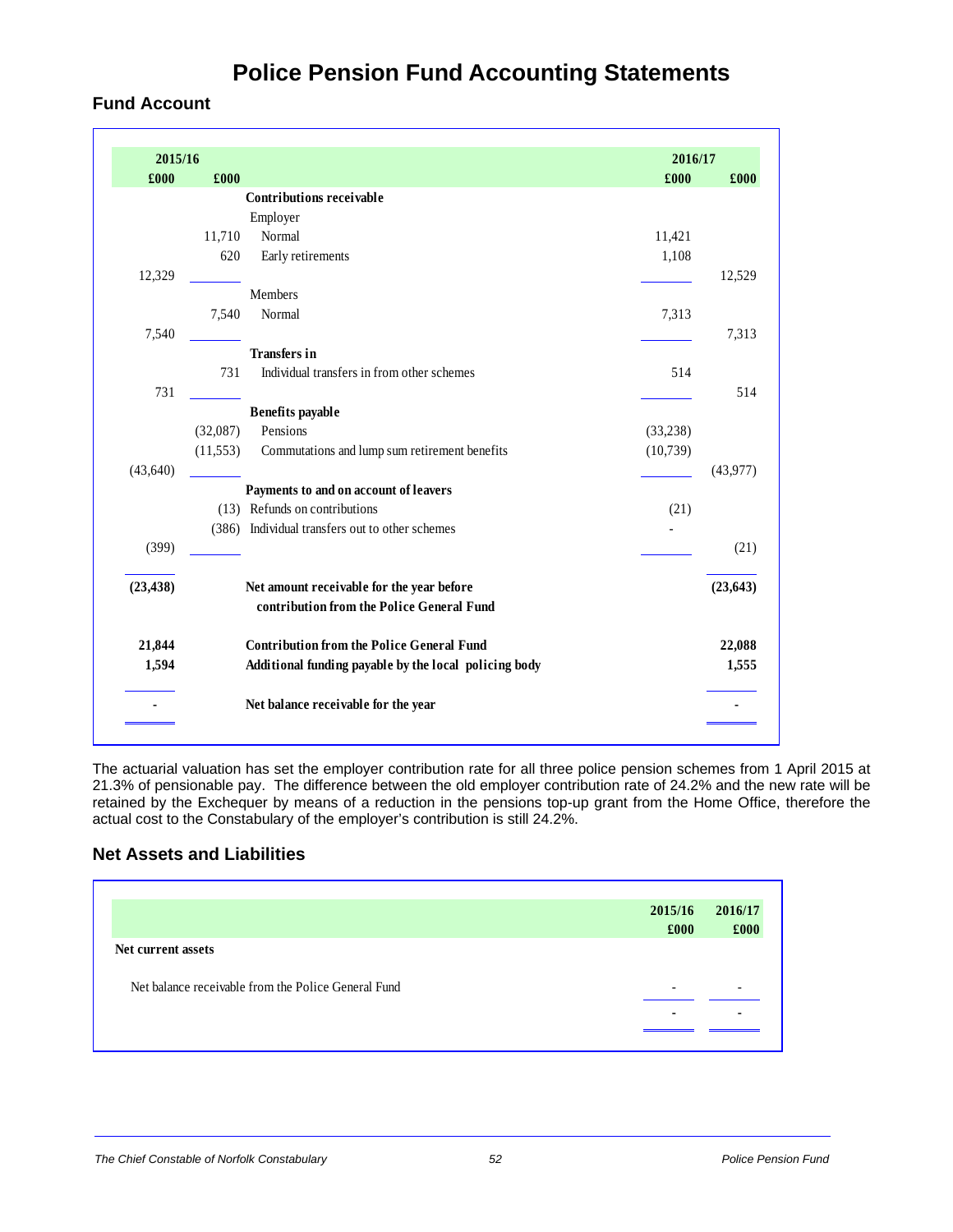### **Glossary of terms**

For the purposes of the statement of accounts the following definitions have been adopted:

#### **Accruals basis**

The concept that income and expenditure are recognised as they are earned or incurred, not as money is received or paid.

#### **Actual return on plan assets**

The difference between the fair value of plan assets at the end of the period and the fair value at the beginning of the period, adjusted for contributions and payments of benefits.

#### **Actuarial gains and losses**

For a defined benefit pension scheme, the changes in actuarial deficits or surpluses that arise because:

- a) events have not coincided with the actuarial assumptions made for the last valuation (experience gains and losses) or
- b) the actuarial assumptions have changed.

#### **CIPFA**

The Chartered Institute of Public Finance and Accountancy.

#### **Contingent liability**

A contingent liability is either:

- (a) a possible obligation arising from past events; it may be confirmed only if particular events happen in the future that are not wholly within the local authority's control; or
- (b) a present obligation arising from past events, where economic transactions are unlikely to be involved or the amount of the obligation cannot be measured with sufficient reliability.

#### **Current Service Costs**

The increase in pension liabilities as a result of years of service earned this year.

#### **Defined benefit scheme**

A pension or other retirement benefit scheme other than a defined contribution scheme. Usually, the scheme rules define the benefits independently of the contributions payable, and the benefits are not directly related to the investments of the scheme. The scheme may be funded or unfunded (including notionally funded).

#### **Emoluments**

All sums paid to or receivable by an employee; sums due as expenses allowances (as far as these are subject to UK income tax); and the money value of any other benefits received other than in cash. An employee's pension contributions are deducted from emoluments.

#### **Government grants**

Part of the cost of service is paid for by central government from its own tax income. Specific grants are paid by the Home Office to the Group towards both revenue and capital expenditure.

#### **Group**

The term Group refers to the Police and Crime Commissioner (PCC) for Norfolk and the Chief Constable (CC) for Norfolk.

#### **Outturn**

l,

The actual amount spent in the financial year.

#### **Past Service Costs**

The increase in pension liabilities as a result of a scheme amendment or curtailment whose effect relates to years of service earned in earlier years.

#### **Projected Unit Credit Method**

An accrued benefits valuation method in which the scheme liabilities make allowance for projected earnings.

An accrued benefits valuation method is a valuation method in which the scheme liabilities at the valuation date relate to: